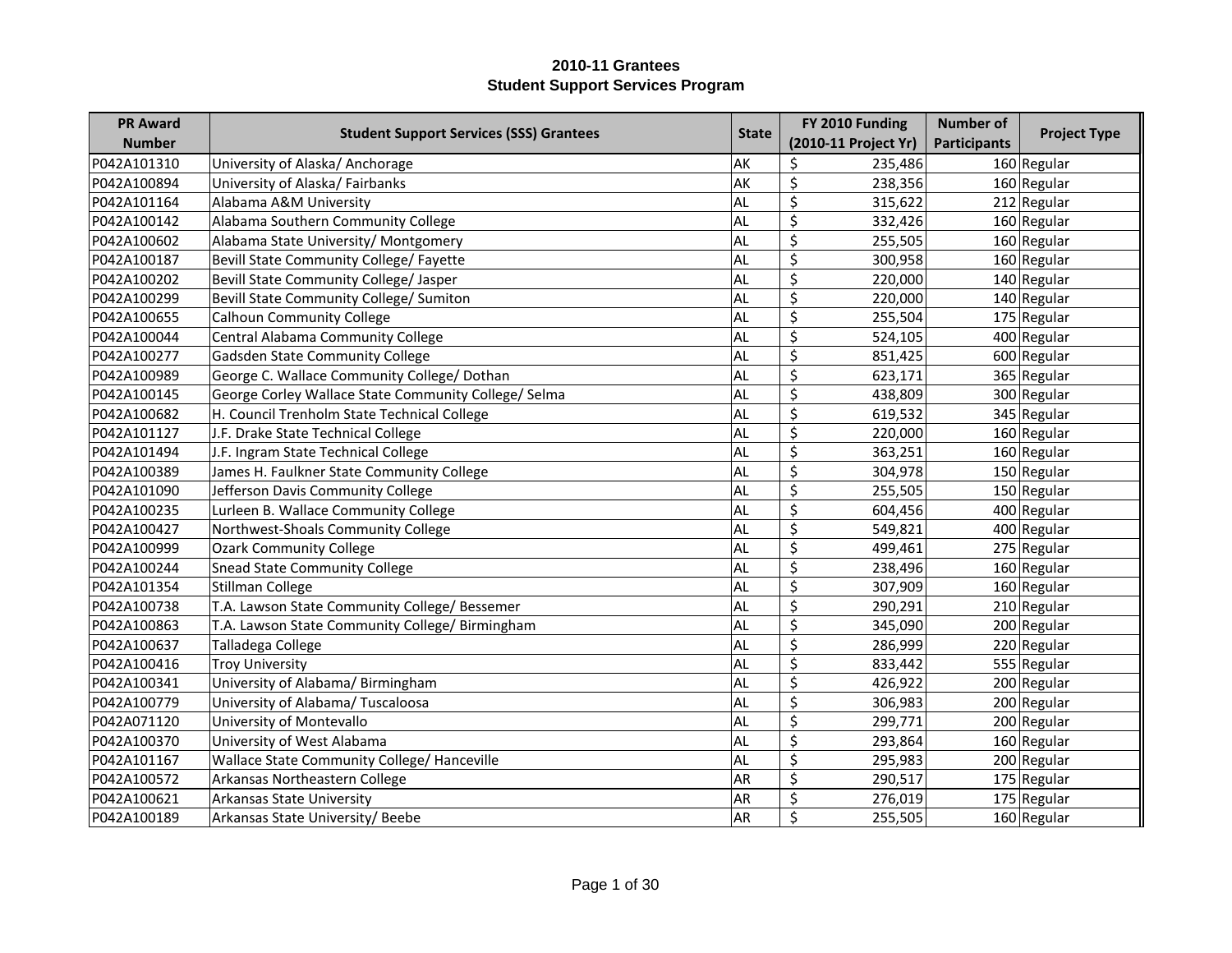| <b>PR Award</b> |                                                       |              | FY 2010 Funding             | <b>Number of</b>    |                     |
|-----------------|-------------------------------------------------------|--------------|-----------------------------|---------------------|---------------------|
| <b>Number</b>   | <b>Student Support Services (SSS) Grantees</b>        | <b>State</b> | (2010-11 Project Yr)        | <b>Participants</b> | <b>Project Type</b> |
| P042A100288     | Arkansas State University/ Heber Springs              | AR           | \$<br>220,000               |                     | 140 Regular         |
| P042A100006     | Arkansas Tech University                              | AR           | \$<br>220,000               |                     | 140 Regular         |
| P042A101178     | <b>East Arkansas Community College</b>                | AR           | \$<br>313,239               |                     | 200 Regular         |
| P042A101295     | Harding University                                    | <b>AR</b>    | \$<br>366,385               |                     | 275 Regular         |
| P042A100256     | Henderson State University                            | AR           | $\overline{\xi}$<br>255,504 |                     | 100 Disabled        |
| P042A100323     | Henderson State University                            | <b>AR</b>    | \$<br>361,963               |                     | 308 Regular         |
| P042A100678     | John Brown University                                 | <b>AR</b>    | \$<br>238,496               |                     | 160 Regular         |
| P042A100023     | Mid-South Community College                           | <b>AR</b>    | \$<br>290,495               |                     | 175 Regular         |
| P042A100171     | National Park Community College                       | AR           | \$<br>364,126               |                     | 206 Regular         |
| P042A070934     | North Arkansas College                                | AR           | \$<br>327,212               |                     | 180 Regular         |
| P042A060098     | Ouachita Baptist University                           | <b>AR</b>    | \$<br>301,706               |                     | 160 Regular         |
| P042A100100     | <b>Ouachita Technical College</b>                     | <b>AR</b>    | \$<br>265,311               |                     | 200 Regular         |
| P042A100392     | Ozarka College                                        | AR           | \$<br>287,328               |                     | $215$ Regular       |
| P042A100726     | Pulaski Technical College                             | AR           | \$<br>238,496               |                     | 180 Regular         |
| P042A100021     | Rich Mountain Community College/Main/Waldron Campuses | AR           | \$<br>328,392               |                     | 220 Regular         |
| P042A100080     | Southeast Arkansas College                            | AR           | \$<br>238,496               |                     | 160 Regular         |
| P042A100769     | Southern Arkansas University                          | <b>AR</b>    | \$<br>343,682               |                     | 250 Regular         |
| P042A100191     | University of Arkansas Community College/ Batesville  | <b>AR</b>    | \$<br>220,000               |                     | 140 Regular         |
| P042A100742     | University of Arkansas Community College/ Hope        | AR           | \$<br>290,517               |                     | 200 Regular         |
| P042A101506     | University of Arkansas/ Fayetteville                  | AR           | \$<br>358,915               |                     | 325 Regular         |
| P042A100847     | University of Arkansas/ Fort Smith                    | AR           | \$<br>220,000               |                     | $140$ Regular       |
| P042A100159     | University of Arkansas/ Little Rock                   | AR           | \$<br>370,651               |                     | 260 Regular         |
| P042A100570     | University of Arkansas/ Phillips Community College    | AR           | \$<br>324,759               |                     | 257 Regular         |
| P042A100050     | University of Arkansas/ Pine Bluff                    | AR           | \$<br>426,362               |                     | 308 Regular         |
| P042A100010     | University of the Ozarks                              | AR           | \$<br>277,476               |                     | 180 Regular         |
| P042A100085     | American Samoa Community College                      | AS           | \$<br>290,517               |                     | 200 Regular         |
| P042A101197     | Arizona State University/ Phoenix                     | AZ           | \$<br>220,000               |                     | 150 Regular         |
| P042A101199     | Arizona State University/ Polytechnic Campus          | <b>AZ</b>    | \$<br>220,000               |                     | 150 Regular         |
| P042A101329     | Arizona State University/ Tempe                       | <b>AZ</b>    | \$<br>253,160               |                     | 270 Disabled        |
| P042A101408     | Arizona State University/ West Campus                 | <b>AZ</b>    | \$<br>220,000               |                     | $130$ STEM          |
| P042A101150     | Arizona State University/ West Campus                 | AZ           | \$<br>304,525               |                     | 240 Regular         |
| P042A101492     | Arizona Western College                               | AZ           | \$<br>341,724               |                     | 240 Regular         |
| P042A100264     | Central Arizona College                               | AZ           | \$<br>238,496               |                     | 160 Regular         |
| P042A100472     | Cochise College/ Douglas                              | AZ           | \$<br>242,709               |                     | 166 Regular         |
| P042A101282     | <b>Coconino Community College</b>                     | <b>AZ</b>    | \$<br>220,000               |                     | 140 Regular         |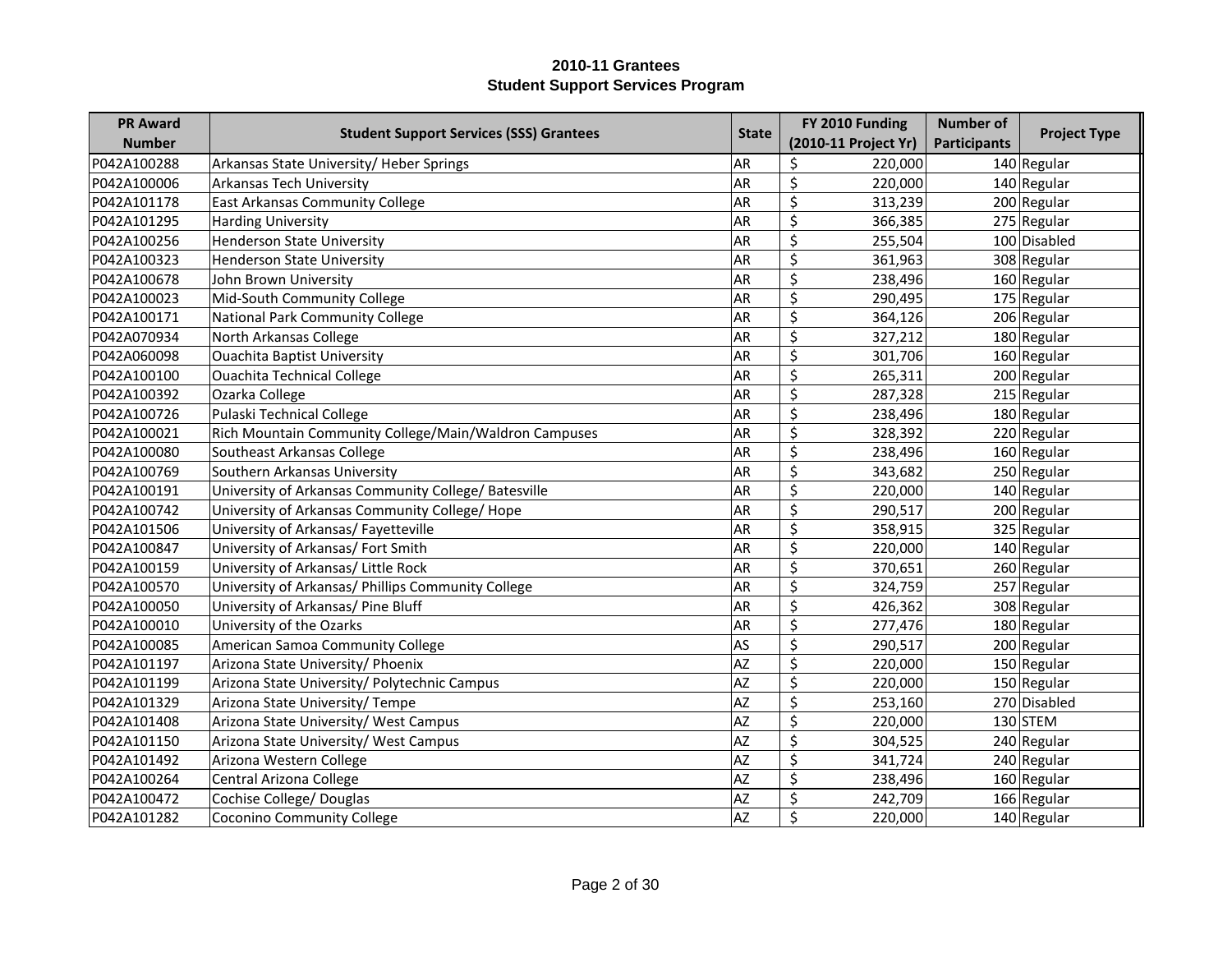| <b>PR Award</b> |                                                      |              | FY 2010 Funding             | <b>Number of</b>    |                     |
|-----------------|------------------------------------------------------|--------------|-----------------------------|---------------------|---------------------|
| <b>Number</b>   | <b>Student Support Services (SSS) Grantees</b>       | <b>State</b> | (2010-11 Project Yr)        | <b>Participants</b> | <b>Project Type</b> |
| P042A100977     | Dine College                                         | AZ           | \$<br>220,000               |                     | 140 Regular         |
| P042A100862     | <b>Gateway Community College</b>                     | AZ           | \$<br>237,502               |                     | 160 Regular         |
| P042A101326     | Northern Arizona University/ Flagstaff               | AZ           | \$<br>305,751               |                     | 240 Regular         |
| P042A100846     | Phoenix College                                      | AZ           | \$<br>289,503               |                     | 250 Regular         |
| P042A101419     | Pima Community College/ East Campus                  | AZ           | $\overline{\xi}$<br>220,000 |                     | 100 Disabled        |
| P042A101081     | Pima County Community College/ Desert Vista Campus   | AZ           | $\overline{\xi}$<br>220,000 |                     | 140 Regular         |
| P042A100882     | South Mountain Community College                     | AZ           | $\overline{\xi}$<br>238,496 |                     | 160 Regular         |
| P042A100832     | University of Arizona                                | AZ           | $\overline{\xi}$<br>253,662 |                     | 250 Regular         |
| P042A100182     | Yavapai Community College                            | AZ           | \$<br>419,180               |                     | 300 Regular         |
| P042A100760     | Allan Hancock Community College                      | CA           | \$<br>219,996               |                     | 140 Regular         |
| P042A100334     | Antelope Valley College                              | CA           | \$<br>255,505               |                     | 160 Regular         |
| P042A100544     | Butte-Glenn Community College District               | CA           | \$<br>238,465               |                     | 160 Regular         |
| P042A100559     | California Lutheran University                       | CA           | \$<br>256,889               |                     | 200 Regular         |
| P042A100910     | California Polytechnic State University              | CA           | $\overline{\xi}$<br>298,581 |                     | 250 Regular         |
| P042A101317     | California Polytechnic University                    | CA           | \$<br>384,365               |                     | 250 Regular         |
| P042A100542     | California State Polytechnic University/ Pomona      | CA           | \$<br>290,516               |                     | 150 Disabled        |
| P042A101170     | California State University East Bay Foundation Inc. | CA           | \$<br>238,496               |                     | 125 Disabled        |
| P042A101351     | California State University/ Carson                  | CA           | \$<br>254,059               |                     | 160 Regular         |
| P042A100626     | California State University/ Channel Islands         | CA           | \$<br>220,000               |                     | 160 Regular         |
| P042A100854     | California State University/ Chico                   | CA           | \$<br>255,504               |                     | 160 Regular         |
| P042A100333     | California State University/ Fresno                  | CA           | \$<br>301,692               |                     | 200 Regular         |
| P042A100911     | California State University/ Fullerton               | CA           | \$<br>301,692               |                     | 160 Regular         |
| P042A101353     | California State University/ Hayward                 | CA           | $\overline{\xi}$<br>470,425 |                     | 425 Regular         |
| P042A061088     | California State University/ Long Beach              | CA           | \$<br>526,429               |                     | 450 Regular         |
| P042A100534     | California State University/ Los Angeles             | CA           | \$<br>290,500               |                     | 130 Disabled        |
| P042A100688     | California State University/ Monterey Bay            | CA           | \$<br>255,505               |                     | 160 Regular         |
| P042A101371     | California State University/ Northridge              | CA           | \$<br>220,000               |                     | 140 Regular         |
| P042A100161     | California State University/ Sacramento              | CA           | \$<br>275,940               |                     | 150 Disabled        |
| P042A100214     | California State University/ San Bernardino          | CA           | \$<br>385,567               |                     | 325 Regular         |
| P042A100421     | California State University/ San Marcos              | CA           | \$<br>301,692               |                     | 200 Regular         |
| P042A100156     | California State University/ Stanislaus              | CA           | \$<br>379,831               |                     | 250 Regular         |
| P042A101015     | Chabot-Las Positas Community College District        | CA           | $\overline{\xi}$<br>238,496 |                     | 160 Regular         |
| P042A101016     | Chabot-Las Positas Community College District        | CA           | \$<br>220,000               | $140$ ESL           |                     |
| P042A101020     | City College of San Francisco                        | CA           | \$<br>404,475               |                     | 300 Regular         |
| P042A100923     | College of the Desert                                | CA           | \$<br>290,515               |                     | 175 Regular         |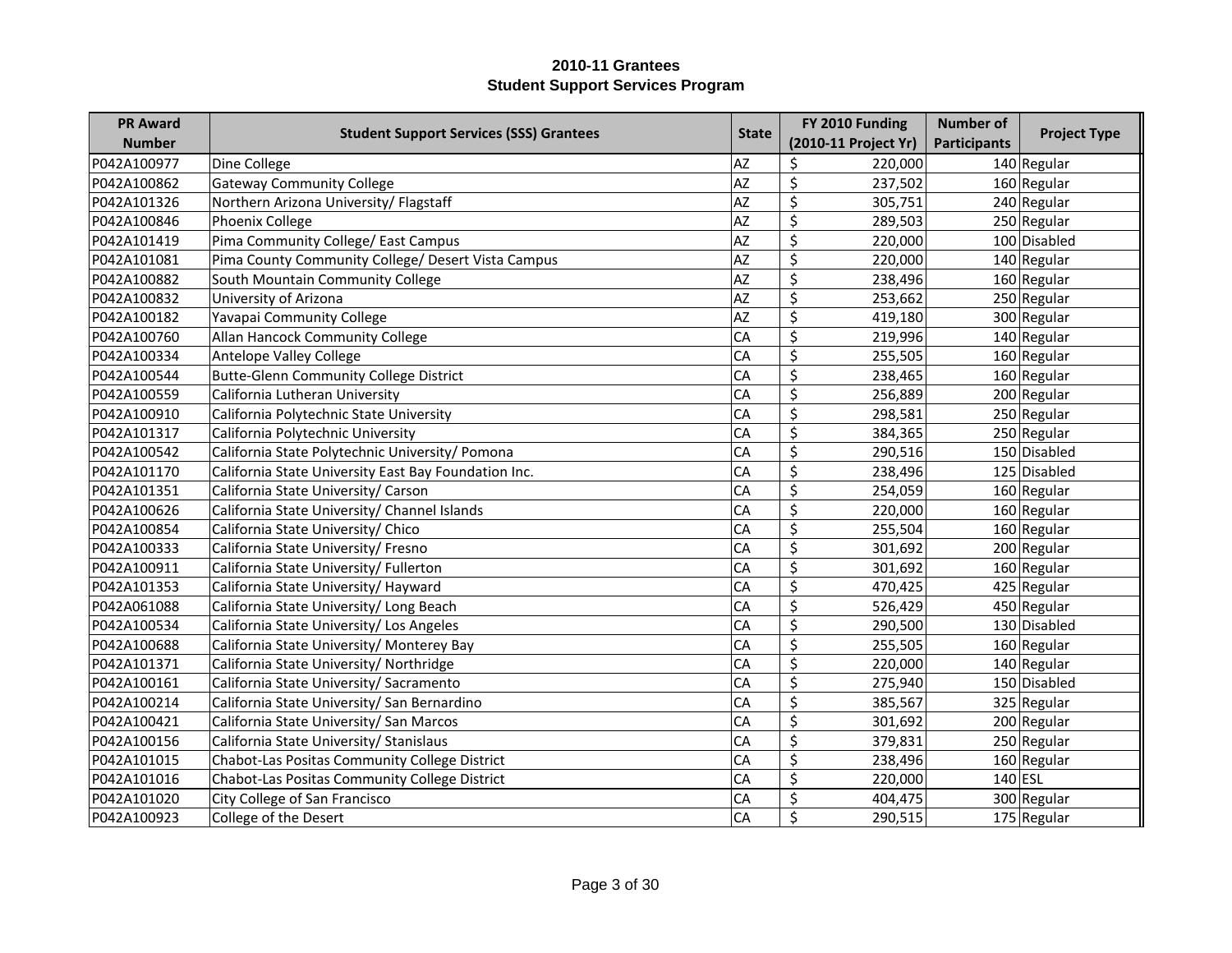| <b>PR Award</b> |                                                             |              | FY 2010 Funding             | <b>Number of</b>    |                     |
|-----------------|-------------------------------------------------------------|--------------|-----------------------------|---------------------|---------------------|
| <b>Number</b>   | <b>Student Support Services (SSS) Grantees</b>              | <b>State</b> | (2010-11 Project Yr)        | <b>Participants</b> | <b>Project Type</b> |
| P042A100683     | College of the Desert                                       | CA           | \$<br>220,000               |                     | 100 Disabled        |
| P042A100733     | College of the Desert                                       | CA           | \$<br>220,000               |                     | 140 Regular         |
| P042A101113     | College of the Redwoods/ Del Norte Campus                   | CA           | \$<br>306,590               |                     | 200 Regular         |
| P042A100276     | College of the Sequoias                                     | CA           | \$<br>220,000               |                     | 140 Regular         |
| P042A100255     | College of the Siskiyous                                    | CA           | $\overline{\xi}$<br>274,332 |                     | 180 Regular         |
| P042A100764     | El Camino College/ Torrance & Compton Campuses              | CA           | $\overline{\xi}$<br>220,000 |                     | $120$ STEM          |
| P042A100225     | Evergreen Valley College                                    | CA           | \$<br>281,942               |                     | 160 Regular         |
| P042A100922     | Feather River Community College                             | CA           | \$<br>255,505               |                     | 160 Regular         |
| P042A100552     | Fresno City College                                         | CA           | \$<br>255,505               |                     | 160 Regular         |
| P042A100321     | Gavilan College                                             | CA           | \$<br>255,504               |                     | 160 Regular         |
| P042A100464     | <b>Hartnell College</b>                                     | CA           | \$<br>226,600               |                     | 160 Regular         |
| P042A100520     | <b>Humboldt State University</b>                            | CA           | \$<br>385,323               |                     | 500 Regular         |
| P042A100938     | <b>Imperial Valley College</b>                              | <b>CA</b>    | \$<br>435,532               |                     | 350 Regular         |
| P042A100890     | Lake Tahoe Community College                                | <b>CA</b>    | \$<br>219,900               |                     | 140 Regular         |
| P042A100875     | Long Beach Community College District                       | CA           | \$<br>238,496               |                     | 100 Disabled        |
| P042A100727     | Long Beach Community College District/ City College         | CA           | \$<br>290,516               |                     | 165 Regular         |
| P042A100300     | Los Angeles City College                                    | CA           | \$<br>290,516               |                     | 160 Regular         |
| P042A060977     | Los Angeles Harbor College                                  | CA           | \$<br>301,692               |                     | 125 Disabled        |
| P042A100949     | Los Angeles Mission College                                 | CA           | \$<br>237,022               |                     | 160 Regular         |
| P042A100702     | Los Angeles Southwest College                               | CA           | \$<br>453,645               |                     | 250 Regular         |
| P042A101180     | Los Angeles Southwest College                               | CA           | \$<br>220,000               |                     | $120$ STEM          |
| P042A100131     | Los Angeles Valley College                                  | CA           | \$<br>238,496               |                     | 160 Regular         |
| P042A101302     | Los Rios Community College District/ American River College | CA           | \$<br>220,000               |                     | 140 Regular         |
| P042A100873     | <b>Mission College</b>                                      | CA           | \$<br>276,156               |                     | 160 Regular         |
| P042A100996     | Monterey Peninsula College                                  | CA           | \$<br>304,351               |                     | 200 Regular         |
| P042A100163     | Mount St. Mary's College                                    | CA           | \$<br>285,910               |                     | 225 Regular         |
| P042A100844     | Mt. San Antonio Community College District                  | CA           | \$<br>220,000               |                     | 140 Regular         |
| P042A100879     | Napa Valley Community College District                      | CA           | $\overline{\xi}$<br>290,517 |                     | 180 Regular         |
| P042A100939     | National Hispanic University                                | CA           | \$<br>238,450               |                     | 160 Regular         |
| P042A101000     | Palo Verde Community College                                | CA           | \$<br>219,997               |                     | 100 Disabled        |
| P042A101021     | Palomar Community College District/ Berkeley City College   | CA           | \$<br>220,000               |                     | 140 Regular         |
| P042A101028     | Palomar Community College District/ Laney College           | CA           | \$<br>220,000               |                     | 140 Regular         |
| P042A101381     | Palomar Community College District/ San Marcos              | CA           | \$<br>307,391               |                     | 225 Regular         |
| P042A100931     | Pasadena City College                                       | CA           | \$<br>301,692               |                     | 200 Regular         |
| P042A101030     | <b>Reedley College</b>                                      | <b>CA</b>    | \$<br>220,000               | $140$ ESL           |                     |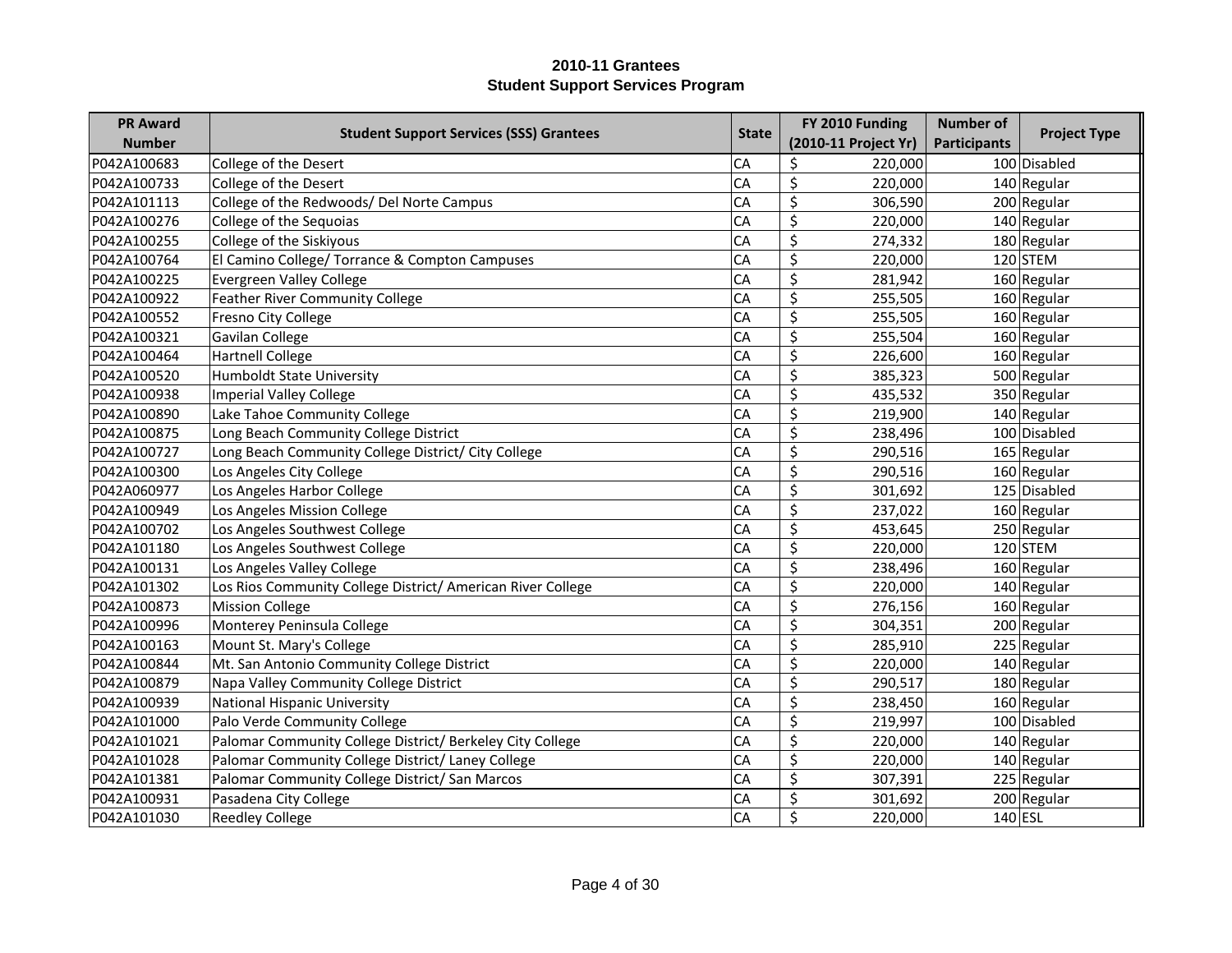| <b>PR Award</b> |                                                              |              | FY 2010 Funding             | <b>Number of</b>    |                     |
|-----------------|--------------------------------------------------------------|--------------|-----------------------------|---------------------|---------------------|
| <b>Number</b>   | <b>Student Support Services (SSS) Grantees</b>               | <b>State</b> | (2010-11 Project Yr)        | <b>Participants</b> | <b>Project Type</b> |
| P042A100717     | <b>Reedley College</b>                                       | CA           | \$<br>255,504               |                     | 125 Disabled        |
| P042A100548     | Reedley College                                              | CA           | \$<br>220,000               |                     | 140 Regular         |
| P042A101430     | Rio Hondo College                                            | CA           | \$<br>220,000               |                     | $120$ STEM          |
| P042A101499     | Rio Hondo College                                            | CA           | \$<br>255,505               |                     | $160$ Regular       |
| P042A101234     | Riverside Community College District                         | CA           | $\overline{\xi}$<br>220,000 |                     | 100 Disabled        |
| P042A100425     | Riverside Community College District/ Moreno Valley          | CA           | \$<br>220,000               |                     | 140 Regular         |
| P042A100907     | Riverside Community College District/ Norco Campus           | CA           | \$<br>238,496               |                     | 160 Regular         |
| P042A100704     | Riverside Community College District/ Riverside City College | CA           | \$<br>220,000               |                     | 140 Regular         |
| P042A100257     | San Bernardino Valley College                                | CA           | \$<br>301,692               |                     | 200 Regular         |
| P042A101396     | San Diego Mesa College                                       | CA           | \$<br>293,864               |                     | 225 Regular         |
| P042A101183     | San Diego State University Research Foundation               | CA           | \$<br>290,516               |                     | 250 Disabled        |
| P042A100432     | San Francisco State University                               | CA           | \$<br>254,144               |                     | 160 Regular         |
| P042A101440     | San Jose State University                                    | CA           | \$<br>441,938               |                     | 250 Regular         |
| P042A101321     | San Mateo County Com College District                        | CA           | \$<br>238,496               |                     | 165 Regular         |
| P042A100515     | San Mateo County Community College/ Skyline College          | CA           | \$<br>512,198               |                     | 330 Regular         |
| P042A060491     | Santa Ana College                                            | CA           | \$<br>301,692               |                     | 175 Regular         |
| P042A100965     | Santa Monica College                                         | CA           | \$<br>290,515               |                     | 160 Regular         |
| P042A100919     | Shasta College                                               | CA           | \$<br>290,516               |                     | 175 Regular         |
| P042A100546     | Sierra Joint Community College District                      | CA           | \$<br>219,771               |                     | 140 Regular         |
| P042A100294     | Sonoma State University                                      | CA           | \$<br>220,000               | $140$ ESL           |                     |
| P042A070307     | Sonoma State University                                      | CA           | \$<br>444,798               |                     | 350 Regular         |
| P042A101074     | State Center Community College District/ North Centers       | CA           | \$<br>220,000               |                     | 140 Regular         |
| P042A101403     | State Center Community College District/ North Centers       | CA           | \$<br>200,000               |                     | $120$ STEM          |
| P042A101342     | <b>Taft College</b>                                          | CA           | \$<br>220,000               |                     | $140$ Regular       |
| P042A100157     | University of California/ Berkeley                           | CA           | \$<br>301,484               |                     | 250 Disabled        |
| P042A100665     | University of California/ Berkeley                           | CA           | \$<br>490,610               |                     | 320 Regular         |
| P042A100831     | University of California/ Davis                              | CA           | \$<br>238,496               |                     | 160 Regular         |
| P042A101275     | University of California/ La Jolla                           | CA           | \$<br>301,692               |                     | 200 Regular         |
| P042A101423     | University of California/ Riverside                          | CA           | \$<br>219,864               |                     | $140$ Regular       |
| P042A100871     | University of San Diego                                      | CA           | \$<br>238,206               |                     | 160 Regular         |
| P042A100866     | University of the Pacific                                    | CA           | \$<br>293,850               |                     | 200 Regular         |
| P042A100414     | West Hills College Coalinga/ West Hills College Firebaugh    | CA           | $\overline{\xi}$<br>279,629 |                     | 250 Regular         |
| P042A100551     | West Los Angeles College                                     | CA           | \$<br>255,505               |                     | 160 Regular         |
| P042A100729     | <b>West Valley College</b>                                   | CA           | \$<br>220,000               |                     | 140 Regular         |
| P042A101307     | <b>Woodland Community College</b>                            | CA           | $\zeta$<br>219,998          | $140$ ESL           |                     |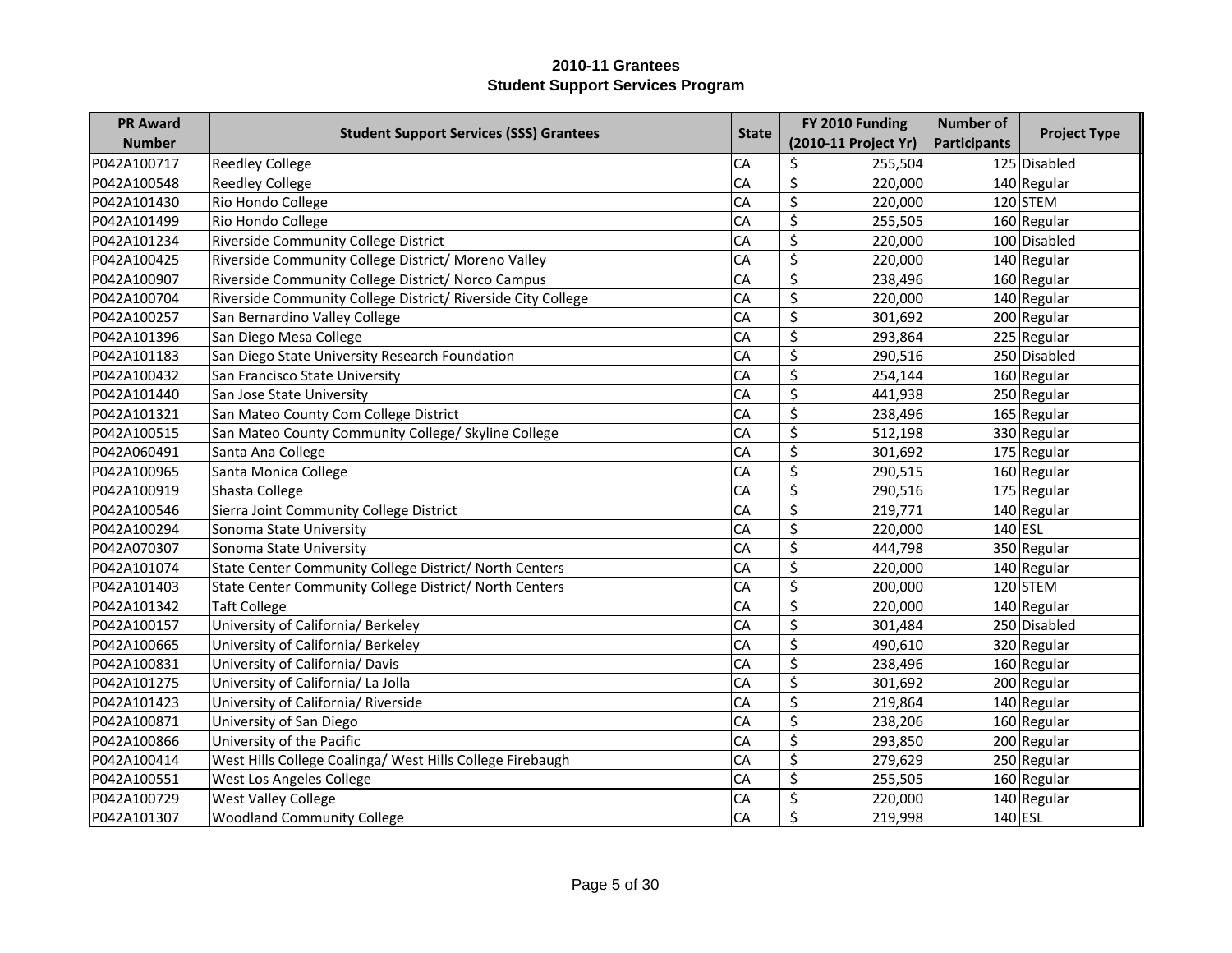| <b>PR Award</b> |                                                      |              | FY 2010 Funding             | <b>Number of</b>    |                     |
|-----------------|------------------------------------------------------|--------------|-----------------------------|---------------------|---------------------|
| <b>Number</b>   | <b>Student Support Services (SSS) Grantees</b>       | <b>State</b> | (2010-11 Project Yr)        | <b>Participants</b> | <b>Project Type</b> |
| P042A101269     | <b>Woodland Community College</b>                    | CA           | \$<br>219,998               |                     | 140 Regular         |
| P042A100928     | Yosemite Community College District                  | CA           | \$<br>220,000               |                     | 140 Regular         |
| P042A100550     | Yosemite Community College District                  | CA           | \$<br>290,515               |                     | 250 Regular         |
| P042A100248     | Adams State College                                  | <b>CO</b>    | \$<br>255,504               |                     | 175 Regular         |
| P042A100162     | Aims Community College                               | <b>CO</b>    | \$<br>220,000               |                     | $120$ STEM          |
| P042A100150     | Aims Community College                               | <b>CO</b>    | $\overline{\xi}$<br>238,496 |                     | 160 Regular         |
| P042A100095     | Colorado Mountain College                            | <b>CO</b>    | \$<br>220,000               |                     | 140 Regular         |
| P042A070187     | Colorado Mountain Junior College District            | <b>CO</b>    | \$<br>289,967               |                     | 160 Regular         |
| P042A070638     | Colorado State University/ Fort Collins              | <b>CO</b>    | \$<br>389,352               |                     | 275 Regular         |
| P042A101156     | Colorado State University/ Pueblo                    | <b>CO</b>    | \$<br>309,857               |                     | 220 Regular         |
| P042A100970     | Community College of Aurora                          | <b>CO</b>    | \$<br>219,968               |                     | 160 Regular         |
| P042A100428     | Community College of Denver                          | <b>CO</b>    | \$<br>293,863               |                     | 200 Regular         |
| P042A070114     | Fort Lewis College                                   | <b>CO</b>    | \$<br>293,862               |                     | 200 Regular         |
| P042A100802     | Fort Lewis College                                   | <b>CO</b>    | \$<br>220,000               |                     | $120$ STEM          |
| P042A100304     | Lamar Community College                              | <b>CO</b>    | \$<br>262,289               |                     | 160 Regular         |
| P042A101135     | Mesa State College                                   | <b>CO</b>    | \$<br>220,000               |                     | 140 Regular         |
| P042A100393     | Metropolitan State College of Denver                 | CO           | \$<br>293,864               |                     | 200 Regular         |
| P042A100450     | Northeastern Junior College                          | CO           | \$<br>247,858               |                     | 180 Regular         |
| P042A100377     | Otero Junior College                                 | CO           | \$<br>220,000               |                     | 180 Regular         |
| P042A101209     | Pikes Peak Community College                         | CO           | \$<br>238,496               |                     | 160 Regular         |
| P042A101213     | Pikes Peak Community College                         | CO           | $\zeta$<br>219,955          |                     | 100 Disabled        |
| P042A100955     | Pueblo Community College                             | CO           | \$<br>332,608               |                     | 220 Regular         |
| P042A100336     | Trinidad State Junior College                        | CO           | \$<br>395,870               |                     | 250 Regular         |
| P042A100662     | Trinidad State Junior College/ Valley Campus         | CO           | \$<br>220,000               |                     | 140 Regular         |
| P042A100397     | University of Colorado Denver                        | CO           | \$<br>240,462               |                     | 165 Regular         |
| P042A100902     | University of Colorado/ Boulder                      | CO           | \$<br>320,087               |                     | 186 Regular         |
| P042A060794     | University of Northern Colorado                      | CO           | \$<br>291,522               |                     | 200 Regular         |
| P042A100693     | Fairfield University                                 | <b>CT</b>    | \$<br>289,533               |                     | 160 Regular         |
| P042A100492     | Norwalk Community College                            | <b>CT</b>    | \$<br>350,302               |                     | 240 Regular         |
| P042A100700     | University of Bridgeport                             | <b>CT</b>    | \$<br>220,000               |                     | $140$ Regular       |
| P042A100074     | University of Connecticut                            | CT           | \$<br>301,689               |                     | 225 Regular         |
| P042A101096     | <b>Howard University</b>                             | <b>DC</b>    | \$<br>367,845               |                     | 225 Regular         |
| P042A100311     | Delaware Technical & Community College/ Terry Campus | DE           | \$<br>288,103               |                     | 200 Regular         |
| P042A100576     | University of Delaware                               | DE           | \$<br>300,830               |                     | 175 Regular         |
| P042A101168     | <b>Brevard Community College</b>                     | FL           | \$<br>293,861               |                     | 235 Regular         |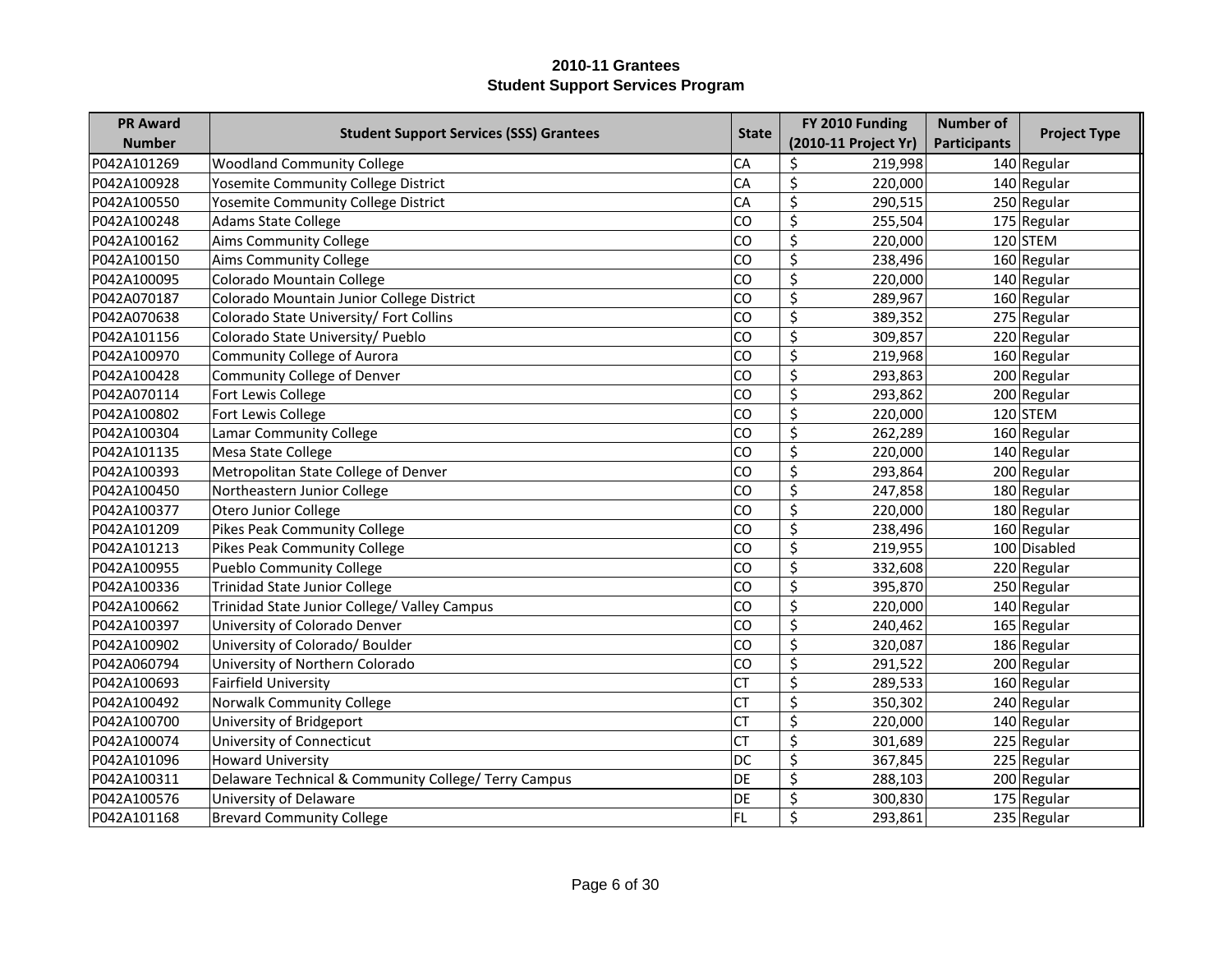| <b>PR Award</b> |                                                |           | FY 2010 Funding<br><b>State</b> | <b>Number of</b>    |                     |
|-----------------|------------------------------------------------|-----------|---------------------------------|---------------------|---------------------|
| <b>Number</b>   | <b>Student Support Services (SSS) Grantees</b> |           | (2010-11 Project Yr)            | <b>Participants</b> | <b>Project Type</b> |
| P042A100656     | Chipola College                                | FL.       | \$<br>220,000                   |                     | 140 Regular         |
| P042A100196     | College of Central Florida                     | FL.       | \$<br>326,050                   |                     | 220 Regular         |
| P042A100684     | Daytona State College                          | FL        | \$<br>324,749                   |                     | 160 Regular         |
| P042A100625     | <b>Edison State College</b>                    | FL.       | \$<br>293,864                   |                     | 200 Regular         |
| P042A100915     | Edward Waters College, Inc                     | FL        | $\overline{\xi}$<br>238,496     |                     | 160 Regular         |
| P042A101495     | Florida A&M University                         | FL.       | \$<br>320,482                   |                     | 250 Regular         |
| P042A100267     | Florida Gulf Coast University                  | <b>FL</b> | \$<br>255,505                   |                     | 160 Regular         |
| P042A100270     | Florida Gulf Coast University                  | FL.       | \$<br>220,000                   |                     | $120$ STEM          |
| P042A101362     | Florida International University               | FL.       | \$<br>218,371                   |                     | 160 Regular         |
| P042A100094     | <b>Florida Memorial University</b>             | <b>FL</b> | \$<br>309,970                   |                     | 207 Regular         |
| P042A100732     | Florida State College at Jacksonville          | <b>FL</b> | \$<br>200,000                   |                     | 120 Health Sciences |
| P042A100103     | <b>Gulf Coast Community College</b>            | <b>FL</b> | \$<br>256,304                   |                     | 190 Regular         |
| P042A100853     | Hillsborough Community College                 | FL.       | \$<br>327,903                   |                     | 200 Regular         |
| P042A100508     | Indian River State College                     | FL.       | \$<br>290,517                   |                     | 160 Regular         |
| P042A101052     | Jacksonville University                        | FL.       | \$<br>219,997                   |                     | 140 Regular         |
| P042A100815     | Miami Dade College/ Homestead Campus           | FL.       | \$<br>220,000                   |                     | 140 Regular         |
| P042A100403     | Miami Dade College/ North Campus               | FL        | \$<br>238,303                   |                     | 160 Regular         |
| P042A100077     | North Florida Community College                | FL.       | \$<br>277,375                   |                     | 200 Regular         |
| P042A100852     | Palm Beach State College                       | FL        | \$<br>255,505                   |                     | 170 Regular         |
| P042A100569     | Pensacola Junior College                       | FL.       | \$<br>328,736                   |                     | 225 Regular         |
| P042A100756     | Polk State College                             | FL        | \$<br>226,600                   |                     | 152 Regular         |
| P042A100817     | Santa Fe College                               | FL        | \$<br>290,517                   |                     | 200 Regular         |
| P042A101046     | South Florida Community College                | FL        | \$<br>220,000                   |                     | 160 Regular         |
| P042A060225     | St. Petersburg College                         | <b>FL</b> | \$<br>290,516                   |                     | 160 Regular         |
| P042A101500     | University of Central Florida                  | FL.       | \$<br>219,877                   |                     | $120$ STEM          |
| P042A101398     | University of South Florida/ St. Petersburg    | FL        | \$<br>220,000                   |                     | 200 Regular         |
| P042A100068     | University of South Florida/ Tampa             | FL.       | \$<br>299,007                   |                     | 220 Regular         |
| P042A101383     | University of West Florida                     | FL.       | \$<br>301,541                   |                     | 200 Regular         |
| P042A100111     | Andrew College                                 | GA        | \$<br>288,487                   |                     | 160 Regular         |
| P042A101366     | Atlanta Metropolitan College                   | GA        | \$<br>220,000                   |                     | 140 Regular         |
| P042A100233     | College of Coastal Georgia                     | GA        | \$<br>238,496                   |                     | 160 Regular         |
| P042A100631     | <b>Corporation of Mercer University</b>        | GA        | $\overline{\xi}$<br>220,000     |                     | 140 Regular         |
| P042A101361     | Fort Valley State University                   | GA        | \$<br>220,000                   |                     | 140 Regular         |
| P042A100317     | Georgia Perimeter College/ Clarkston           | GA        | \$<br>220,000                   |                     | 140 Regular         |
| P042A100318     | Georgia Perimeter College/ Decatur             | GA        | \$<br>255,504                   |                     | 160 Regular         |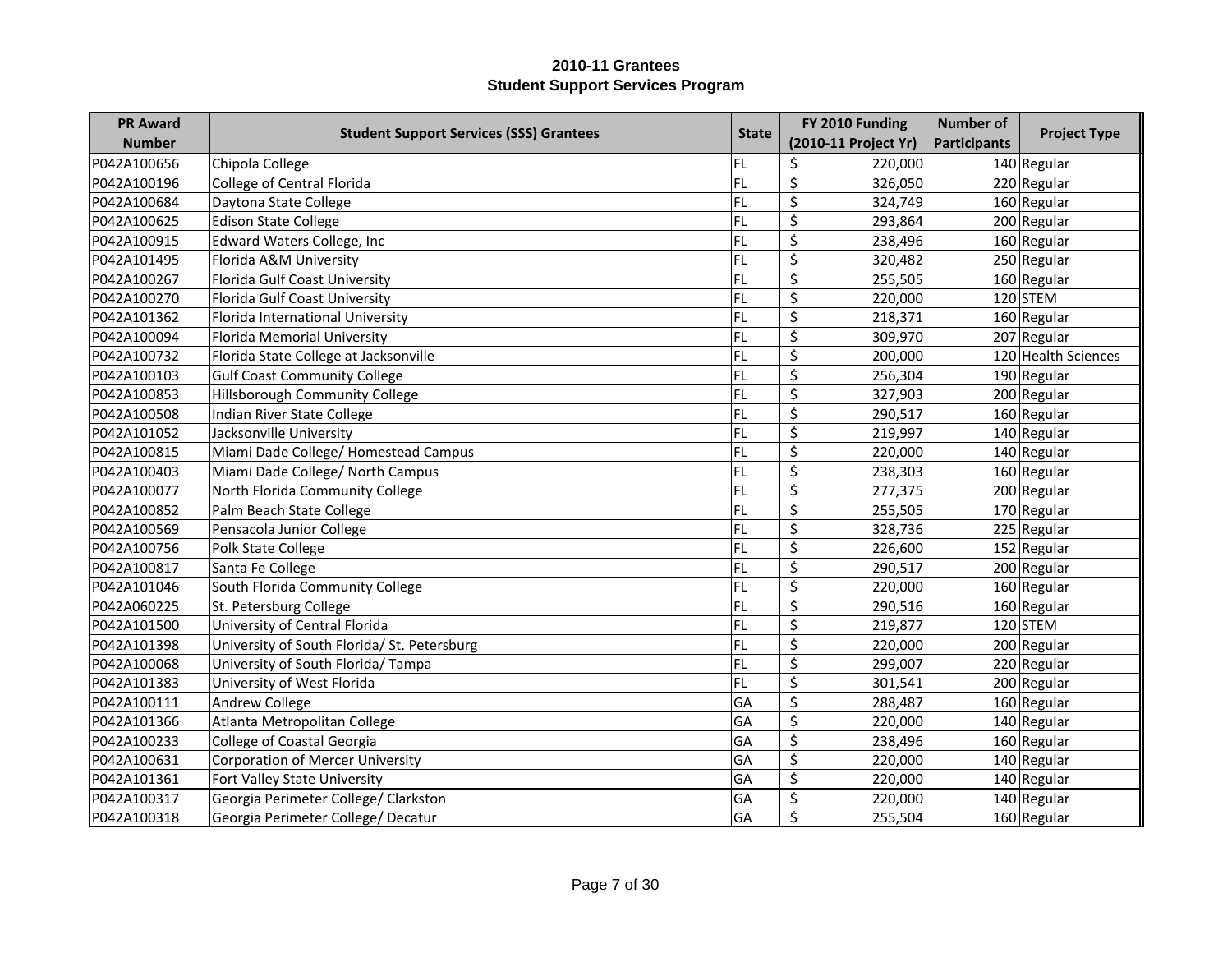| <b>PR Award</b> |                                                   |              | FY 2010 Funding             | <b>Number of</b>    |                     |  |
|-----------------|---------------------------------------------------|--------------|-----------------------------|---------------------|---------------------|--|
| <b>Number</b>   | <b>Student Support Services (SSS) Grantees</b>    | <b>State</b> | (2010-11 Project Yr)        | <b>Participants</b> | <b>Project Type</b> |  |
| P042A100019     | Georgia Southwestern State University             | GA           | \$<br>297,117               |                     | 155 Regular         |  |
| P042A101064     | Georgia State University                          | GA           | \$<br>220,000               |                     | $120$ STEM          |  |
| P042A100828     | Georgia State University                          | GA           | \$<br>301,697               |                     | 200 Regular         |  |
| P042A101279     | Macon State College                               | GA           | \$<br>296,435               |                     | 180 Regular         |  |
| P042A100208     | Paine College                                     | GA           | $\overline{\xi}$<br>247,641 |                     | 130 Regular         |  |
| P042A101252     | Savannah State University                         | GA           | \$<br>301,692               |                     | 175 Regular         |  |
| P042A101426     | <b>Thomas University</b>                          | GA           | \$<br>301,689               |                     | $175$ Regular       |  |
| P042A101084     | <b>Guam Community College</b>                     | GU           | \$<br>301,692               |                     | 175 Regular         |  |
| P042A100554     | University of Guam                                | GU           | \$<br>290,517               |                     | 160 Regular         |  |
| P042A100943     | Chaminade University/ Honolulu                    | H1           | \$<br>335,274               |                     | 200 Regular         |  |
| P042A100545     | Honolulu Community College                        | H1           | \$<br>237,656               |                     | 160 Regular         |  |
| P042A060988     | University of Hawaii/ Hilo                        | H1           | \$<br>301,315               |                     | 206 Regular         |  |
| P042A060925     | University of Hawaii/ Honolulu                    | HI           | \$<br>380,833               |                     | 250 Regular         |  |
| P042A100426     | University of Hawaii/ Kapiolani Community College | HI           | \$<br>332,664               |                     | 206 Regular         |  |
| P042A100303     | University of Hawaii/ Manoa Campus                | HI           | \$<br>394,767               |                     | 265 Regular         |  |
| P042A100460     | University of Hawaii/ Maui Community College      | HI           | \$<br>254,371               |                     | 160 Regular         |  |
| P042A100035     | <b>Briar Cliff University</b>                     | ΙA           | \$<br>289,124               |                     | 200 Regular         |  |
| P042A100056     | <b>Central College</b>                            | ΙA           | \$<br>293,864               |                     | 200 Regular         |  |
| P042A100829     | <b>COE College</b>                                | ΙA           | \$<br>293,864               |                     | $210$ Regular       |  |
| P042A100513     | Des Moines Area Community College                 | ΙA           | \$<br>339,596               |                     | 200 Regular         |  |
| P042A101157     | <b>Ellsworth Community College</b>                | ΙA           | \$<br>60,000                |                     | $40$ Regular        |  |
| P042A100028     | <b>Graceland University</b>                       | ΙA           | \$<br>301,692               |                     | 180 Regular         |  |
| P042A100027     | Hawkeye Community College                         | ΙA           | \$<br>255,505               |                     | 160 Regular         |  |
| P042A101053     | Indian Hills Community College                    | ΙA           | \$<br>293,458               |                     | 225 Regular         |  |
| P042A101035     | Iowa Central Community College                    | ΙA           | \$<br>255,504               |                     | 175 Regular         |  |
| P042A100843     | Iowa Lakes Community College                      | IA           | \$<br>290,495               |                     | 200 Regular         |  |
| P042A100785     | Iowa State University                             | ΙA           | \$<br>342,500               |                     | 250 Regular         |  |
| P042A100186     | Iowa Western Community College                    | ΙA           | \$<br>293,138               |                     | 175 Regular         |  |
| P042A100607     | Kirkwood Community College                        | ΙA           | \$<br>293,864               |                     | 175 Regular         |  |
| P042A100210     | Luther College                                    | ΙA           | \$<br>293,864               |                     | 160 Regular         |  |
| P042A101155     | Marshalltown Community College                    | IA           | \$<br>150,000               |                     | 100 Regular         |  |
| P042A100048     | North Iowa Area Community College                 | IA           | \$<br>301,692               |                     | 200 Regular         |  |
| P042A100088     | Northeast Iowa Community College                  | ΙA           | \$<br>238,496               |                     | 160 Regular         |  |
| P042A100824     | Northwest Iowa Community College                  | ΙA           | \$<br>249,374               |                     | 160 Regular         |  |
| P042A100623     | <b>Scott Community College</b>                    | IA           | \$<br>288,353               |                     | 190 Regular         |  |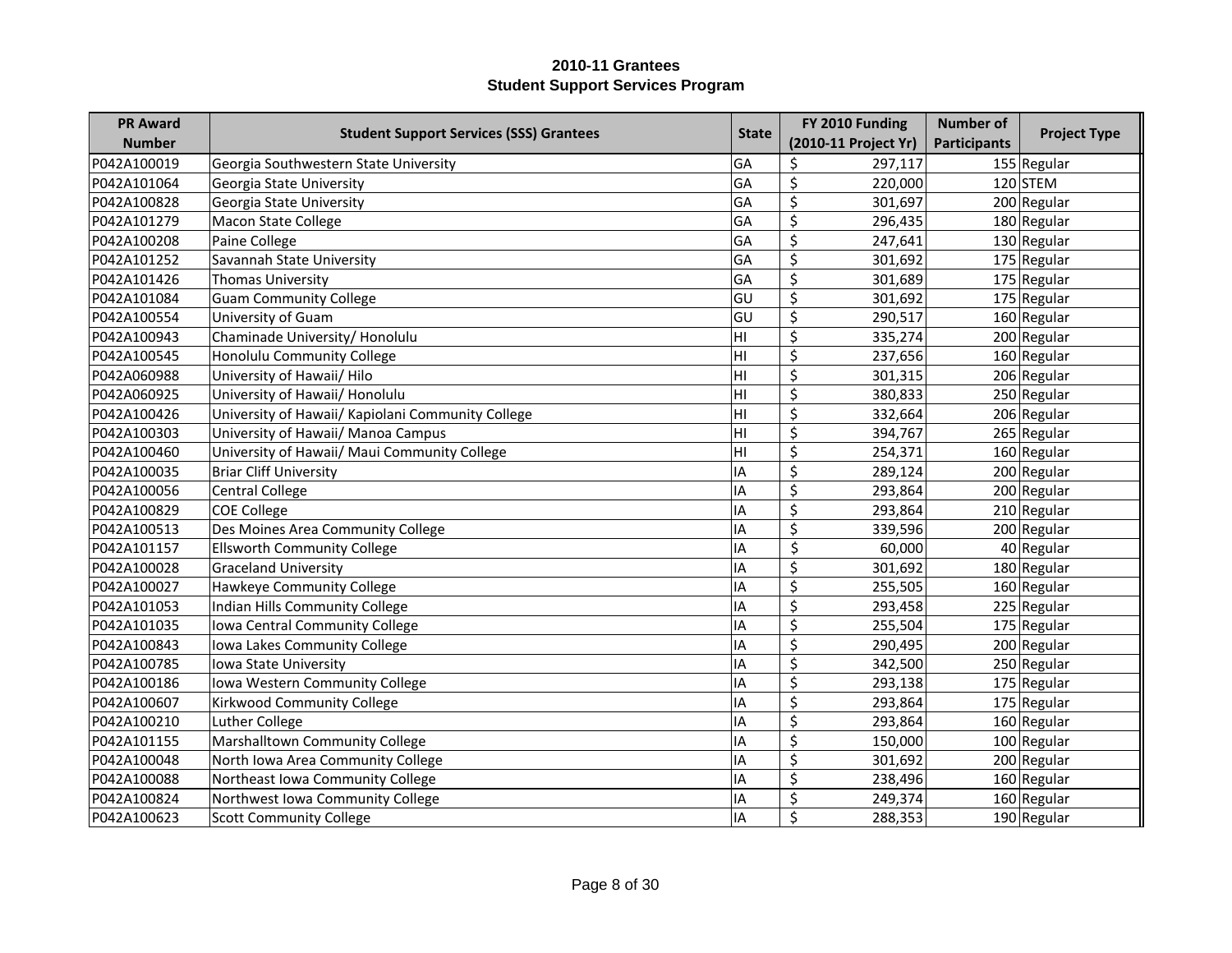| <b>PR Award</b> |                                                        |              | FY 2010 Funding             | <b>Number of</b>    | <b>Project Type</b> |  |
|-----------------|--------------------------------------------------------|--------------|-----------------------------|---------------------|---------------------|--|
| <b>Number</b>   | <b>Student Support Services (SSS) Grantees</b>         | <b>State</b> | (2010-11 Project Yr)        | <b>Participants</b> |                     |  |
| P042A100736     | Simpson College                                        | IA           | \$<br>238,496               |                     | 160 Regular         |  |
| P042A100091     | Southeastern Community College                         | ΙA           | \$<br>367,034               |                     | 250 Regular         |  |
| P042A100175     | Southwestern Community College                         | IA           | \$<br>270,957               |                     | 180 Regular         |  |
| P042A101507     | University of Dubuque                                  | ΙA           | \$<br>220,000               |                     | $140$ Regular       |  |
| P042A100878     | University of Iowa                                     | IA           | $\overline{\xi}$<br>358,523 |                     | 350 Regular         |  |
| P042A101095     | University of Northern Iowa                            | IA           | \$<br>322,928               |                     | 200 Regular         |  |
| P042A100218     | Western Iowa Tech Community College                    | IA           | \$<br>290,497               |                     | 175 Regular         |  |
| P042A100613     | Western Iowa Tech Community College                    | IA           | \$<br>220,000               |                     | 140 Regular         |  |
| P042A101223     | <b>Boise State University</b>                          | ID           | \$<br>345,294               |                     | 180 Regular         |  |
| P042A100690     | Idaho State University                                 | ID           | \$<br>295,498               |                     | 250 Regular         |  |
| P042A100913     | Lewis-Clark State College                              | ID           | \$<br>336,072               |                     | 160 Regular         |  |
| P042A100216     | North Idaho College                                    | ID           | \$<br>255,505               |                     | 160 Regular         |  |
| P042A101264     | University of Idaho                                    | ID           | \$<br>335,666               |                     | 225 Regular         |  |
| P042A100151     | <b>Black Hawk College</b>                              | IL           | \$<br>333,087               |                     | 225 Regular         |  |
| P042A100836     | Chicago State University                               | IL           | \$<br>302,094               |                     | 250 Regular         |  |
| P042A100110     | City Colleges of Chicago/ Harry S Truman College       | IL           | \$<br>226,262               |                     | 160 Regular         |  |
| P042A100390     | College of Lake County/ Grayslake & Lakeshore Campuses | IL           | \$<br>218,890               |                     | $140$ Regular       |  |
| P042A100489     | Columbia College Chicago                               | IL           | \$<br>290,516               |                     | 160 Regular         |  |
| P042A100543     | Danville Area Community College                        | IL           | \$<br>290,516               |                     | 190 Regular         |  |
| P042A100893     | DePaul University                                      | IL           | \$<br>278,997               |                     | 200 Regular         |  |
| P042A100932     | Eastern Illinois University                            | IL           | \$<br>253,922               |                     | 175 Regular         |  |
| P042A100883     | Elgin Community College                                | IL           | \$<br>220,000               | $140$ ESL           |                     |  |
| P042A100415     | Elgin Community College                                | IL           | \$<br>434,901               |                     | 350 Regular         |  |
| P042A101093     | <b>Heartland Community College</b>                     | IL           | \$<br>238,496               |                     | 170 Regular         |  |
| P042A100463     | <b>Highland Community College</b>                      | IL           | \$<br>298,688               |                     | 275 Regular         |  |
| P042A100737     | Illinois Central College                               | IL           | \$<br>325,991               |                     | 250 Regular         |  |
| P042A100885     | Illinois College                                       | IL           | \$<br>220,000               |                     | 140 Regular         |  |
| P042A100107     | Illinois Eastern Community Colleges                    | IL           | \$<br>301,692               |                     | 190 Regular         |  |
| P042A100813     | Illinois State University                              | IL           | \$<br>268,278               |                     | 225 Regular         |  |
| P042A101182     | Illinois Valley Community College                      | IL           | \$<br>289,631               |                     | 160 Regular         |  |
| P042A100122     | John A. Logan College                                  | IL           | \$<br>282,364               |                     | 200 Regular         |  |
| P042A100833     | John Wood Community College                            | IL           | \$<br>325,278               |                     | 160 Regular         |  |
| P042A100153     | Joliet Junior College                                  | IL           | \$<br>390,465               |                     | 200 Regular         |  |
| P042A100413     | Kankakee Community College                             | IL           | \$<br>290,516               |                     | 150 Regular         |  |
| P042A100422     | Kaskaskia College                                      | IL           | $\zeta$<br>220,000          |                     | 140 Regular         |  |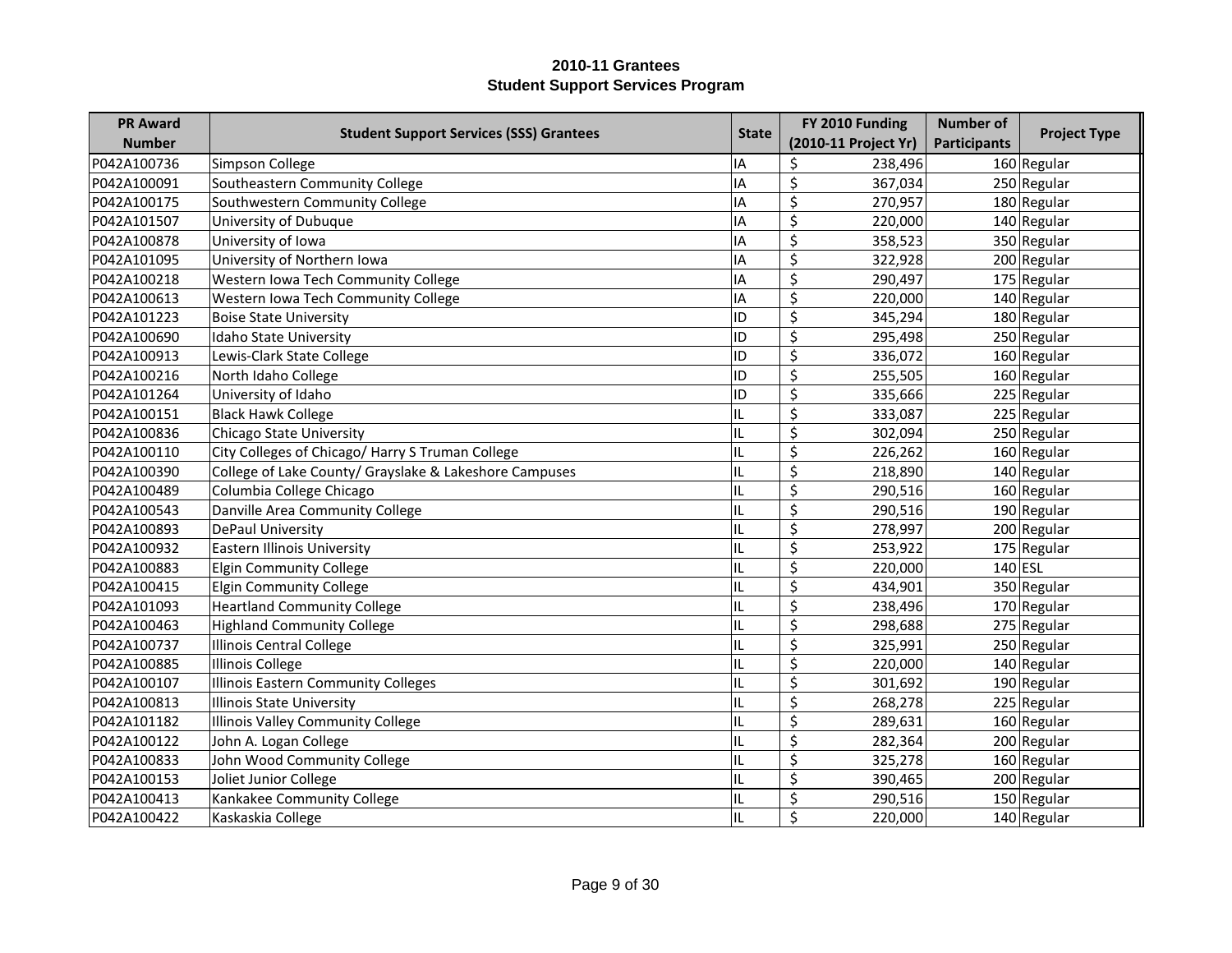| <b>PR Award</b> |                                                                         |              | FY 2010 Funding      | <b>Number of</b>    |                     |
|-----------------|-------------------------------------------------------------------------|--------------|----------------------|---------------------|---------------------|
| <b>Number</b>   | <b>Student Support Services (SSS) Grantees</b>                          | <b>State</b> | (2010-11 Project Yr) | <b>Participants</b> | <b>Project Type</b> |
| P042A100588     | Knox College                                                            | ΊL.          | \$<br>312,416        |                     | 165 Regular         |
| P042A100593     | Lake Land College                                                       | IL           | \$<br>238,496        |                     | 160 Regular         |
| P042A070907     | Lewis-Clark Community College                                           | IL           | \$<br>294,772        |                     | 225 Regular         |
| P042A101301     | Loyola University/ Chicago                                              | IL           | \$<br>219,132        |                     | 140 Regular         |
| P042A100449     | Malcolm X College                                                       | IL           | \$<br>234,466        |                     | 160 Regular         |
| P042A100391     | Moraine Valley Community College                                        | IL           | \$<br>255,505        |                     | 160 Regular         |
| P042A100204     | Northeastern Illinois University                                        | IL           | \$<br>220,000        |                     | 140 Regular         |
| P042A100205     | Northeastern Illinois University                                        | IL           | \$<br>220,000        |                     | 100 Disabled        |
| P042A100207     | Northeastern Illinois University                                        | IL           | \$<br>220,000        |                     | 140 Teacher Prep    |
| P042A101432     | Northern Illinois University                                            | IL           | \$<br>360,858        |                     | 300 Regular         |
| P042A100367     | Oakton Community College/ Skokie & Des Plaines Campuses                 | IL           | \$<br>302,178        |                     | 215 Regular         |
| P042A100525     | Parkland College                                                        | IL           | \$<br>290,517        |                     | 180 Regular         |
| P042A100553     | Prairie State College                                                   | IL           | \$<br>220,000        |                     | 160 Regular         |
| P042A101147     | Rend Lake College                                                       | IL           | \$<br>275,680        |                     | 160 Regular         |
| P042A100724     | <b>Richland Community College</b>                                       | IL           | \$<br>290,349        |                     | 160 Regular         |
| P042A060540     | <b>Robert Morris College</b>                                            | IL           | \$<br>290,517        |                     | 175 Regular         |
| P042A100896     | Roosevelt University                                                    | IL           | \$<br>366,143        |                     | 260 Regular         |
| P042A101244     | Saint Xavier University                                                 | IL           | \$<br>301,690        |                     | 204 Regular         |
| P042A100620     | Sauk Valley Community College                                           | IL           | \$<br>268,275        |                     | 200 Regular         |
| P042A101012     | <b>Shawnee Community College</b>                                        | ΪL.          | \$<br>293,864        |                     | 160 Regular         |
| P042A100947     | Southeastern Illinois College                                           | IL           | \$<br>295,462        |                     | 165 Regular         |
| P042A101498     | Southern Illinois University                                            | IL           | \$<br>290,376        |                     | 160 Regular         |
| P042A100793     | Southwestern Illinois College                                           | IL           | \$<br>250,388        |                     | 160 Regular         |
| P042A101069     | Spoon River College                                                     | IL           | \$<br>220,000        |                     | 140 Regular         |
| P042A100168     | St. Augustine College                                                   | IL           | \$<br>284,508        |                     | 200 Regular         |
| P042A101045     | <b>Triton College</b>                                                   | IL           | \$<br>219,963        |                     | 160 Regular         |
| P042A061340     | University of Illinois/ Chicago                                         | IL           | \$<br>254,257        |                     | 160 Regular         |
| P042A100851     | University of Illinois/ Urbana-Champaign                                | IL           | \$<br>293,313        |                     | 180 Regular         |
| P042A100405     | <b>Waubonsee Community College</b>                                      | IL           | \$<br>263,827        |                     | 200 Regular         |
| P042A100213     | Indiana Institute of Technology                                         | IN           | \$<br>243,957        |                     | 110 Regular         |
| P042A101065     | Indiana State University                                                | IN           | \$<br>330,730        |                     | 320 Regular         |
| P042A100185     | Indiana University Purdue University Indianapolis (IUPUI) / Bloomington | IN           | \$<br>303,702        |                     | 300 Regular         |
| P042A100622     | Indiana University Purdue University Indianapolis (IUPUI)/ Indianapolis | IN           | \$<br>280,304        |                     | 300 Regular         |
| P042A100536     | Indiana University/ Indiana University East                             | IN           | \$<br>278,079        |                     | 200 Regular         |
| P042A101309     | Indiana University/ Purdue University                                   | İN           | \$<br>220,000        |                     | 140 Regular         |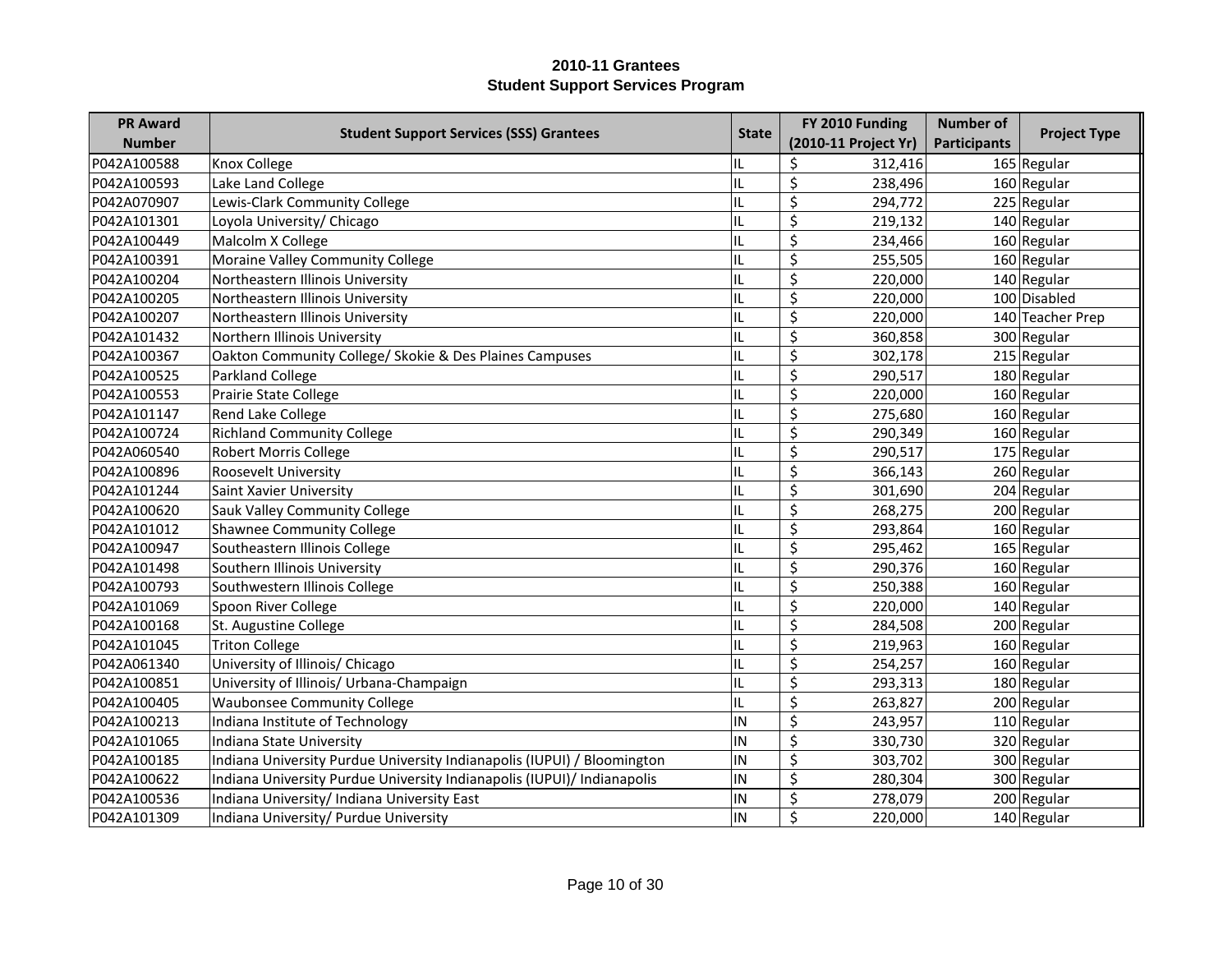| <b>PR Award</b> | <b>Student Support Services (SSS) Grantees</b>                          | <b>State</b> | FY 2010 Funding             | <b>Number of</b>    |                     |
|-----------------|-------------------------------------------------------------------------|--------------|-----------------------------|---------------------|---------------------|
| <b>Number</b>   |                                                                         |              | (2010-11 Project Yr)        | <b>Participants</b> | <b>Project Type</b> |
| P042A100238     | Indiana Wesleyan University                                             | IN           | \$<br>288,683               |                     | 160 Regular         |
| P042A101075     | Ivy Tech Community College/ Coliseum & North Campuses                   | IN           | \$<br>238,496               |                     | 160 Regular         |
| P042A100344     | Ivy Tech Community College/ Indiana, Muncie, Anderson & Marion Campuses | IN           | \$<br>252,903               |                     | 160 Regular         |
| P042A100219     | Ivy Tech Community College/ Indianapolis                                | IN           | \$<br>238,496               |                     | 160 Regular         |
| P042A100640     | Ivy Tech Community College/ Northwest                                   | IN           | \$<br>220,000               |                     | 160 Regular         |
| P042A100394     | Oakland City University                                                 | IN           | \$<br>150,000               |                     | 100 Teacher Prep    |
| P042A100289     | <b>Oakland City University</b>                                          | IN           | \$<br>271,436               |                     | 225 Regular         |
| P042A100398     | Purdue University                                                       | IN           | \$<br>380,100               |                     | 330 Regular         |
| P042A101406     | Purdue University                                                       | IN           | $\overline{\xi}$<br>299,175 |                     | 195 Regular         |
| P042A100584     | University of Saint Francis                                             | IN           | \$<br>220,000               |                     | 140 Regular         |
| P042A100983     | University of Southern Indiana                                          | IN           | \$<br>216,868               |                     | 140 Regular         |
| P042A100279     | Vincennes University                                                    | IN           | \$<br>347,423               |                     | 255 Regular         |
| P042A100313     | <b>Barton County Community College</b>                                  | KS           | \$<br>318,623               |                     | 200 Regular         |
| P042A101005     | <b>Butler County Community College</b>                                  | KS           | \$<br>220,000               |                     | 140 Regular         |
| P042A100104     | Cloud County Community College                                          | KS           | \$<br>238,496               |                     | 160 Regular         |
| P042A100803     | Colby Community College                                                 | KS           | \$<br>236,437               |                     | 200 Regular         |
| P042A060039     | Cowley County Community College                                         | <b>KS</b>    | \$<br>290,516               |                     | 160 Regular         |
| P042A100930     | Dodge City Community College                                            | <b>KS</b>    | \$<br>220,000               |                     | 140 Regular         |
| P042A101044     | Donnelly College                                                        | KS           | \$<br>273,217               |                     | 240 Regular         |
| P042A100093     | <b>Emporia State University</b>                                         | <b>KS</b>    | \$<br>293,863               |                     | 165 Regular         |
| P042A100272     | <b>Garden City Community College</b>                                    | <b>KS</b>    | \$<br>284,089               |                     | 200 Regular         |
| P042A100792     | <b>Haskell Indian Nations University</b>                                | KS           | \$<br>255,505               |                     | 175 Regular         |
| P042A100719     | <b>Highland Community College</b>                                       | KS           | \$<br>219,999               |                     | 140 Regular         |
| P042A100860     | Independence Community College                                          | KS           | \$<br>297,942               |                     | 225 Regular         |
| P042A100610     | Kansas State University                                                 | KS           | \$<br>297,808               |                     | 300 Regular         |
| P042A101165     | Kansas State University/ Salina                                         | KS           | \$<br>229,258               |                     | 300 Regular         |
| P042A100306     | Labette Community College                                               | KS           | \$<br>310,543               |                     | 215 Regular         |
| P042A100261     | Neosho County Community College                                         | KS           | \$<br>287,886               |                     | 160 Regular         |
| P042A100971     | Seward County Community College                                         | KS           | \$<br>238,496               |                     | 160 Regular         |
| P042A061296     | University of Kansas                                                    | KS           | \$<br>294,830               |                     | 250 Regular         |
| P042A100509     | Wichita State University                                                | KS           | \$<br>429,067               |                     | 250 Regular         |
| P042A101111     | Wichita State University                                                | KS           | \$<br>255,505               |                     | 115 Disabled        |
| P042A100239     | Ashland Community and Technical College                                 | KY           | \$<br>293,864               |                     | 175 Regular         |
| P042A101314     | Berea College                                                           | KY           | \$<br>220,000               |                     | $140$ Regular       |
| P042A100618     | <b>Bluegrass Community and Technical College</b>                        | KY           | \$<br>220,000               |                     | 140 Regular         |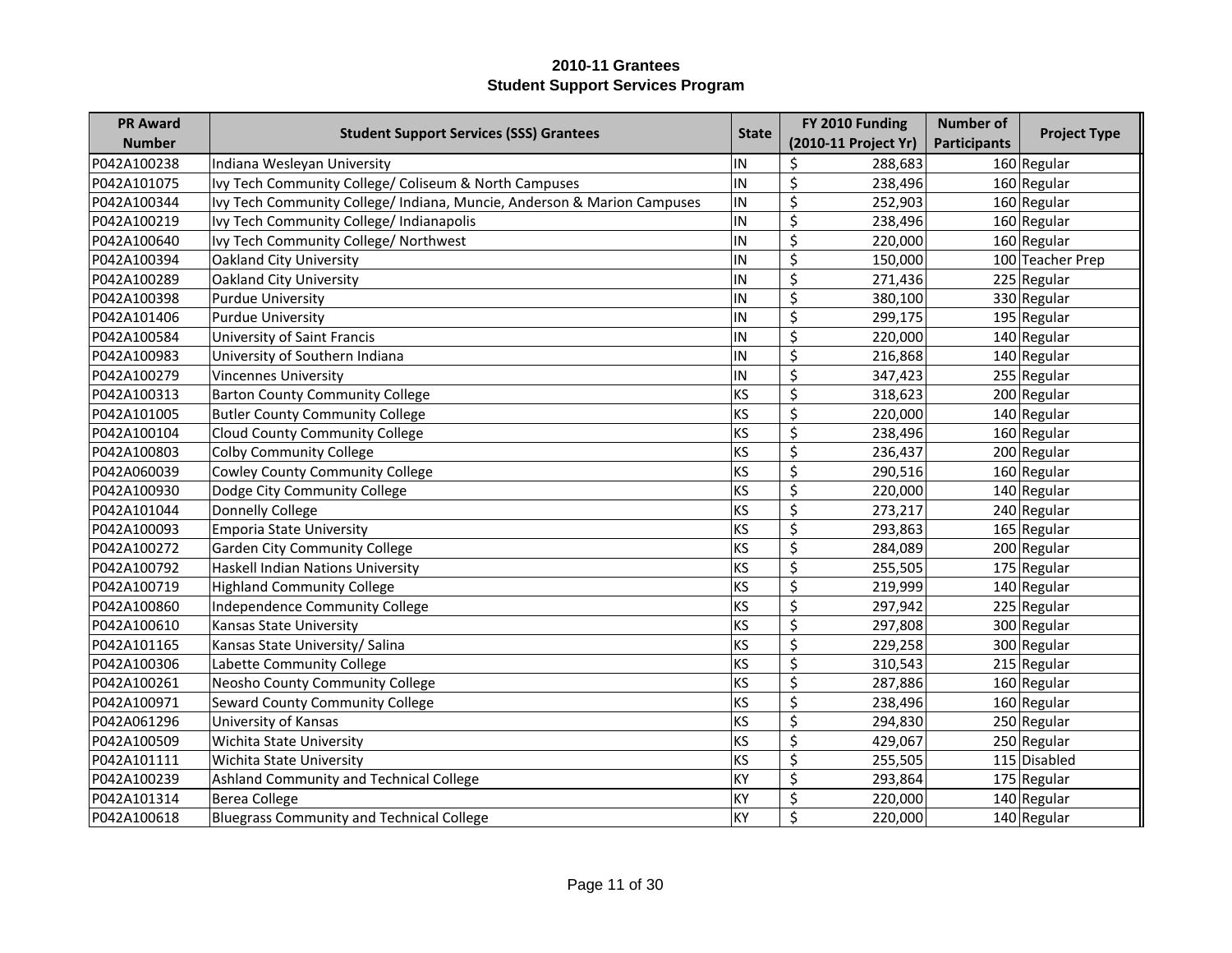| <b>PR Award</b> |                                                            |              | FY 2010 Funding             | <b>Number of</b>    | <b>Project Type</b> |  |
|-----------------|------------------------------------------------------------|--------------|-----------------------------|---------------------|---------------------|--|
| <b>Number</b>   | <b>Student Support Services (SSS) Grantees</b>             | <b>State</b> | (2010-11 Project Yr)        | <b>Participants</b> |                     |  |
| P042A100721     | Bluegrass Community and Technical College/ Danville Campus | KY           | \$<br>220,000               |                     | 140 Regular         |  |
| P042A100179     | Brescia University Incorporated                            | KY           | \$<br>281,994               |                     | 160 Regular         |  |
| P042A100117     | Eastern Kentucky University                                | KY           | \$<br>348,345               |                     | 206 Regular         |  |
| P042A100465     | Elizabethtown Community & Technical College                | KY           | \$<br>269,669               |                     | 185 Regular         |  |
| P042A100387     | Gateway Community and Technical College                    | KY           | $\overline{\xi}$<br>238,492 |                     | 200 Regular         |  |
| P042A100924     | Hazard Community and Technical College                     | KY           | \$<br>318,071               |                     | 200 Regular         |  |
| P042A100522     | Hopkinsville Community College/KCTCS                       | KY           | \$<br>293,383               |                     | 206 Regular         |  |
| P042A100322     | Jefferson Community and Technical College                  | KY           | \$<br>288,282               |                     | 200 Regular         |  |
| P042A100504     | Kentucky State University                                  | KY           | \$<br>220,000               |                     | 140 Regular         |  |
| P042A100788     | Lindsey Wilson College                                     | KY           | \$<br>220,000               |                     | 140 Regular         |  |
| P042A100837     | Madisonville Community College                             | KY           | \$<br>289,450               |                     | 170 Regular         |  |
| P042A100755     | Maysville Community and Technical College                  | KY           | \$<br>238,496               |                     | 160 Regular         |  |
| P042A100227     | Morehead State University                                  | KY           | \$<br>340,880               |                     | 221 Regular         |  |
| P042A100376     | Murray State University                                    | KY           | \$<br>273,279               |                     | 186 Regular         |  |
| P042A100241     | Northern Kentucky University Research Foundation           | KY           | \$<br>351,368               |                     | 232 Regular         |  |
| P042A100119     | Pikeville College                                          | KY           | \$<br>255,505               |                     | 160 Regular         |  |
| P042A100353     | Somerset Community College                                 | KY           | \$<br>220,000               |                     | 140 Regular         |  |
| P042A100535     | Southeast Kentucky Community & Technical College           | KY           | \$<br>293,021               |                     | 140 Regular         |  |
| P042A100140     | <b>Union College</b>                                       | KY           | \$<br>301,692               |                     | 175 Regular         |  |
| P042A101248     | University of Kentucky                                     | KY           | \$<br>292,733               |                     | 160 Regular         |  |
| P042A100474     | University of Louisville                                   | KY           | \$<br>220,000               |                     | 140 Regular         |  |
| P042A100505     | West Kentucky Community and Technical College              | KY           | \$<br>258,421               |                     | 206 Regular         |  |
| P042A060158     | Western Kentucky University                                | KY           | \$<br>301,692               |                     | 225 Regular         |  |
| P042A101375     | Delgado Community College                                  | LA           | \$<br>220,000               |                     | 140 Regular         |  |
| P042A100698     | <b>Dillard University</b>                                  | LA           | \$<br>200,000               |                     | 150 Health Sciences |  |
| P042A100433     | <b>Dillard University</b>                                  | LA           | \$<br>395,069               |                     | 300 Regular         |  |
| P042A101448     | <b>Grambling State University</b>                          | LA           | \$<br>363,527               |                     | 244 Regular         |  |
| P042A101414     | Louisiana State University and A&M College                 | LA           | \$<br>347,751               |                     | 280 Regular         |  |
| P042A100470     | Louisiana State University Eunice                          | LA           | \$<br>416,596               |                     | 400 Regular         |  |
| P042A100360     | Northwestern State University                              | LA           | \$<br>417,108               |                     | 360 Regular         |  |
| P042A100993     | <b>River Parishes Community College</b>                    | LA           | \$<br>220,000               |                     | 140 Regular         |  |
| P042A100786     | Southeastern Louisiana University                          | LA           | \$<br>347,626               |                     | 250 Regular         |  |
| P042A100348     | Southern University/ New Orleans                           | LA           | \$<br>489,454               |                     | 300 Regular         |  |
| P042A101006     | Southern University/ Shreveport                            | LA           | \$<br>377,698               |                     | 250 Regular         |  |
| P042A101077     | University of Louisiana/ Lafayette                         | LA           | \$<br>218,200               |                     | $120$ STEM          |  |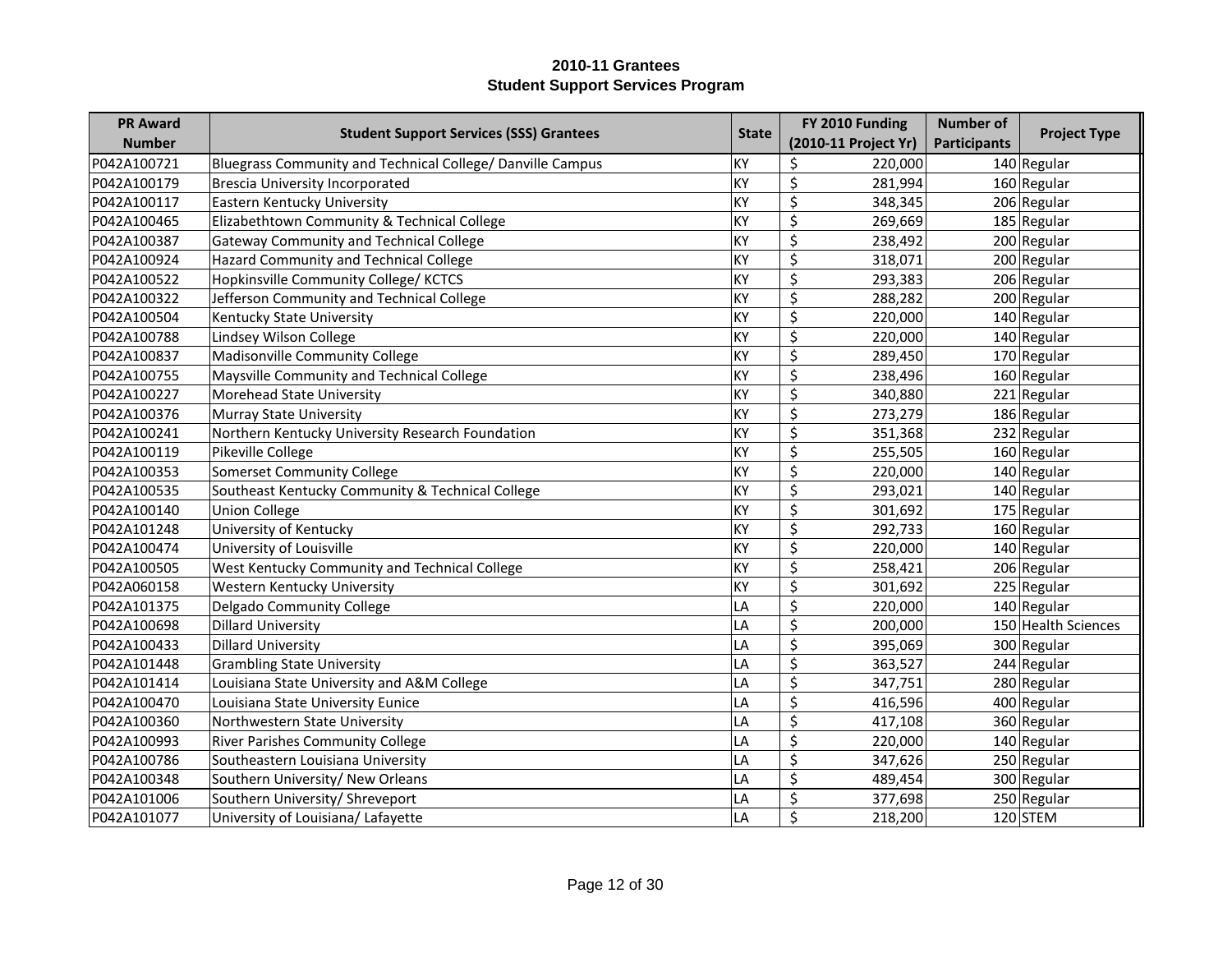| <b>PR Award</b> |                                                             |              | FY 2010 Funding      | <b>Number of</b>    |                     |
|-----------------|-------------------------------------------------------------|--------------|----------------------|---------------------|---------------------|
| <b>Number</b>   | <b>Student Support Services (SSS) Grantees</b>              | <b>State</b> | (2010-11 Project Yr) | <b>Participants</b> | <b>Project Type</b> |
| P042A101424     | University of Louisiana/ Lafayette                          | LA           | \$<br>220,000        |                     | 140 Teacher Prep    |
| P042A101338     | University of Louisiana/ Lafayette                          | LA           | \$<br>220,000        |                     | 100 Disabled        |
| P042A101172     | University of Louisiana/ Lafayette                          | LA           | \$<br>637,213        |                     | 400 Regular         |
| P042A070014     | University of New Orleans                                   | LA           | \$<br>280,638        |                     | 200 Regular         |
| P042A100750     | American International College                              | MA           | \$<br>238,427        |                     | 160 Regular         |
| P042A100116     | Berkshire Community College                                 | MA           | \$<br>255,505        |                     | 160 Regular         |
| P042A101233     | <b>Boston College</b>                                       | MA           | \$<br>293,592        |                     | 200 Regular         |
| P042A101085     | Brandeis University                                         | MA           | \$<br>301,694        |                     | 145 Regular         |
| P042A061060     | Bristol Community College                                   | MA           | \$<br>432,735        |                     | 400 Regular         |
| P042A101311     | Bunker Hill Community College                               | MA           | \$<br>276,508        |                     | 175 Regular         |
| P042A100178     | Cape Cod Community College                                  | MA           | \$<br>289,357        |                     | 175 Regular         |
| P042A100812     | Fitchburg State College                                     | MA           | \$<br>253,916        |                     | 160 Regular         |
| P042A100781     | Holyoke Community College                                   | MA           | \$<br>352,764        |                     | 215 Regular         |
| P042A101198     | Massachusetts College of Liberal Arts                       | MA           | \$<br>290,516        |                     | 200 Regular         |
| P042A100495     | Massasoit Community College/ Brockton & Canton Campuses     | MA           | \$<br>290,516        |                     | 155 Regular         |
| P042A100538     | Middlesex Community College                                 | MA           | \$<br>321,288        |                     | 200 Regular         |
| P042A100578     | Middlesex Community College                                 | MA           | \$<br>248,083        |                     | 100 Disabled        |
| P042A100177     | Mount Ida College                                           | MA           | \$<br>255,483        |                     | 140 Regular         |
| P042A070279     | Mount Wachusett Community College                           | <b>MA</b>    | \$<br>390,593        |                     | 200 Regular         |
| P042A101238     | Mount Wachusett Community College                           | MA           | \$<br>200,000        |                     | 120 Health Sciences |
| P042A100994     | North Shore Community College                               | MA           | \$<br>493,009        |                     | 350 Regular         |
| P042A060045     | Northern Essex Community College                            | MA           | \$<br>377,668        |                     | 250 Regular         |
| P042A100645     | Quinsigamond Community College                              | MA           | \$<br>220,000        |                     | $140$ Regular       |
| P042A100250     | Salem State College                                         | MA           | \$<br>464,931        |                     | 325 Regular         |
| P042A100990     | Springfield Technical Community College                     | MA           | \$<br>279,346        |                     | 240 Regular         |
| P042A070277     | University of Massachusetts/ Boston                         | MA           | \$<br>442,079        |                     | 500 Regular         |
| P042A101388     | University of Massachusetts/ Dartmouth                      | MA           | \$<br>403,504        |                     | 270 Regular         |
| P042A101249     | <b>Westfield State College</b>                              | MA           | \$<br>272,739        |                     | 160 Regular         |
| P042A100650     | Allegany Community College (aka Allegany College/ Maryland) | <b>MD</b>    | \$<br>219,479        |                     | 140 Regular         |
| P042A100090     | <b>Baltimore City Community College</b>                     | <b>MD</b>    | \$<br>346,180        |                     | 230 Regular         |
| P042A101497     | <b>Bowie State University</b>                               | <b>MD</b>    | \$<br>309,069        |                     | 200 Regular         |
| P042A100292     | Chesapeake College                                          | MD           | \$<br>331,115        |                     | 215 Regular         |
| P042A100842     | Community College of Baltimore County                       | MD           | \$<br>291,582        |                     | 185 Regular         |
| P042A100850     | <b>Community College of Baltimore County</b>                | <b>MD</b>    | \$<br>302,005        |                     | 200 Regular         |
| P042A100612     | <b>Coppin State University</b>                              | MD           | \$<br>293,527        |                     | 160 Regular         |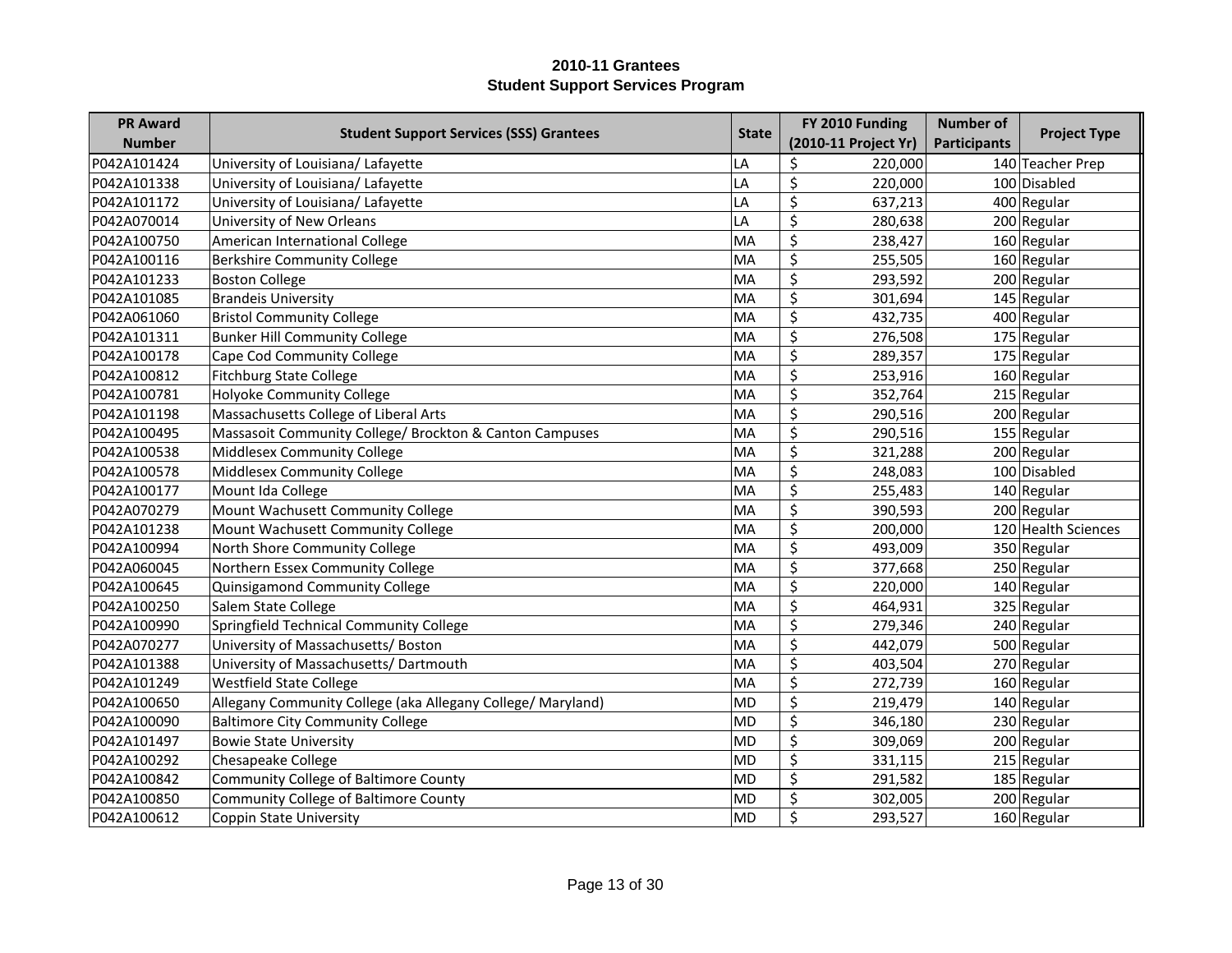| <b>PR Award</b> |                                                |              | FY 2010 Funding             | <b>Number of</b>    |                     |  |
|-----------------|------------------------------------------------|--------------|-----------------------------|---------------------|---------------------|--|
| <b>Number</b>   | <b>Student Support Services (SSS) Grantees</b> | <b>State</b> | (2010-11 Project Yr)        | <b>Participants</b> | <b>Project Type</b> |  |
| P042A100573     | <b>Frostburg State University</b>              | <b>MD</b>    | \$<br>343,581               |                     | 275 Regular         |  |
| P042A100925     | Hagerstown Community College                   | <b>MD</b>    | \$<br>219,998               |                     | 175 Regular         |  |
| P042A100592     | <b>Howard Community College</b>                | <b>MD</b>    | \$<br>353,120               |                     | 225 Regular         |  |
| P042A101204     | Montgomery College                             | <b>MD</b>    | \$<br>238,496               |                     | 175 Regular         |  |
| P042A100664     | Prince George's Community College              | MD           | $\overline{\xi}$<br>367,059 |                     | 275 Regular         |  |
| P042A100870     | Salisbury University                           | MD           | $\overline{\xi}$<br>220,000 |                     | $140$ Regular       |  |
| P042A101267     | University of Maryland/ College Park           | MD           | \$<br>408,340               |                     | 350 Regular         |  |
| P042A100362     | Central Maine Community College                | ME           | \$<br>290,517               |                     | 175 Regular         |  |
| P042A100616     | Kennebec Valley Community College              | ME           | \$<br>293,864               |                     | 180 Regular         |  |
| P042A100118     | Northern Maine Community College               | ME           | \$<br>255,504               |                     | 175 Regular         |  |
| P042A100855     | University of Maine/ Augusta                   | <b>ME</b>    | \$<br>500,188               |                     | 360 Regular         |  |
| P042A100089     | University of Maine/ Farmington                | <b>ME</b>    | \$<br>293,863               |                     | 180 Regular         |  |
| P042A100146     | University of Maine/ Fort Kent                 | ME           | \$<br>297,400               |                     | 160 Regular         |  |
| P042A100200     | University of Maine/ Orono                     | ME           | \$<br>579,180               |                     | 400 Regular         |  |
| P042A100629     | University of Maine/ Presque Isle              | <b>ME</b>    | \$<br>310,996               |                     | 180 Regular         |  |
| P042A101443     | University of Southern Maine                   | <b>ME</b>    | \$<br>219,999               |                     | 140 Regular         |  |
| P042A100026     | <b>Washington County Community College</b>     | <b>ME</b>    | \$<br>252,505               |                     | 160 Regular         |  |
| P042A100406     | <b>York County Community College</b>           | <b>ME</b>    | \$<br>238,496               |                     | 175 Regular         |  |
| P042A100070     | Adrian College                                 | MI           | \$<br>293,864               |                     | 160 Regular         |  |
| P042A071066     | Alpena Community College                       | MI           | \$<br>277,204               |                     | 175 Regular         |  |
| P042A100840     | Aquinas College                                | MI           | \$<br>246,281               |                     | 160 Regular         |  |
| P042A100412     | Bay De Noc Community College                   | MI           | \$<br>301,715               |                     | 160 Regular         |  |
| P042A100237     | <b>Bay Mills Community College</b>             | MI           | \$<br>255,504               |                     | 170 Regular         |  |
| P042A100022     | Finlandia University                           | MI           | \$<br>295,767               |                     | 180 Regular         |  |
| P042A100929     | Glen Oaks Community College                    | MI           | \$<br>219,699               |                     | 140 Regular         |  |
| P042A100343     | <b>Gogebic Community College</b>               | MI           | \$<br>255,500               |                     | 160 Regular         |  |
| P042A100916     | <b>Grand Rapids Community College</b>          | MI           | \$<br>399,963               |                     | 350 Regular         |  |
| P042A100740     | <b>Grand Valley State University</b>           | MI           | \$<br>322,677               |                     | 215 Regular         |  |
| P042A100484     | Jackson Community College                      | MI           | \$<br>220,000               |                     | 140 Regular         |  |
| P042A101297     | <b>Kellogg Community College</b>               | MI           | \$<br>364,114               |                     | 250 Regular         |  |
| P042A100948     | Lake Michigan College                          | MI           | \$<br>290,494               |                     | 200 Regular         |  |
| P042A060984     | Lansing Community College                      | MI           | \$<br>290,515               |                     | 200 Regular         |  |
| P042A100481     | Madonna University                             | MI           | \$<br>251,930               |                     | 200 Regular         |  |
| P042A101489     | Michigan State University                      | MI           | \$<br>680,683               |                     | 600 Regular         |  |
| P042A100666     | Mott Community College                         | MI           | \$<br>364,635               |                     | 200 Regular         |  |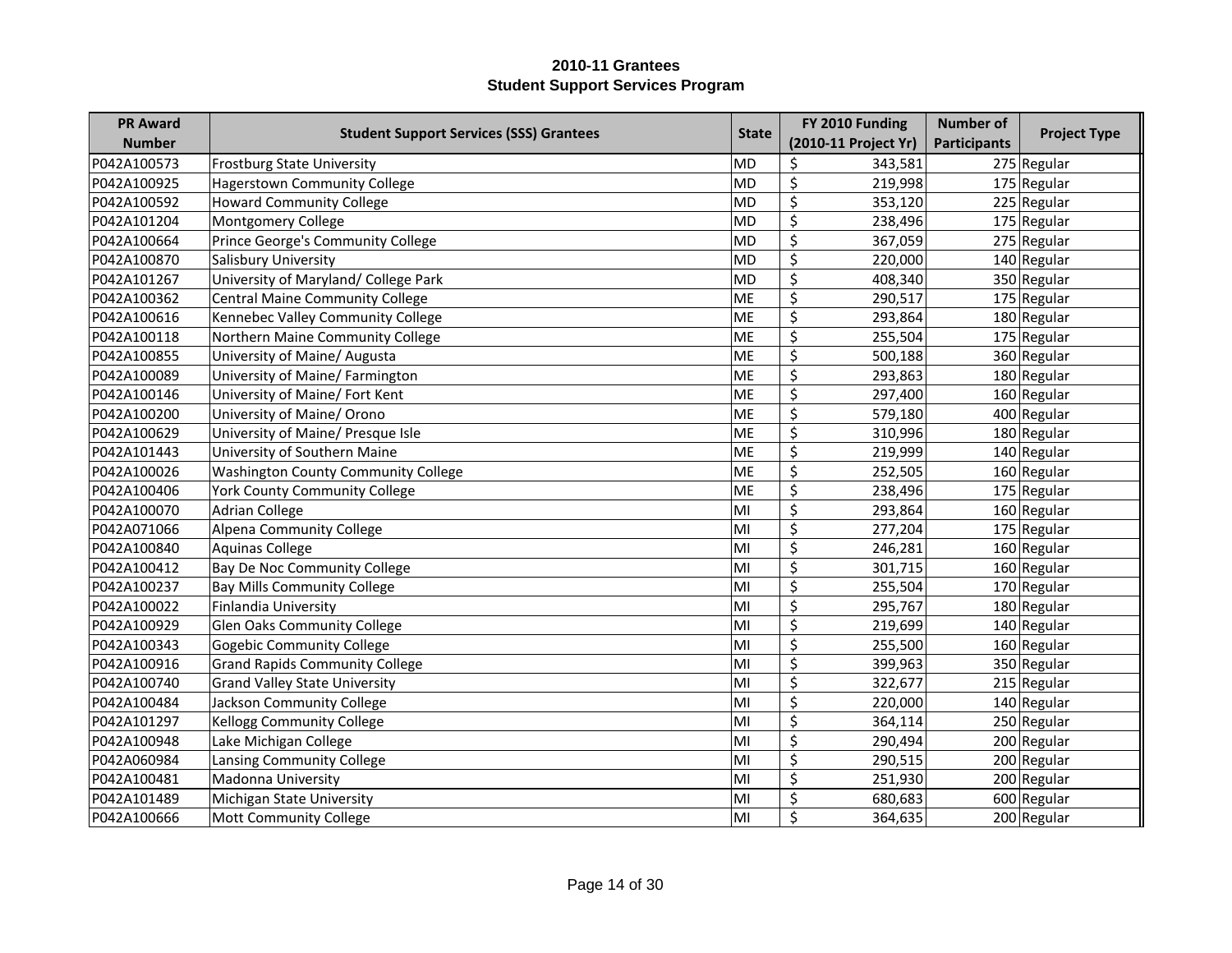| <b>PR Award</b> | <b>Student Support Services (SSS) Grantees</b>                  |              | FY 2010 Funding             | <b>Number of</b>    |                     |
|-----------------|-----------------------------------------------------------------|--------------|-----------------------------|---------------------|---------------------|
| <b>Number</b>   |                                                                 | <b>State</b> | (2010-11 Project Yr)        | <b>Participants</b> | <b>Project Type</b> |
| P042A100480     | Northern Michigan University                                    | MI           | \$<br>309,854               |                     | 210 Regular         |
| P042A100183     | Siena Heights University                                        | MI           | \$<br>293,312               |                     | 160 Regular         |
| P042A100473     | Southwestern Michigan College/ Dowagiac and Niles Area Campuses | MI           | \$<br>301,318               |                     | 225 Regular         |
| P042A100630     | St. Clair County Community College                              | MI           | \$<br>220,000               |                     | $140$ Regular       |
| P042A101455     | Wayne County Community College District                         | MI           | \$<br>561,325               |                     | 350 Regular         |
| P042A070958     | <b>Wayne State University</b>                                   | MI           | \$<br>507,937               |                     | 300 Regular         |
| P042A100604     | Western Michigan University                                     | MI           | \$<br>293,864               |                     | 210 Regular         |
| P042A101221     | Western Michigan University                                     | MI           | $\overline{\xi}$<br>220,000 |                     | 140 Teacher Prep    |
| P042A100563     | Anoka Ramsey Community College/ Coon Rapids                     | MN           | $\overline{\xi}$<br>301,692 |                     | 175 Regular         |
| P042A070325     | <b>Arrowhead Community Colleges</b>                             | <b>MN</b>    | \$<br>1,431,632             |                     | 1000 Regular        |
| P042A100482     | Augsburg College                                                | <b>MN</b>    | \$<br>255,504               |                     | 160 Regular         |
| P042A060185     | Bemidji State University                                        | <b>MN</b>    | \$<br>444,657               |                     | 350 Regular         |
| P042A100507     | Carleton College                                                | <b>MN</b>    | \$<br>251,460               |                     | 115 Regular         |
| P042A101350     | Central Lakes College                                           | <b>MN</b>    | \$<br>242,761               |                     | 180 Regular         |
| P042A100065     | Century Community and Technical College                         | <b>MN</b>    | \$<br>333,986               |                     | 200 Regular         |
| P042A100125     | College of St. Scholastica, Inc.                                | MN           | \$<br>293,865               |                     | 175 Regular         |
| P042A100936     | Dakota County Technical College                                 | <b>MN</b>    | \$<br>255,501               |                     | 160 Regular         |
| P042A060879     | Fond Du Lac Tribal & Community College                          | <b>MN</b>    | \$<br>293,864               |                     | 175 Regular         |
| P042A100444     | Hennepin Technical College                                      | <b>MN</b>    | \$<br>205,600               |                     | 140 Regular         |
| P042A100419     | Inver Hills Community College                                   | <b>MN</b>    | \$<br>220,000               |                     | 140 Regular         |
| P042A101038     | Lake Superior College                                           | <b>MN</b>    | \$<br>301,692               |                     | 210 Regular         |
| P042A101212     | Metropolitan State University                                   | <b>MN</b>    | \$<br>255,505               |                     | 160 Regular         |
| P042A100307     | Minneapolis Community and Technical College                     | <b>MN</b>    | \$<br>220,000               | $140$ ESL           |                     |
| P042A100281     | Minneapolis Community and Technical College                     | <b>MN</b>    | \$<br>350,924               |                     | 225 Regular         |
| P042A100287     | Minneapolis Community and Technical College                     | <b>MN</b>    | \$<br>220,000               |                     | 100 Disabled        |
| P042A100203     | Minnesota State University/ Mankato                             | <b>MN</b>    | \$<br>332,328               |                     | 175 Regular         |
| P042A100886     | North Hennepin Community College                                | <b>MN</b>    | \$<br>368,796               |                     | 230 Regular         |
| P042A100312     | Ridgewater College                                              | <b>MN</b>    | \$<br>237,602               |                     | 175 Regular         |
| P042A100231     | Rochester Community and Technical College                       | <b>MN</b>    | \$<br>391,527               |                     | 250 Regular         |
| P042A101461     | South Central College                                           | <b>MN</b>    | \$<br>219,984               |                     | 140 Regular         |
| P042A100223     | St. Cloud Technical College                                     | <b>MN</b>    | \$<br>265,312               |                     | 160 Regular         |
| P042A100349     | St. Olaf College                                                | <b>MN</b>    | \$<br>255,505               |                     | 160 Regular         |
| P042A060860     | University of Minnesota/ Minneapolis                            | MN           | \$<br>343,078               |                     | 270 Regular         |
| P042A100399     | Winona State University                                         | <b>MN</b>    | \$<br>301,616               |                     | 225 Regular         |
| P042A100190     | Columbia College                                                | MO           | \$<br>238,496               |                     | 160 Regular         |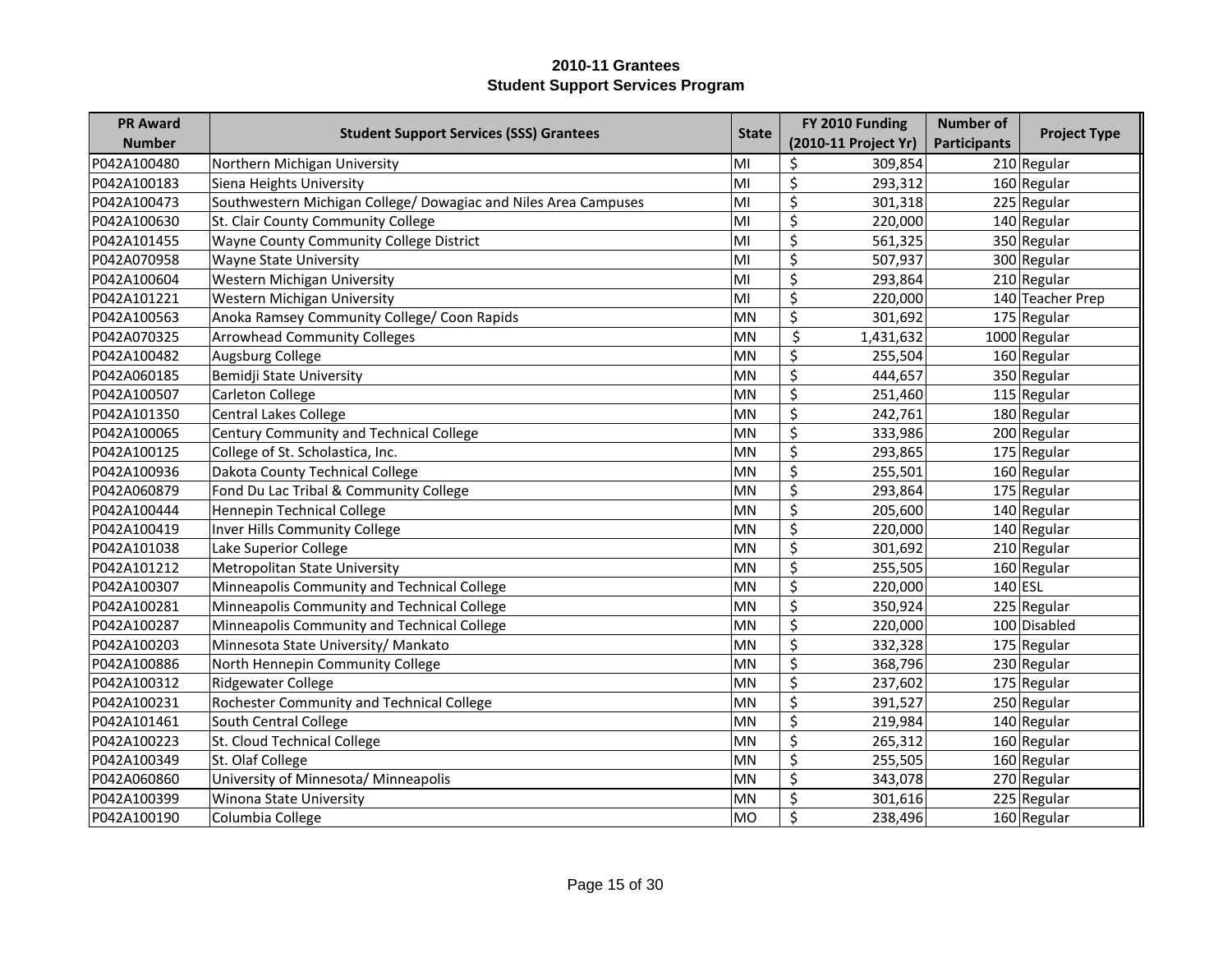| <b>PR Award</b> |                                                |              | FY 2010 Funding             | <b>Number of</b>    | <b>Project Type</b> |  |
|-----------------|------------------------------------------------|--------------|-----------------------------|---------------------|---------------------|--|
| <b>Number</b>   | <b>Student Support Services (SSS) Grantees</b> | <b>State</b> | (2010-11 Project Yr)        | <b>Participants</b> |                     |  |
| P042A060584     | Crowder College                                | <b>MO</b>    | \$<br>293,864               |                     | 175 Regular         |  |
| P042A100597     | Crowder College/ Cassville                     | <b>MO</b>    | \$<br>220,000               |                     | 140 Regular         |  |
| P042A100981     | Crowder College/Nevada                         | <b>MO</b>    | \$<br>220,000               |                     | $140$ Regular       |  |
| P042A100059     | Jefferson College District of Jefferson County | <b>MO</b>    | \$<br>265,311               |                     | 160 Regular         |  |
| P042A101390     | Lincoln University                             | <b>MO</b>    | $\overline{\xi}$<br>342,699 |                     | 250 Regular         |  |
| P042A100568     | Mineral Area College                           | MO           | \$<br>290,516               |                     | 200 Regular         |  |
| P042A100062     | Missouri Southern State University             | MO           | \$<br>255,484               |                     | 170 Regular         |  |
| P042A101237     | Missouri State University/ Springfield         | <b>MO</b>    | \$<br>289,376               |                     | 190 Regular         |  |
| P042A100671     | Missouri State University/ West Plains Campus  | MO           | \$<br>220,000               |                     | 140 Regular         |  |
| P042A100687     | North Central Missouri College                 | <b>MO</b>    | \$<br>255,504               |                     | 160 Regular         |  |
| P042A100386     | Northwest Missouri State University            | <b>MO</b>    | \$<br>301,692               |                     | 180 Regular         |  |
| P042A100892     | Penn Valley Community College                  | <b>MO</b>    | \$<br>376,223               |                     | 250 Regular         |  |
| P042A100274     | Ranken Technical College                       | <b>MO</b>    | \$<br>238,476               |                     | 160 Regular         |  |
| P042A101382     | Saint Louis University                         | <b>MO</b>    | \$<br>285,679               |                     | 175 Regular         |  |
| P042A100954     | Southeast Missouri State University            | <b>MO</b>    | \$<br>327,717               |                     | 200 Regular         |  |
| P042A100624     | St. Louis Community College                    | <b>MO</b>    | \$<br>220,000               |                     | 140 Regular         |  |
| P042A100326     | St. Louis Community College/ Florissant Valley | <b>MO</b>    | \$<br>238,496               |                     | 160 Regular         |  |
| P042A100777     | St. Louis Community College/ Meramec           | <b>MO</b>    | \$<br>219,758               |                     | 160 Regular         |  |
| P042A100778     | <b>State Fair Community College</b>            | <b>MO</b>    | \$<br>254,756               |                     | 160 Regular         |  |
| P042A100451     | Three Rivers Community College                 | <b>MO</b>    | \$<br>298,432               |                     | 250 Regular         |  |
| P042A100305     | University of Central Missouri                 | <b>MO</b>    | \$<br>314,262               |                     | $210$ Regular       |  |
| P042A100868     | University of Missouri/ Columbia               | <b>MO</b>    | \$<br>626,935               |                     | 650 Regular         |  |
| P042A100493     | Washington University in St. Louis             | <b>MO</b>    | \$<br>352,436               |                     | 200 Regular         |  |
| P042A101429     | Alcorn State University                        | <b>MS</b>    | \$<br>340,115               |                     | 200 Regular         |  |
| P042A100097     | Copiah-Lincoln Community College               | <b>MS</b>    | \$<br>293,863               |                     | 160 Regular         |  |
| P042A101001     | Hinds Community College                        | <b>MS</b>    | \$<br>293,864               |                     | 175 Regular         |  |
| P042A100648     | <b>Holmes Community College</b>                | <b>MS</b>    | \$<br>292,403               |                     | 200 Regular         |  |
| P042A100315     | Mississippi State University                   | <b>MS</b>    | \$<br>253,922               |                     | 160 Regular         |  |
| P042A100905     | Mississippi Valley State University            | <b>MS</b>    | \$<br>265,243               |                     | 200 Regular         |  |
| P042A100945     | Northeast Mississippi Community College        | <b>MS</b>    | \$<br>234,160               |                     | 160 Regular         |  |
| P042A070613     | Northwest Mississippi Community College        | <b>MS</b>    | \$<br>290,048               |                     | 160 Regular         |  |
| P042A100084     | Pearl River Community College                  | <b>MS</b>    | \$<br>323,340               |                     | 160 Regular         |  |
| P042A100827     | <b>Rust College</b>                            | <b>MS</b>    | \$<br>289,940               |                     | 200 Regular         |  |
| P042A100859     | <b>Tougaloo College</b>                        | <b>MS</b>    | \$<br>322,282               |                     | 160 Regular         |  |
| P042A100601     | University of Southern Mississippi             | MS           | \$<br>265,312               |                     | 195 Regular         |  |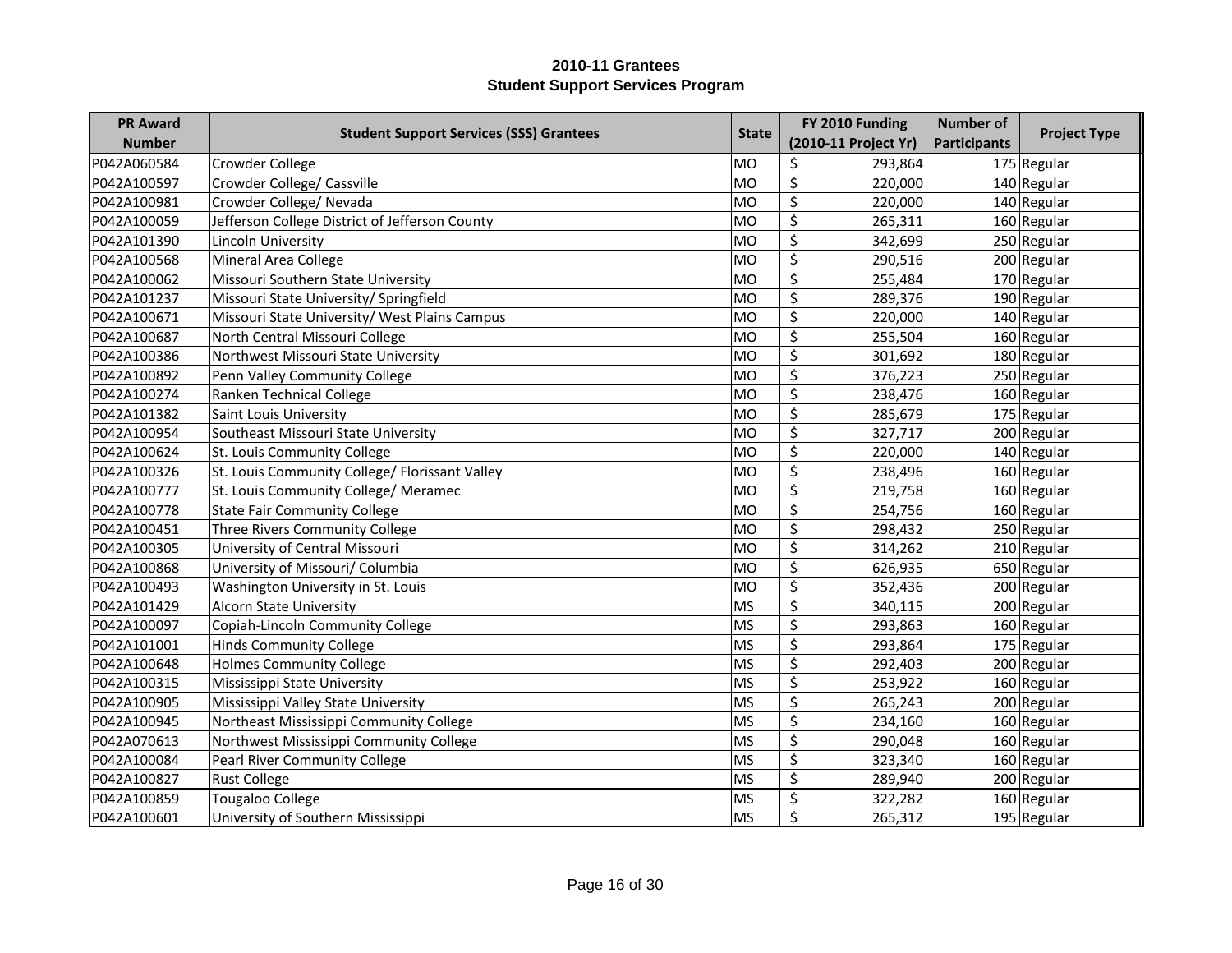| <b>PR Award</b> |                                                            |              | FY 2010 Funding             | <b>Number of</b>    |                     |
|-----------------|------------------------------------------------------------|--------------|-----------------------------|---------------------|---------------------|
| <b>Number</b>   | <b>Student Support Services (SSS) Grantees</b>             | <b>State</b> | (2010-11 Project Yr)        | <b>Participants</b> | <b>Project Type</b> |
| P042A100962     | <b>William Carey University</b>                            | <b>MS</b>    | \$<br>231,730               |                     | 150 Regular         |
| P042A060011     | <b>Blackfeet Community College</b>                         | MT           | \$<br>304,258               |                     | 170 Regular         |
| P042A100338     | Chief Dull Knife College                                   | MT           | \$<br>135,000               |                     | 90 Regular          |
| P042A100092     | Dawson Community College                                   | MT           | \$<br>281,671               |                     | $140$ Regular       |
| P042A101232     | Flathead Valley Community College                          | MT           | $\overline{\xi}$<br>333,579 |                     | 350 Regular         |
| P042A100016     | Fort Peck Community College/ Wolf Point Campus             | MT           | $\overline{\xi}$<br>279,206 |                     | 175 Regular         |
| P042A100452     | Montana State University Billings                          | MT           | \$<br>314,467               |                     | 250 Regular         |
| P042A101159     | Montana State University/ Northern                         | MT           | \$<br>263,239               |                     | 240 Regular         |
| P042A101049     | Montana Tech of the University of Montana                  | MT           | \$<br>220,000               |                     | $120$ STEM          |
| P042A100310     | <b>Rocky Mountain College</b>                              | MT           | \$<br>300,275               |                     | 250 Regular         |
| P042A100975     | Salish Kootenai College                                    | MT           | \$<br>301,261               |                     | 230 Regular         |
| P042A100636     | The University of Montana/ Helena College of Technology    | MT           | \$<br>220,000               |                     | $140$ Regular       |
| P042A101109     | <b>University of Great Falls</b>                           | MT           | \$<br>297,857               |                     | 230 Regular         |
| P042A100818     | University of Montana                                      | MT           | \$<br>420,751               |                     | 375 Regular         |
| P042A100643     | University of Montana Western                              | MT           | \$<br>255,505               |                     | 160 Regular         |
| P042A100194     | Appalachian State University                               | <b>NC</b>    | \$<br>293,698               |                     | 200 Regular         |
| P042A101480     | <b>Beaufort County Community College</b>                   | <b>NC</b>    | \$<br>349,873               |                     | 175 Regular         |
| P042A100141     | Caldwell Community College and Technical Institute         | <b>NC</b>    | \$<br>299,643               |                     | 200 Regular         |
| P042A100533     | <b>Carteret Community College</b>                          | <b>NC</b>    | \$<br>255,505               |                     | 160 Regular         |
| P042A100628     | <b>Central Piedmont Community College</b>                  | <b>NC</b>    | \$<br>273,326               |                     | 175 Regular         |
| P042A100309     | <b>Cleveland Community College</b>                         | <b>NC</b>    | \$<br>220,000               |                     | 140 Regular         |
| P042A101026     | Craven Community College/ New Bern & Havelock Campuses     | <b>NC</b>    | \$<br>218,212               |                     | 180 Regular         |
| P042A100734     | Davidson County Community College/ Davidson Campus         | <b>NC</b>    | \$<br>255,505               |                     | 160 Regular         |
| P042A100236     | Elizabeth City State University                            | <b>NC</b>    | \$<br>320,598               |                     | 175 Regular         |
| P042A100030     | <b>Fayetteville State University</b>                       | <b>NC</b>    | \$<br>347,427               |                     | 200 Regular         |
| P042A100767     | <b>Gaston College</b>                                      | <b>NC</b>    | \$<br>219,690               |                     | $140$ Regular       |
| P042A100224     | <b>Halifax Community College</b>                           | <b>NC</b>    | \$<br>339,961               |                     | 250 Regular         |
| P042A100120     | James Sprunt Community College                             | <b>NC</b>    | \$<br>347,225               |                     | $210$ Regular       |
| P042A101330     | Johnson C. Smith University                                | <b>NC</b>    | \$<br>290,305               |                     | 180 Regular         |
| P042A100076     | Johnston Community College                                 | <b>NC</b>    | \$<br>238,496               |                     | 160 Regular         |
| P042A101226     | Livingstone College                                        | <b>NC</b>    | \$<br>301,692               |                     | 225 Regular         |
| P042A100790     | Mars Hill College                                          | <b>NC</b>    | \$<br>290,516               |                     | 160 Regular         |
| P042A070208     | Mayland Community College                                  | <b>NC</b>    | \$<br>304,430               |                     | 160 Regular         |
| P042A101225     | North Carolina Agricultural and Technical State University | NC           | \$<br>290,515               |                     | 200 Regular         |
| P042A100226     | North Carolina State University                            | NC           | $\zeta$<br>220,000          |                     | 140 Regular         |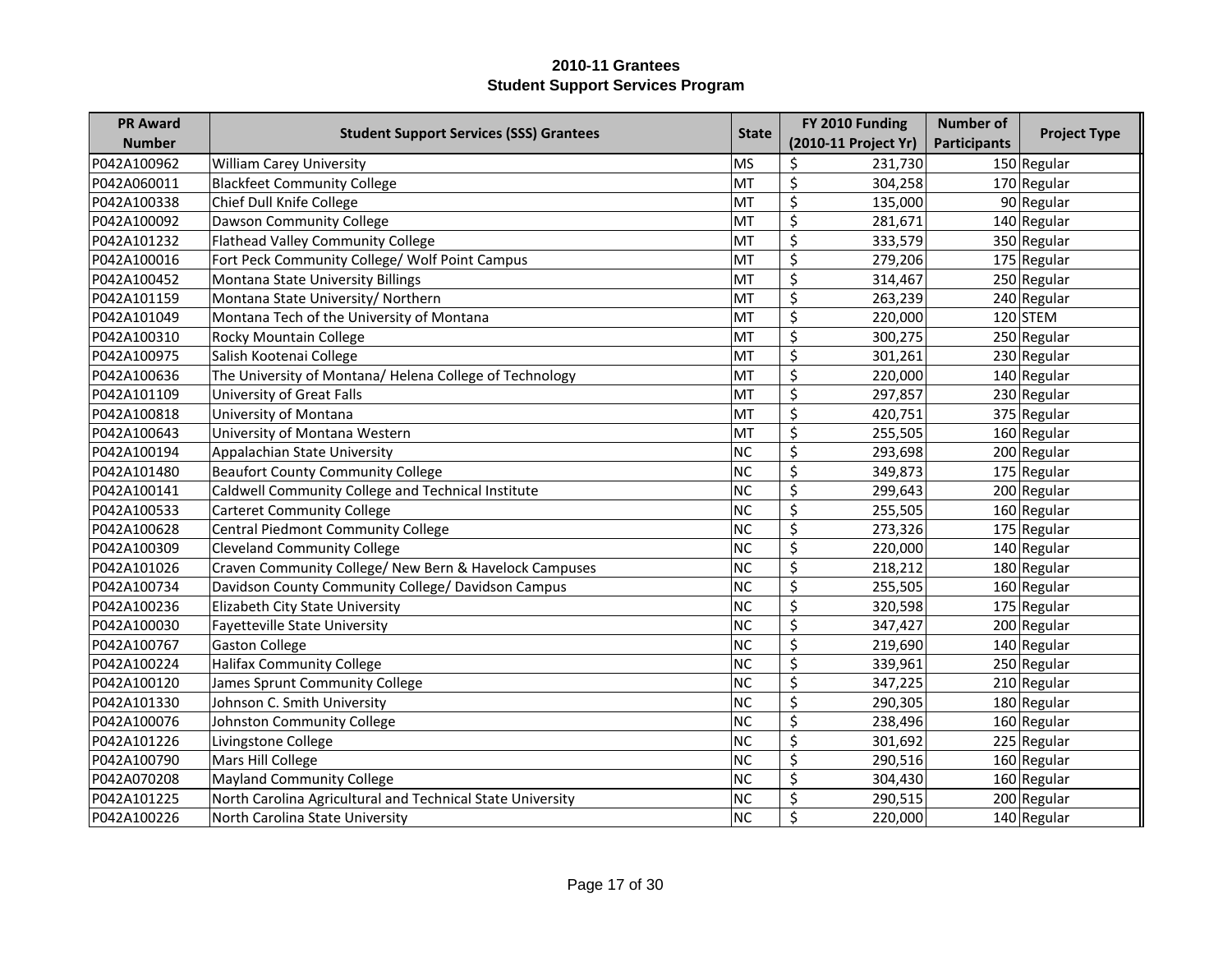| <b>PR Award</b> |                                                |              | FY 2010 Funding             | <b>Number of</b>    |                     |
|-----------------|------------------------------------------------|--------------|-----------------------------|---------------------|---------------------|
| <b>Number</b>   | <b>Student Support Services (SSS) Grantees</b> | <b>State</b> | (2010-11 Project Yr)        | <b>Participants</b> | <b>Project Type</b> |
| P042A100564     | Piedmont Community College                     | NC           | \$<br>353,729               |                     | 200 Regular         |
| P042A100501     | Pitt Community College                         | <b>NC</b>    | \$<br>238,496               |                     | 160 Regular         |
| P042A100830     | Roanoke/ Chowan Community College              | <b>NC</b>    | \$<br>307,790               |                     | 200 Regular         |
| P042A100712     | Robeson Community College                      | <b>NC</b>    | \$<br>238,378               |                     | 160 Regular         |
| P042A100351     | Rockingham Community College                   | <b>NC</b>    | $\overline{\xi}$<br>220,000 |                     | $140$ Regular       |
| P042A100758     | Saint Augustine's College                      | NC           | $\overline{\xi}$<br>320,775 |                     | 190 Regular         |
| P042A100418     | Sampson Community College                      | NC           | \$<br>267,566               |                     | 180 Regular         |
| P042A100170     | Sandhills Community College                    | NC           | $\overline{\xi}$<br>255,505 |                     | 175 Regular         |
| P042A101152     | Southwestern Community College/ Jackson Campus | NC           | \$<br>286,078               |                     | 150 Regular         |
| P042A101125     | The University of North Carolina/ Charlotte    | <b>NC</b>    | \$<br>267,958               |                     | $164$ Regular       |
| P042A070578     | University of North Carolina/ Greensboro       | <b>NC</b>    | \$<br>311,023               |                     | 200 Regular         |
| P042A100632     | University of North Carolina/ Pembroke         | <b>NC</b>    | \$<br>295,933               |                     | 200 Regular         |
| P042A100900     | <b>Wilkes Community College</b>                | <b>NC</b>    | \$<br>325,486               |                     | 175 Regular         |
| P042A100466     | <b>Wilson Community College</b>                | <b>NC</b>    | \$<br>321,601               |                     | 200 Regular         |
| P042A101482     | Winston-Salem State University                 | <b>NC</b>    | \$<br>249,440               |                     | 160 Regular         |
| P042A100291     | Cankdeska Cikana Community College             | <b>ND</b>    | \$<br>290,517               |                     | 100 Regular         |
| P042A100455     | Dickinson State University                     | <b>ND</b>    | \$<br>290,517               |                     | 200 Regular         |
| P042A100651     | Lake Region State College                      | <b>ND</b>    | \$<br>255,498               |                     | 160 Regular         |
| P042A100861     | Minot State University                         | <b>ND</b>    | \$<br>220,003               |                     | 200 Regular         |
| P042A101231     | North Dakota State University                  | <b>ND</b>    | \$<br>436,472               |                     | 350 Regular         |
| P042A100512     | Sitting Bull College                           | <b>ND</b>    | \$<br>220,000               |                     | 140 Regular         |
| P042A100503     | Turtle Mountain Community College              | <b>ND</b>    | \$<br>307,076               |                     | 200 Regular         |
| P042A100555     | University of Mary                             | <b>ND</b>    | $\overline{\xi}$<br>290,516 |                     | 160 Regular         |
| P042A100234     | University of North Dakota                     | <b>ND</b>    | \$<br>346,938               |                     | 300 Regular         |
| P042A100184     | Central Community College                      | <b>NE</b>    | \$<br>255,505               |                     | 186 Regular         |
| P042A100364     | Chadron State College                          | <b>NE</b>    | \$<br>255,257               |                     | 160 Regular         |
| P042A101032     | Creighton University                           | <b>NE</b>    | \$<br>294,332               |                     | 160 Regular         |
| P042A100514     | Doane College                                  | <b>NE</b>    | \$<br>283,970               |                     | 200 Regular         |
| P042A101013     | Metropolitan Community College                 | <b>NE</b>    | \$<br>357,835               |                     | 400 Regular         |
| P042A100347     | Peru State College                             | <b>NE</b>    | \$<br>286,923               |                     | 230 Regular         |
| P042A100801     | Southeast Community College Area               | <b>NE</b>    | \$<br>255,505               |                     | 160 Regular         |
| P042A101286     | University of Nebraska/ Kearney                | <b>NE</b>    | $\overline{\xi}$<br>294,963 |                     | 200 Regular         |
| P042A101070     | University of Nebraska/ Lincoln                | NE           | \$<br>511,975               |                     | 350 Regular         |
| P042A100641     | University of Nebraska/Omaha                   | NE           | \$<br>323,294               |                     | 160 Regular         |
| P042A101043     | Wayne State College                            | <b>NE</b>    | $\zeta$<br>317,925          |                     | 225 Regular         |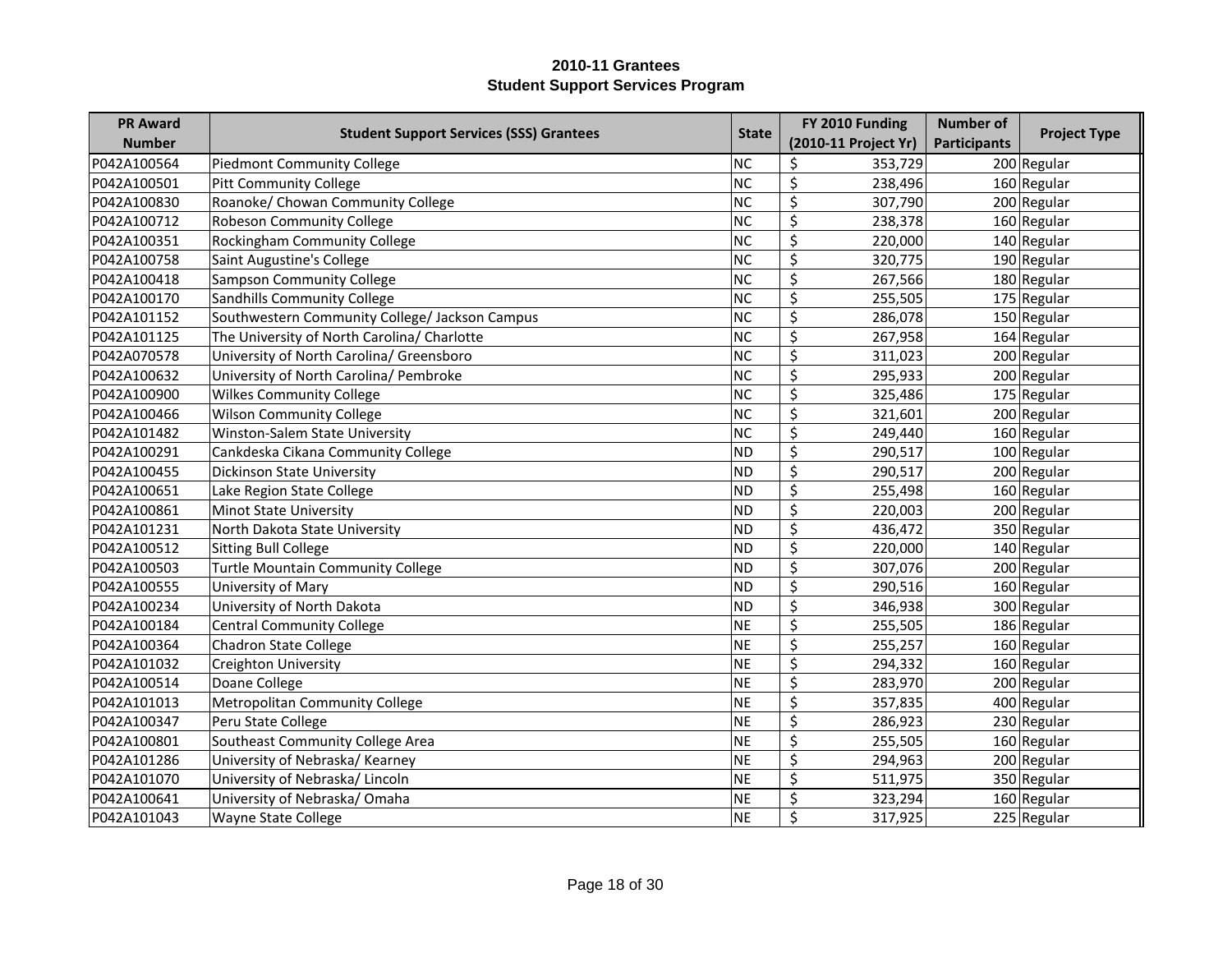| <b>PR Award</b> |                                                           |              | FY 2010 Funding             | <b>Number of</b>    |                     |
|-----------------|-----------------------------------------------------------|--------------|-----------------------------|---------------------|---------------------|
| <b>Number</b>   | <b>Student Support Services (SSS) Grantees</b>            | <b>State</b> | (2010-11 Project Yr)        | <b>Participants</b> | <b>Project Type</b> |
| P042A100251     | Western Nebraska Community College                        | <b>NE</b>    | \$<br>347,251               |                     | 200 Regular         |
| P042A100009     | Keene State College                                       | <b>NH</b>    | \$<br>316,384               |                     | 160 Regular         |
| P042A101144     | Plymouth State University                                 | <b>NH</b>    | \$<br>310,020               |                     | 180 Regular         |
| P042A100165     | University of New Hampshire                               | <b>NH</b>    | \$<br>329,415               |                     | 190 Regular         |
| P042A101092     | Atlantic Cape Community College/ Mays Landing Main Campus | NJ           | $\overline{\xi}$<br>301,692 |                     | 200 Regular         |
| P042A100598     | <b>Bloomfield College</b>                                 | NJ           | \$<br>255,505               |                     | 160 Regular         |
| P042A100098     | Cumberland County College                                 | NJ           | \$<br>292,806               |                     | 275 Regular         |
| P042A101094     | <b>Essex County College</b>                               | NJ           | \$<br>422,297               |                     | 350 Regular         |
| P042A101355     | Georgian Court University                                 | NJ           | \$<br>293,864               |                     | 160 Regular         |
| P042A100374     | Middlesex County College                                  | NJ           | \$<br>297,987               |                     | 160 Disabled        |
| P042A101089     | New Jersey City University                                | NJ           | \$<br>290,516               |                     | 175 Regular         |
| P042A100720     | New Jersey Institute of Technology                        | NJ           | \$<br>301,688               |                     | 200 Regular         |
| P042A101323     | New Jersey Institute of Technology                        | NJ           | \$<br>220,000               |                     | $120$ STEM          |
| P042A100615     | Ocean County College                                      | NJ           | \$<br>220,000               |                     | 140 Regular         |
| P042A101188     | Passaic County Community College                          | <b>NJ</b>    | \$<br>238,468               |                     | 160 Regular         |
| P042A060592     | Ramapo College of New Jersey                              | <b>NJ</b>    | \$<br>273,361               |                     | 180 Disabled        |
| P042A100772     | <b>Rider University</b>                                   | <b>NJ</b>    | \$<br>301,692               |                     | 150 Regular         |
| P042A100556     | <b>Rutgers University</b>                                 | <b>NJ</b>    | \$<br>530,250               |                     | 400 Regular         |
| P042A100927     | <b>Rutgers University/ Newark</b>                         | <b>NJ</b>    | \$<br>238,496               |                     | 160 Regular         |
| P042A100707     | Rutgers, The State University of NJ/ Camden Campus        | <b>NJ</b>    | \$<br>220,000               |                     | 160 Regular         |
| P042A100814     | Seton Hall University                                     | NJ           | \$<br>294,001               |                     | 200 Regular         |
| P042A101121     | Central New Mexico Community College/ Main                | <b>NM</b>    | \$<br>255,505               |                     | 165 Regular         |
| P042A100106     | <b>Clovis Community College</b>                           | <b>NM</b>    | \$<br>255,505               |                     | 175 Regular         |
| P042A101007     | Eastern New Mexico University                             | <b>NM</b>    | \$<br>364,380               |                     | 300 Regular         |
| P042A100293     | New Mexico Highlands University                           | <b>NM</b>    | \$<br>572,518               |                     | 350 Regular         |
| P042A100007     | New Mexico Junior College                                 | <b>NM</b>    | \$<br>277,074               |                     | 185 Regular         |
| P042A100782     | New Mexico State University                               | <b>NM</b>    | \$<br>402,955               |                     | 350 Regular         |
| P042A100361     | San Juan College                                          | <b>NM</b>    | \$<br>238,496               |                     | 160 Regular         |
| P042A100283     | Santa Fe Community College                                | <b>NM</b>    | \$<br>238,496               |                     | 160 Regular         |
| P042A100499     | University of New Mexico                                  | <b>NM</b>    | \$<br>255,504               |                     | 160 Regular         |
| P042A100384     | University of New Mexico/ Gallup Campus                   | <b>NM</b>    | \$<br>242,753               |                     | 160 Regular         |
| P042A100417     | University of New Mexico/ Valencia Campus                 | <b>NM</b>    | \$<br>255,497               |                     | 160 Regular         |
| P042A100409     | College of Southern Nevada                                | <b>NV</b>    | \$<br>255,505               |                     | 200 Regular         |
| P042A100327     | University of Nevada/ Las Vegas                           | <b>NV</b>    | \$<br>342,239               |                     | 265 Regular         |
| P042A100328     | University of Nevada/ Las Vegas                           | <b>NV</b>    | \$<br>199,999               |                     | 120 Health Sciences |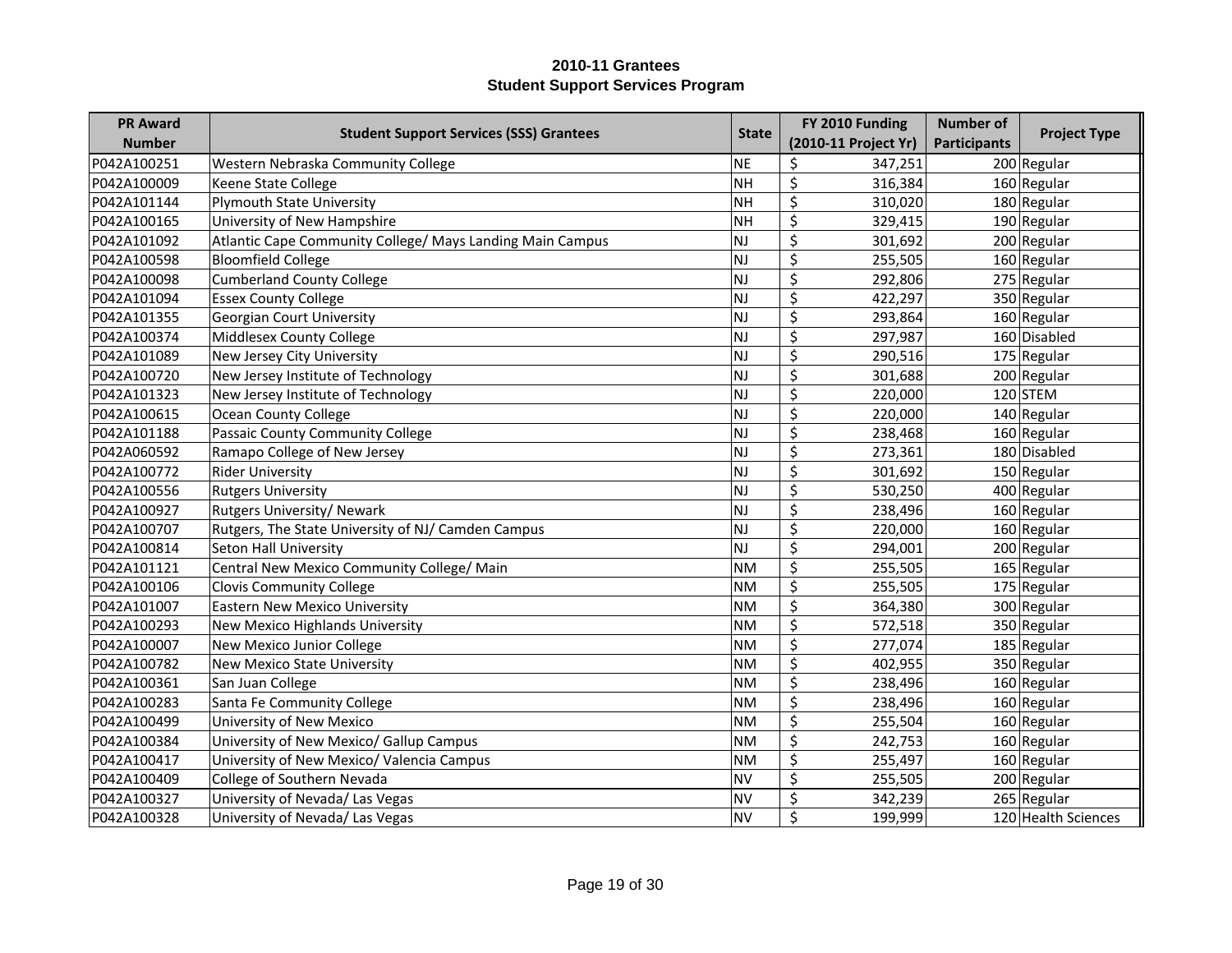| <b>PR Award</b> |                                                |              | FY 2010 Funding             | <b>Number of</b>    |                     |
|-----------------|------------------------------------------------|--------------|-----------------------------|---------------------|---------------------|
| <b>Number</b>   | <b>Student Support Services (SSS) Grantees</b> | <b>State</b> | (2010-11 Project Yr)        | <b>Participants</b> | <b>Project Type</b> |
| P042A100329     | University of Nevada/ Las Vegas                | <b>NV</b>    | \$<br>219,999               |                     | $120$ STEM          |
| P042A100434     | University of Nevada/ Reno                     | <b>NV</b>    | \$<br>355,485               |                     | 175 Regular         |
| P042A100355     | <b>Broome Community College</b>                | <b>NY</b>    | \$<br>265,301               |                     | 250 Regular         |
| P042A100005     | Cazenovia College                              | <b>NY</b>    | \$<br>303,916               |                     | 160 Regular         |
| P042A100438     | Clarkson University                            | NY           | $\overline{\xi}$<br>275,216 |                     | 160 Regular         |
| P042A101024     | College of Mount Saint Vincent                 | NY           | \$<br>287,450               |                     | $160$ Regular       |
| P042A101228     | Corning Community College                      | NY           | \$<br>275,890               |                     | 205 Regular         |
| P042A100617     | CUNY/ City College                             | <b>NY</b>    | \$<br>542,734               |                     | 500 Regular         |
| P042A100809     | CUNY/ Kingsborough Community College           | <b>NY</b>    | \$<br>239,541               |                     | 250 Regular         |
| P042A101271     | CUNY/ Lehman College                           | <b>NY</b>    | \$<br>220,000               |                     | 140 Teacher Prep    |
| P042A101263     | CUNY/ Lehman College                           | <b>NY</b>    | \$<br>219,785               |                     | 140 Regular         |
| P042A100290     | <b>CUNY/ Queens College</b>                    | <b>NY</b>    | \$<br>220,000               |                     | 100 Disabled        |
| P042A101071     | CUNY/ York College                             | <b>NY</b>    | \$<br>388,541               |                     | 300 Regular         |
| P042A101068     | CUNY/ York College                             | <b>NY</b>    | \$<br>290,504               |                     | 80 Disabled         |
| P042A100222     | Dowling College/ Rudolph Campus                | <b>NY</b>    | \$<br>251,430               |                     | 160 Regular         |
| P042A101332     | Finger Lakes Community College                 | <b>NY</b>    | \$<br>220,000               |                     | 141 Regular         |
| P042A101097     | Fulton Montgomery Community College            | <b>NY</b>    | \$<br>238,496               |                     | 160 Regular         |
| P042A100431     | <b>Genesee Community College</b>               | <b>NY</b>    | \$<br>301,692               |                     | 250 Regular         |
| P042A100371     | Jefferson Community College                    | <b>NY</b>    | \$<br>242,760               |                     | 160 Regular         |
| P042A061184     | Long Island University                         | <b>NY</b>    | \$<br>473,711               |                     | 350 Regular         |
| P042A100725     | Marist College                                 | <b>NY</b>    | \$<br>250,157               |                     | 115 Disabled        |
| P042A100857     | Medaille College                               | <b>NY</b>    | \$<br>290,167               |                     | 200 Regular         |
| P042A100714     | Mercy College/ Dobbs Ferry & Bronx Campuses    | <b>NY</b>    | \$<br>293,864               |                     | 250 Regular         |
| P042A101303     | Molloy College                                 | <b>NY</b>    | \$<br>242,255               |                     | 160 Regular         |
| P042A100114     | Monroe Community College                       | <b>NY</b>    | \$<br>266,548               |                     | 300 Regular         |
| P042A101230     | Nassau Community College                       | <b>NY</b>    | \$<br>389,668               |                     | 450 Disabled        |
| P042A100014     | Paul Smith's College                           | <b>NY</b>    | \$<br>243,626               |                     | 160 Regular         |
| P042A100041     | Polytechnic Institute of New York University   | <b>NY</b>    | \$<br>372,847               |                     | 250 Regular         |
| P042A101061     | Rochester Institute of Technology              | <b>NY</b>    | \$<br>277,583               |                     | 225 Regular         |
| P042A100567     | Schenectady County Community College           | <b>NY</b>    | \$<br>290,517               |                     | 175 Regular         |
| P042A101339     | St. John's University                          | <b>NY</b>    | \$<br>217,325               |                     | 180 Regular         |
| P042A100980     | Suffolk County Community College               | NY           | \$<br>290,516               |                     | 210 Regular         |
| P042A100388     | SUNY / Buffalo State College                   | NY           | \$<br>293,615               |                     | 200 Regular         |
| P042A100653     | SUNY/Albany                                    | <b>NY</b>    | \$<br>242,760               |                     | 200 Regular         |
| P042A070778     | <b>SUNY/ Binghamton University</b>             | NY           | \$<br>373,819               |                     | 400 Regular         |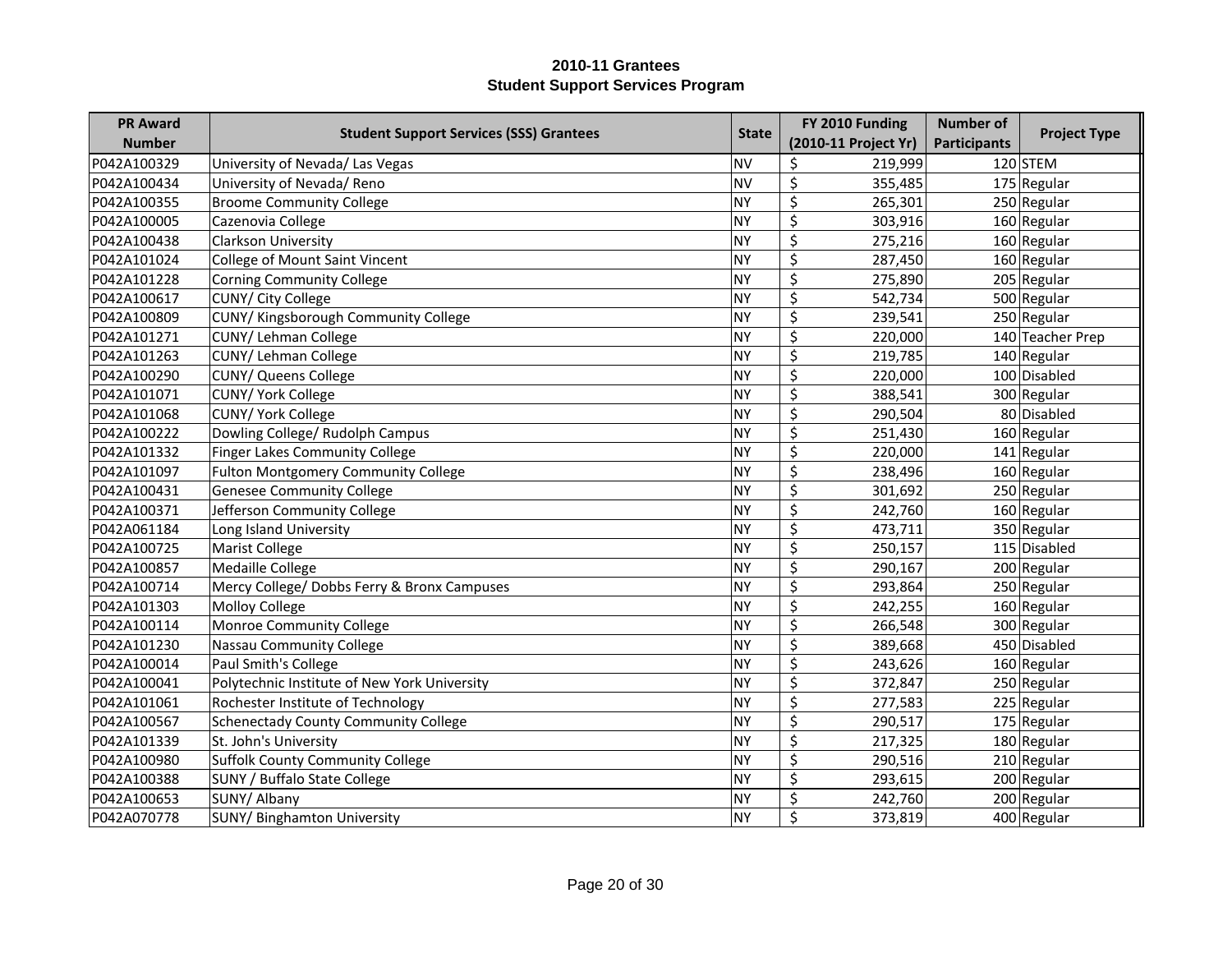| <b>PR Award</b> |                                                            |              | FY 2010 Funding             | <b>Number of</b>    |                     |
|-----------------|------------------------------------------------------------|--------------|-----------------------------|---------------------|---------------------|
| <b>Number</b>   | <b>Student Support Services (SSS) Grantees</b>             | <b>State</b> | (2010-11 Project Yr)        | <b>Participants</b> | <b>Project Type</b> |
| P042A101083     | <b>SUNY/ Binghamton University</b>                         | <b>NY</b>    | \$<br>220,000               |                     | $120$ STEM          |
| P042A100368     | SUNY/ Buffalo                                              | <b>NY</b>    | \$<br>272,728               |                     | 275 Regular         |
| P042A100435     | SUNY/ College of Technology/ Canton                        | <b>NY</b>    | \$<br>268,278               |                     | 210 Regular         |
| P042A101376     | SUNY/Farmingdale State College                             | <b>NY</b>    | \$<br>220,000               |                     | 180 Regular         |
| P042A101224     | SUNY/ New Paltz                                            | <b>NY</b>    | $\overline{\xi}$<br>426,129 |                     | 515 Regular         |
| P042A100057     | SUNY/ Plattsburgh                                          | NY           | \$<br>530,883               |                     | 375 Regular         |
| P042A100042     | SUNY/ Potsdam                                              | NY           | \$<br>288,266               |                     | 200 Regular         |
| P042A100649     | Syracuse University                                        | NY           | \$<br>357,082               |                     | 250 Regular         |
| P042A101479     | <b>Ulster County Community College</b>                     | NY           | \$<br>220,000               |                     | 100 Disabled        |
| P042A101025     | <b>Ulster County Community College</b>                     | <b>NY</b>    | \$<br>300,917               |                     | 220 Regular         |
| P042A100897     | <b>Westchester Community College</b>                       | <b>NY</b>    | \$<br>255,505               |                     | 165 Regular         |
| P042A101256     | <b>Bowling Green State University</b>                      | OH           | \$<br>585,698               |                     | 350 Regular         |
| P042A101117     | Central State University                                   | OH           | \$<br>384,467               |                     | 250 Regular         |
| P042A101019     | Cincinnati State Technical and Community College           | OH           | \$<br>282,013               |                     | 180 Regular         |
| P042A101486     | <b>Clark State Community College</b>                       | OH           | \$<br>252,954               |                     | 170 Regular         |
| P042A100703     | <b>Cleveland State University</b>                          | OH           | \$<br>536,661               |                     | 500 Regular         |
| P042A101171     | Columbus State Community College                           | OH           | \$<br>255,505               |                     | 160 Regular         |
| P042A101378     | Cuyahoga Community College District                        | OH           | \$<br>301,692               |                     | 200 Regular         |
| P042A101386     | Cuyahoga Community College District                        | OH           | \$<br>220,000               |                     | 140 Regular         |
| P042A101112     | Eastern Gateway Community College/ Jefferson County Campus | OH           | \$<br>238,045               |                     | 160 Regular         |
| P042A100978     | <b>Hocking Technical College</b>                           | OH           | \$<br>290,517               |                     | 190 Regular         |
| P042A101185     | Kent State University                                      | OH           | \$<br>457,391               |                     | 300 Regular         |
| P042A100230     | Lourdes College                                            | OH           | \$<br>280,087               |                     | 160 Regular         |
| P042A101365     | North Central State College                                | OH           | \$<br>220,000               |                     | 140 Regular         |
| P042A100511     | Ohio University                                            | OH           | \$<br>325,223               |                     | 275 Regular         |
| P042A100275     | Shawnee State University                                   | OH           | \$<br>301,692               |                     | 185 Regular         |
| P042A100478     | Sinclair Community College/ Dayton Campus                  | OH           | \$<br>290,517               |                     | 160 Regular         |
| P042A101129     | <b>Stark State College of Technology</b>                   | OH           | \$<br>238,496               |                     | 160 Regular         |
| P042A100284     | The Ohio State University                                  | OH           | \$<br>310,454               |                     | 210 Regular         |
| P042A101059     | University of Cincinnati                                   | OH           | \$<br>255,505               |                     | 180 Regular         |
| P042A101389     | University of Toledo                                       | OH           | \$<br>238,496               |                     | 160 Regular         |
| P042A101368     | Xavier University                                          | OH           | \$<br>231,549               |                     | 160 Regular         |
| P042A101478     | Zane State College                                         | OH           | \$<br>220,000               |                     | 140 Regular         |
| P042A100820     | <b>Bacone College</b>                                      | OK           | \$<br>290,517               |                     | 160 Regular         |
| P042A100396     | <b>Cameron University</b>                                  | OK           | \$<br>399,376               |                     | 235 Regular         |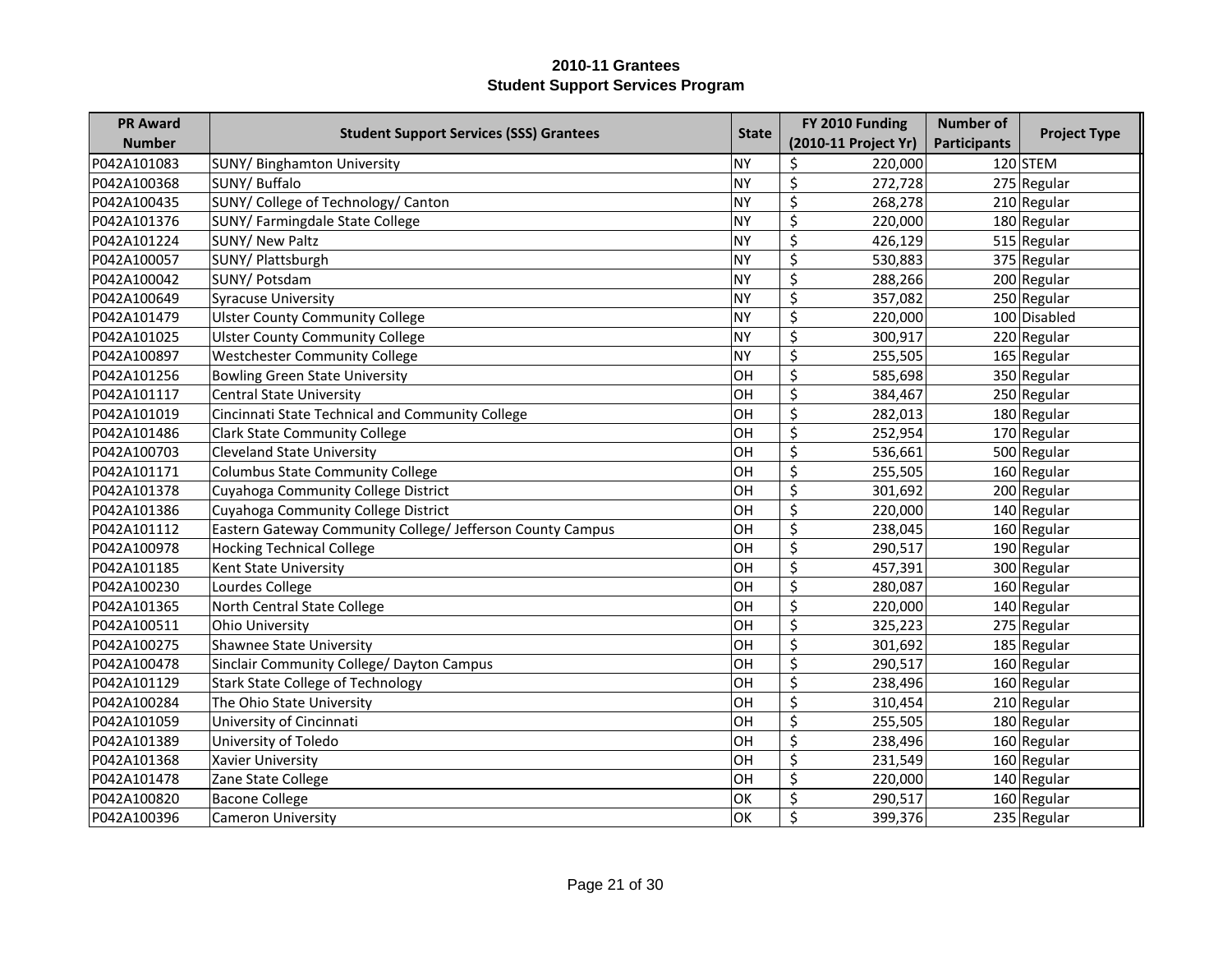| <b>PR Award</b> |                                                      |           | <b>Number of</b><br>FY 2010 Funding<br><b>State</b> |                     |                     |
|-----------------|------------------------------------------------------|-----------|-----------------------------------------------------|---------------------|---------------------|
| <b>Number</b>   | <b>Student Support Services (SSS) Grantees</b>       |           | (2010-11 Project Yr)                                | <b>Participants</b> | <b>Project Type</b> |
| P042A100502     | Carl Albert State College/ Poteau& Sallisaw Campuses | OK        | \$<br>436,824                                       |                     | 285 Regular         |
| P042A100838     | Connors State College                                | OK        | \$<br>255,505                                       |                     | 175 Regular         |
| P042A101138     | <b>East Central University</b>                       | OK        | \$<br>220,000                                       |                     | 140 Regular         |
| P042A100849     | Eastern Oklahoma State College                       | OK        | \$<br>290,517                                       |                     | 250 Regular         |
| P042A100771     | Murray State College                                 | OK        | $\overline{\xi}$<br>366,418                         |                     | 250 Regular         |
| P042A100152     | Northeastern Oklahoma A&M College                    | OK        | $\overline{\xi}$<br>260,925                         |                     | 160 Regular         |
| P042A100730     | Northeastern State University                        | OK        | $\overline{\xi}$<br>297,920                         |                     | 175 Regular         |
| P042A100319     | Oklahoma City Community College                      | OK        | $\overline{\xi}$<br>236,968                         |                     | 160 Regular         |
| P042A100302     | Oklahoma State University                            | OK        | \$<br>219,768                                       |                     | 140 Regular         |
| P042A100144     | Oklahoma State University/ Oklahoma City             | OK        | \$<br>300,304                                       |                     | 200 Regular         |
| P042A100128     | <b>Redlands Community College</b>                    | OK        | \$<br>261,123                                       |                     | 200 Regular         |
| P042A100173     | Rose State College                                   | OK        | \$<br>220,000                                       |                     | 140 Regular         |
| P042A100220     | Seminole State College                               | OK        | \$<br>200,000                                       |                     | 120 Health Sciences |
| P042A100045     | Seminole State College                               | OK        | $\overline{\xi}$<br>255,505                         |                     | 160 Regular         |
| P042A100101     | Southeastern Oklahoma State University               | OK        | \$<br>356,171                                       |                     | 300 Regular         |
| P042A100476     | Southeastern Oklahoma State University               | OK        | \$<br>220,000                                       |                     | 140 Teacher Prep    |
| P042A060939     | Southern Nazarene University                         | OK        | \$<br>237,719                                       |                     | 160 Regular         |
| P042A100130     | <b>Tulsa Community College</b>                       | OK        | \$<br>226,595                                       |                     | 160 Regular         |
| P042A100988     | University of Central Oklahoma                       | OK        | \$<br>238,496                                       |                     | 160 Regular         |
| P042A101239     | University of Central Oklahoma                       | OK        | \$<br>220,000                                       |                     | $120$ STEM          |
| P042A070200     | University of Oklahoma/ Norman                       | OK        | \$<br>447,349                                       |                     | 300 Regular         |
| P042A100078     | Western Oklahoma State College                       | OK        | \$<br>249,988                                       |                     | 180 Regular         |
| P042A100154     | <b>Blue Mountain Community College</b>               | OR        | $\overline{\xi}$<br>239,010                         |                     | 165 Regular         |
| P042A060981     | Chemeketa Community College                          | OR        | \$<br>243,458                                       |                     | 100 Disabled        |
| P042A100430     | Chemeketa Community College                          | OR        | \$<br>281,837                                       |                     | 200 Regular         |
| P042A100038     | <b>Clatsop Community College</b>                     | OR        | \$<br>301,733                                       |                     | 160 Regular         |
| P042A100694     | Klamath Community College                            | OR        | \$<br>219,828                                       |                     | 140 Regular         |
| P042A100972     | Lane Community College                               | OR        | \$<br>219,650                                       |                     | $120$ STEM          |
| P042A060722     | Lane Community College                               | OR        | \$<br>265,312                                       |                     | 180 Regular         |
| P042A100711     | Mt. Hood Community College                           | <b>OR</b> | \$<br>255,504                                       |                     | 160 Regular         |
| P042A100912     | Oregon Institute of Technology                       | OR        | \$<br>255,205                                       |                     | 160 Regular         |
| P042A100952     | <b>Oregon State University</b>                       | OR        | $\overline{\xi}$<br>248,068                         |                     | 175 Regular         |
| P042A101041     | Portland Community College/ Cascade Campus           | OR        | \$<br>220,000                                       |                     | 140 Regular         |
| P042A101051     | Portland Community College/ Sylvania Campus          | OR        | \$<br>255,505                                       |                     | 170 Regular         |
| P042A100537     | Portland State University                            | OR        | $\zeta$<br>370,017                                  |                     | 265 Regular         |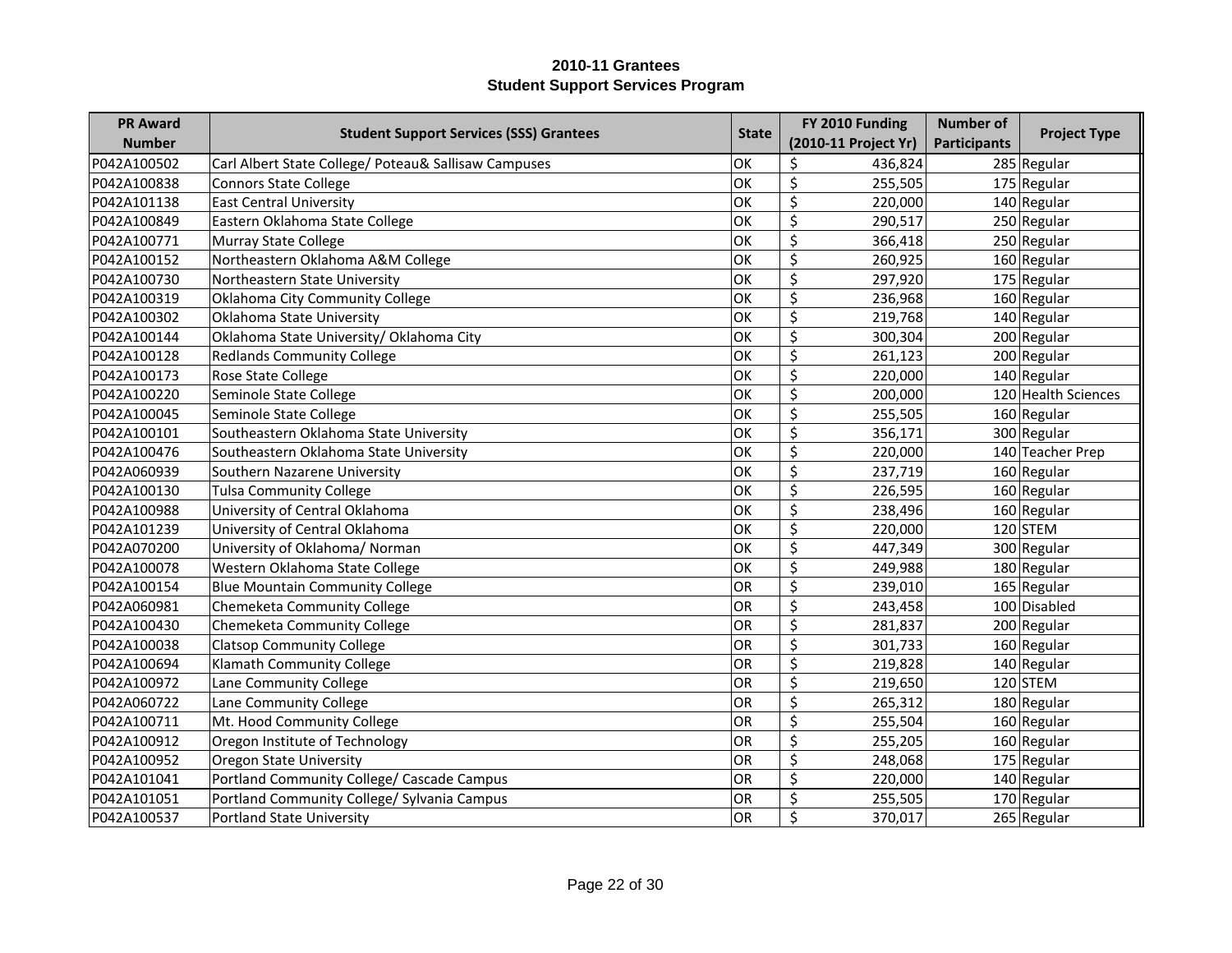| <b>PR Award</b> |                                                           |              | FY 2010 Funding             | <b>Number of</b>    |                     |
|-----------------|-----------------------------------------------------------|--------------|-----------------------------|---------------------|---------------------|
| <b>Number</b>   | <b>Student Support Services (SSS) Grantees</b>            | <b>State</b> | (2010-11 Project Yr)        | <b>Participants</b> | <b>Project Type</b> |
| P042A100459     | Rogue Community College District                          | OR           | \$<br>255,505               |                     | 171 Regular         |
| P042A060641     | Southern Oregon University                                | OR           | \$<br>282,268               |                     | 190 Regular         |
| P042A070416     | Southwestern Oregon Community College                     | <b>OR</b>    | \$<br>300,680               |                     | 160 Regular         |
| P042A100810     | Umpqua Community College                                  | OR           | \$<br>278,107               |                     | 160 Regular         |
| P042A100917     | University of Oregon                                      | OR           | $\overline{\xi}$<br>541,222 |                     | 360 Regular         |
| P042A100876     | Western Oregon University                                 | OR           | \$<br>341,018               |                     | 250 Regular         |
| P042A101265     | Bloomsburg University of Pennsylvania                     | PA           | \$<br>277,076               |                     | 200 Regular         |
| P042A100147     | California University of Pennsylvania                     | PA           | \$<br>293,864               |                     | 175 Regular         |
| P042A100469     | Clarion University of Pennsylvania                        | PA           | \$<br>340,232               |                     | 206 Regular         |
| P042A100722     | Commonwealth Technical Institute/ Hiram G. Andrews Center | PA           | \$<br>220,000               |                     | 160 Disabled        |
| P042A100366     | Community College of Philadelphia                         | PA           | \$<br>265,312               |                     | 225 Regular         |
| P042A100594     | East Stroudsburg University of Pennsylvania               | PA           | \$<br>238,496               |                     | 160 Regular         |
| P042A100401     | Gannon University                                         | PA           | \$<br>220,000               |                     | 150 Regular         |
| P042A100242     | Harcum College                                            | PA           | \$<br>302,039               |                     | 170 Regular         |
| P042A101003     | Kutztown University                                       | PA           | \$<br>301,698               |                     | 175 Regular         |
| P042A100997     | Lock Haven University of Pennsylvania                     | PA           | \$<br>293,863               |                     | 230 Regular         |
| P042A100342     | Mansfield University of Pennsylvania                      | PA           | \$<br>238,496               |                     | 173 Regular         |
| P042A101280     | Neumann University                                        | PA           | \$<br>220,000               |                     | 140 Regular         |
| P042A100155     | Pennsylvania Institute of Technology                      | PA           | \$<br>325,218               |                     | 180 Regular         |
| P042A100109     | Pennsylvania State University                             | PA           | \$<br>300,735               |                     | 175 Regular         |
| P042A101154     | Pennsylvania State University/ University Park            | PA           | \$<br>301,692               |                     | 180 Regular         |
| P042A100330     | Pennsylvania State University/ Wilkes Barre               | PA           | \$<br>290,516               |                     | 160 Regular         |
| P042A100061     | <b>Reading Area Community College</b>                     | PA           | \$<br>342,699               |                     | 250 Regular         |
| P042A101400     | Saint Vincent College                                     | PA           | \$<br>112,500               |                     | 75 Regular          |
| P042A060414     | Seton Hill University                                     | PA           | \$<br>287,560               |                     | 170 Regular         |
| P042A101320     | <b>Temple University</b>                                  | PA           | \$<br>220,000               |                     | $120$ STEM          |
| P042A101270     | <b>Temple University</b>                                  | PA           | \$<br>301,578               |                     | 200 Regular         |
| P042A100716     | University of Pennsylvania                                | PA           | \$<br>286,746               |                     | 175 Regular         |
| P042A100383     | University of Pittsburgh                                  | PA           | \$<br>407,992               |                     | 250 Regular         |
| P042A100395     | University of Pittsburgh / Bradford                       | PA           | \$<br>238,491               |                     | 160 Regular         |
| P042A100378     | West Chester University of Pennsylvania                   | PA           | \$<br>262,087               |                     | 160 Disabled        |
| P042A101334     | <b>Westmoreland County Community College</b>              | PA           | \$<br>278,859               |                     | 225 Regular         |
| P042A100766     | Caribbean University                                      | PR           | \$<br>398,428               |                     | 265 Regular         |
| P042A100692     | Inter American University of Puerto Rico                  | PR           | \$<br>293,864               |                     | 225 Regular         |
| P042A100668     | Inter American University of Puerto Rico                  | PR           | \$<br>301,692               |                     | 210 Regular         |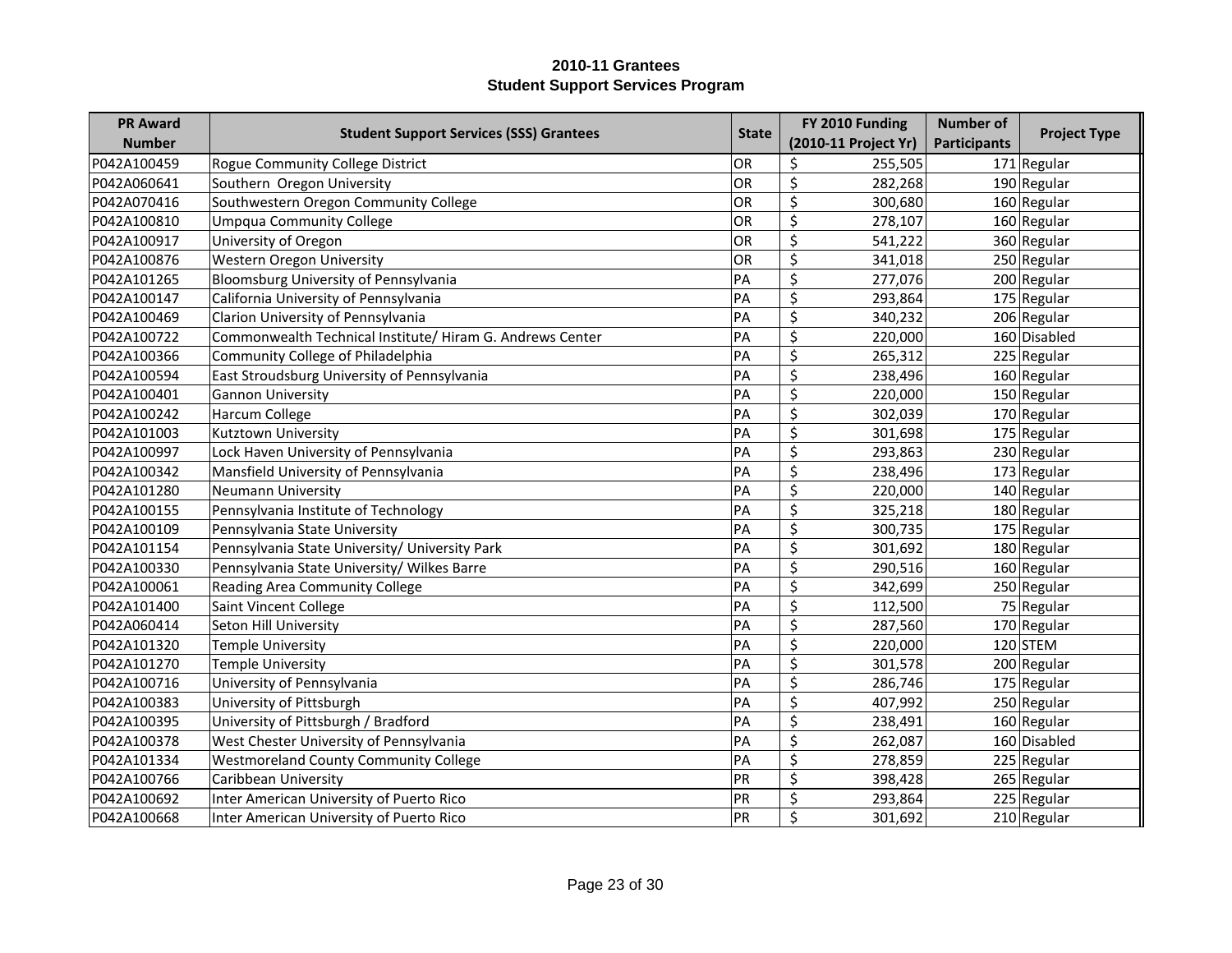| <b>PR Award</b> |                                                           |                 | FY 2010 Funding                            | <b>Number of</b>    |                     |
|-----------------|-----------------------------------------------------------|-----------------|--------------------------------------------|---------------------|---------------------|
| <b>Number</b>   | <b>Student Support Services (SSS) Grantees</b>            | <b>State</b>    | (2010-11 Project Yr)                       | <b>Participants</b> | <b>Project Type</b> |
| P042A100566     | Inter American University of Puerto Rico                  | PR              | \$<br>318,713                              |                     | 220 Regular         |
| P042A100776     | Inter American University of Puerto Rico/ Arecibo Campus  | PR              | \$<br>254,638                              |                     | 160 Regular         |
| P042A101088     | Inter American University of Puerto Rico/ Ponce Campus    | PR              | \$<br>220,000                              |                     | 180 Regular         |
| P042A100644     | Pontifical Catholic University of Puerto Rico/ Ponce      | PR              | \$<br>529,433                              |                     | 400 Regular         |
| P042A100658     | San Juan University College                               | PR              | \$<br>334,134                              |                     | 315 Regular         |
| P042A101098     | Universidad Adventista De Las Antillas                    | PR              | \$<br>220,000                              |                     | 140 Regular         |
| P042A100603     | Universidad Del Este/ Main Campus                         | PR              | \$<br>384,799                              |                     | 384 Regular         |
| P042A100424     | Universidad Del Sagrado Corazon                           | PR              | $\overline{\xi}$<br>591,414                |                     | 600 Regular         |
| P042A100660     | Universidad Del Turabo/ Gurabo                            | PR              | $\overline{\boldsymbol{\zeta}}$<br>299,805 |                     | 275 Regular         |
| P042A080174     | Universidad Metropolitan                                  | PR              | \$<br>301,689                              |                     | 200 Regular         |
| P042A101106     | Universidad Politecnica De Puerto Rico/ San Juan Campus   | PR              | $\overline{\xi}$<br>307,704                |                     | 230 Regular         |
| P042A070849     | University of Puerto Rico                                 | PR              | \$<br>455,115                              |                     | 300 Regular         |
| P042A100579     | University of Puerto Rico                                 | PR              | \$<br>380,333                              |                     | 400 Regular         |
| P042A100998     | University of Puerto Rico/ Arecibo Campus                 | PR              | \$<br>317,457                              |                     | 215 Regular         |
| P042A101247     | University of Puerto Rico/ Bayamon                        | PR              | \$<br>301,692                              |                     | 240 Regular         |
| P042A100197     | University of Puerto Rico/ Cayey                          | PR              | \$<br>539,768                              |                     | 362 Regular         |
| P042A100759     | University of Puerto Rico/ Humacao                        | PR              | \$<br>397,867                              |                     | 300 Regular         |
| P042A101327     | Universidad Adventista De Las Antillas                    | PR              | \$<br>220,000                              | $140$ ESL           |                     |
| P042A100407     | Community College of Rhode Island                         | RI.             | \$<br>345,451                              |                     | 300 Regular         |
| P042A100462     | Community College of Rhode Island                         | RI.             | \$<br>220,000                              |                     | 140 Regular         |
| P042A100297     | Central Carolina Technical College                        | <b>SC</b>       | \$<br>238,496                              |                     | 160 Regular         |
| P042A100946     | Claflin University                                        | <b>SC</b>       | \$<br>290,516                              |                     | 160 Regular         |
| P042A100345     | <b>Clinton Junior College</b>                             | <b>SC</b>       | \$<br>134,127                              |                     | 90 Regular          |
| P042A100123     | <b>College of Charleston</b>                              | lsc             | \$<br>220,000                              |                     | $140$ Regular       |
| P042A100269     | Florence/ Darlington Technical College                    | <b>SC</b>       | \$<br>238,496                              |                     | 160 Regular         |
| P042A101394     | <b>Greenville Technical College</b>                       | <b>SC</b>       | \$<br>403,671                              |                     | 350 Regular         |
| P042A100243     | Lander University                                         | <b>SC</b>       | \$<br>231,550                              |                     | 160 Regular         |
| P042A100500     | Midlands Technical College/ Airport and Beltline Campuses | <b>SC</b>       | \$<br>290,517                              |                     | 175 Regular         |
| P042A100445     | Morris College                                            | <b>SC</b>       | $\overline{\xi}$<br>291,150                |                     | 200 Regular         |
| P042A100354     | Northeastern Technical College                            | <b>SC</b>       | \$<br>261,792                              |                     | 160 Regular         |
| P042A101100     | Orangeburg-Calhoun Technical College                      | <b>SC</b>       | \$<br>301,688                              |                     | 200 Regular         |
| P042A070931     | <b>Piedmont Technical College</b>                         | <b>SC</b>       | \$<br>272,712                              |                     | 160 Regular         |
| P042A100984     | South Carolina State University                           | <b>SC</b>       | \$<br>255,503                              |                     | 160 Regular         |
| P042A100967     | Spartanburg Community College                             | <b>SC</b>       | \$<br>285,418                              |                     | 185 Regular         |
| P042A100408     | Spartanburg Methodist College                             | $\overline{sc}$ | \$<br>256,890                              |                     | 160 Regular         |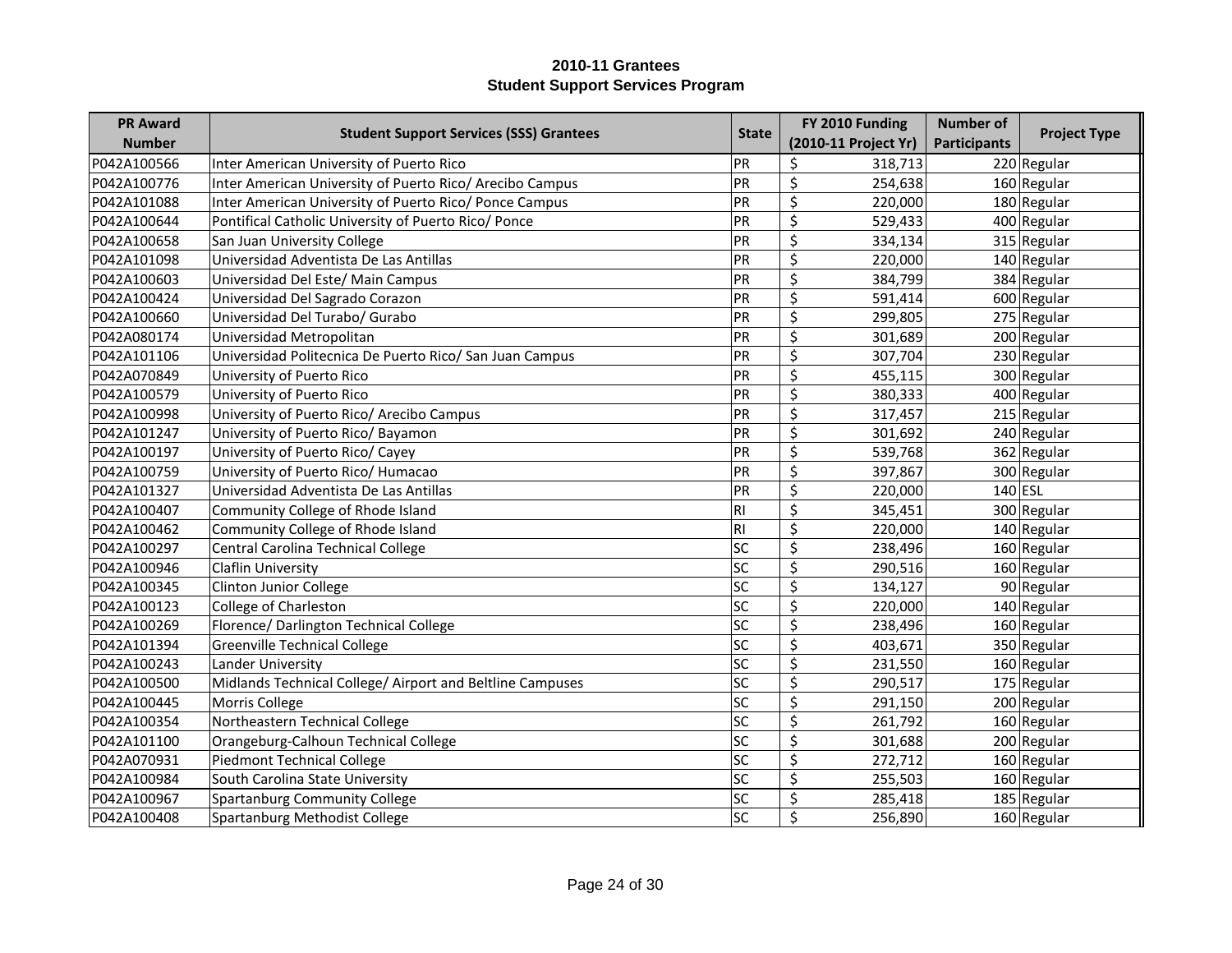| <b>PR Award</b> |                                                          | <b>State</b> | FY 2010 Funding             | <b>Number of</b>    |                     |
|-----------------|----------------------------------------------------------|--------------|-----------------------------|---------------------|---------------------|
| <b>Number</b>   | <b>Student Support Services (SSS) Grantees</b>           |              | (2010-11 Project Yr)        | <b>Participants</b> | <b>Project Type</b> |
| P042A100411     | Technical College of the Low country                     | SC           | \$<br>290,517               |                     | 160 Regular         |
| P042A060850     | <b>Tri-county Technical College</b>                      | SC           | \$<br>309,144               |                     | 175 Regular         |
| P042A100195     | <b>Trident Technical College</b>                         | SC           | \$<br>340,695               |                     | 200 Regular         |
| P042A101438     | University of South Carolina                             | SC           | \$<br>290,517               |                     | 150 Regular         |
| P042A100032     | University of South Carolina/ Columbia Campus            | SC           | $\overline{\xi}$<br>345,148 |                     | 350 Regular         |
| P042A101162     | University of South Carolina/ Lancaster                  | SC           | \$<br>265,025               |                     | 160 Regular         |
| P042A101465     | University of South Carolina/ Salkehatchie               | SC           | \$<br>247,744               |                     | 160 Regular         |
| P042A100121     | University of South Carolina/ Spartanburg-Upstate Campus | SC           | \$<br>290,516               |                     | 160 Regular         |
| P042A100582     | University of South Carolina/ Union                      | SC           | \$<br>253,922               |                     | 160 Regular         |
| P042A101379     | Voorhees College                                         | SC           | \$<br>253,922               |                     | 170 Regular         |
| P042A100308     | Winthrop University                                      | SC           | \$<br>238,496               |                     | 160 Regular         |
| P042A100494     | York Technical College/ Rock Hill                        | SC           | \$<br>293,852               |                     | 200 Regular         |
| P042A070648     | <b>Black Hills State University</b>                      | <b>SD</b>    | \$<br>296,655               |                     | 200 Regular         |
| P042A100254     | Dakota Wesleyan University                               | <b>SD</b>    | \$<br>253,927               |                     | 160 Regular         |
| P042A100526     | Northern State University                                | <b>SD</b>    | \$<br>290,503               |                     | 165 Regular         |
| P042A071152     | Oglala Lakota College                                    | <b>SD</b>    | \$<br>311,020               |                     | 200 Regular         |
| P042A061187     | Sisseton/ Wahpeton Community College                     | <b>SD</b>    | \$<br>255,504               |                     | 150 Regular         |
| P042A100497     | South Dakota State University                            | <b>SD</b>    | \$<br>242,761               |                     | 160 Regular         |
| P042A100356     | Austin Peay State University                             | TN           | \$<br>265,311               |                     | 180 Regular         |
| P042A101229     | Columbia State Community College                         | TN           | \$<br>218,972               |                     | 140 Regular         |
| P042A070423     | East Tennessee State University                          | TN           | \$<br>301,692               |                     | 225 Regular         |
| P042A100657     | <b>Fisk University</b>                                   | TN           | \$<br>255,504               |                     | 200 Regular         |
| P042A100350     | Lincoln Memorial University                              | TN           | \$<br>290,513               |                     | 160 Regular         |
| P042A100510     | Middle Tennessee State University                        | TN           | \$<br>255,505               |                     | 175 Regular         |
| P042A100149     | Northeast State Community College                        | TN           | \$<br>279,655               |                     | 180 Regular         |
| P042A101401     | Pellissippi State Community College                      | TN           | \$<br>255,505               |                     | 160 Regular         |
| P042A101298     | <b>Tusculum College</b>                                  | TN           | \$<br>220,000               |                     | 140 Regular         |
| P042A100217     | <b>Tusculum College</b>                                  | TN           | \$<br>290,517               |                     | 200 Regular         |
| P042A101346     | <b>University of Memphis</b>                             | TN           | \$<br>220,000               |                     | $120$ STEM          |
| P042A101348     | University of Memphis                                    | TN           | \$<br>238,496               |                     | 200 Regular         |
| P042A100675     | University of Tennessee/ Chattanooga                     | TN           | \$<br>293,856               |                     | 200 Regular         |
| P042A100339     | University of Tennessee/ Knoxville Campus                | TN           | \$<br>348,919               |                     | 250 Regular         |
| P042A100909     | Volunteer State Community College                        | TN           | \$<br>238,496               |                     | $167$ Regular       |
| P042A101105     | Abilene Christian University                             | <b>TX</b>    | \$<br>313,448               |                     | 200 Regular         |
| P042A100848     | Amarillo College                                         | <b>TX</b>    | \$<br>184,293               |                     | 100 Regular         |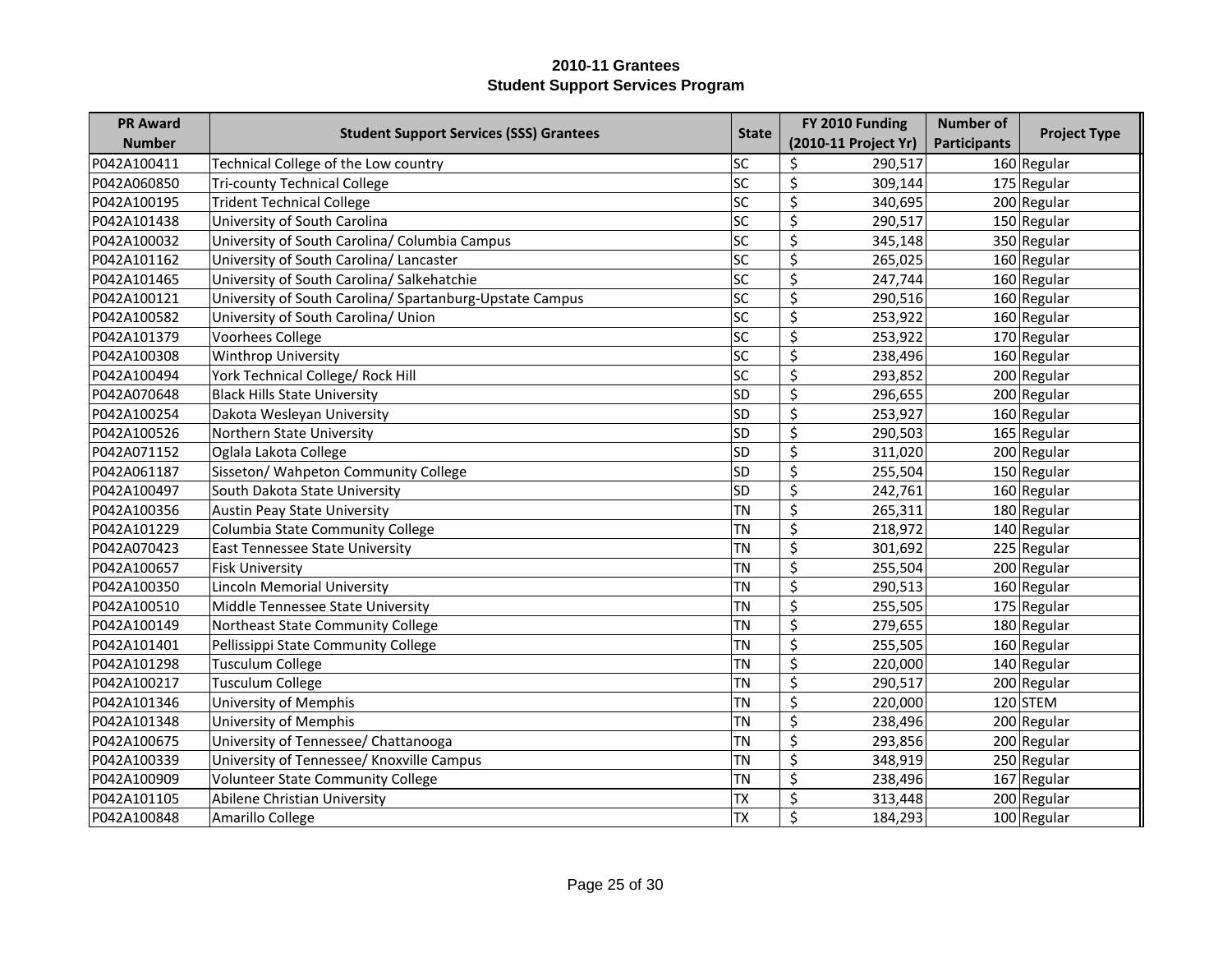| <b>PR Award</b> | <b>Student Support Services (SSS) Grantees</b> | <b>State</b> | FY 2010 Funding             | <b>Number of</b>    | <b>Project Type</b> |
|-----------------|------------------------------------------------|--------------|-----------------------------|---------------------|---------------------|
| <b>Number</b>   |                                                |              | (2010-11 Project Yr)        | <b>Participants</b> |                     |
| P042A100590     | Amarillo College/ Washington Street Campus     | <b>TX</b>    | \$<br>219,987               |                     | $120$ STEM          |
| P042A100483     | Amarillo College/ West Campus                  | <b>TX</b>    | \$<br>199,660               |                     | 120 Health Sciences |
| P042A100795     | <b>Coastal Bend College</b>                    | <b>TX</b>    | \$<br>290,517               |                     | 215 Regular         |
| P042A100067     | College of the Mainland                        | <b>TX</b>    | \$<br>253,265               |                     | 185 Regular         |
| P042A100789     | Del Mar College                                | <b>TX</b>    | \$<br>255,505               |                     | 160 Regular         |
| P042A100709     | <b>Eastfield College</b>                       | <b>TX</b>    | \$<br>312,625               |                     | 275 Regular         |
| P042A100695     | El Paso Community College                      | <b>TX</b>    | \$<br>613,479               |                     | 600 Regular         |
| P042A100808     | Frank Phillips College                         | <b>TX</b>    | \$<br>238,496               |                     | 160 Regular         |
| P042A100532     | <b>Galveston College</b>                       | <b>TX</b>    | $\overline{\xi}$<br>246,413 |                     | 200 Regular         |
| P042A100320     | Hill College                                   | <b>TX</b>    | $\overline{\xi}$<br>220,000 |                     | 200 Regular         |
| P042A101132     | Houston Community College/ Central             | <b>TX</b>    | \$<br>415,631               |                     | 200 Regular         |
| P042A100937     | Kilgore College                                | <b>TX</b>    | \$<br>237,880               |                     | 160 Regular         |
| P042A100699     | Lamar University                               | <b>TX</b>    | \$<br>238,493               |                     | 160 Regular         |
| P042A100524     | Laredo Community College                       | <b>TX</b>    | \$<br>268,264               |                     | 300 Regular         |
| P042A100783     | Lee College                                    | <b>TX</b>    | \$<br>220,000               |                     | 140 Regular         |
| P042A101133     | Lone Star College System/ Tomball              | <b>TX</b>    | \$<br>220,000               |                     | 140 Regular         |
| P042A101148     | Lone Star College/ North Harris                | <b>TX</b>    | \$<br>234,160               |                     | 160 Regular         |
| P042A100560     | Lubbock Christian University                   | <b>TX</b>    | \$<br>220,000               |                     | 140 Regular         |
| P042A100940     | <b>McLennan Community College</b>              | <b>TX</b>    | \$<br>332,184               |                     | 240 Regular         |
| P042A100039     | Midland College                                | <b>TX</b>    | \$<br>255,505               |                     | 160 Regular         |
| P042A100770     | Midwestern State University                    | <b>TX</b>    | \$<br>220,000               |                     | 160 Regular         |
| P042A100557     | Mountain View College                          | <b>TX</b>    | \$<br>249,448               |                     | 230 Regular         |
| P042A100365     | Navarro College                                | <b>TX</b>    | \$<br>386,311               |                     | 300 Regular         |
| P042A100964     | North Central Texas College                    | <b>TX</b>    | \$<br>255,485               |                     | 165 Regular         |
| P042A060915     | North Lake College                             | <b>TX</b>    | \$<br>311,857               |                     | 180 Regular         |
| P042A100822     | Our Lady of the Lake University                | <b>TX</b>    | \$<br>258,278               |                     | 180 Regular         |
| P042A060985     | Palo Alto College                              | <b>TX</b>    | \$<br>292,905               |                     | 250 Regular         |
| P042A100969     | Paul Quinn College                             | <b>TX</b>    | \$<br>226,175               |                     | 170 Regular         |
| P042A101250     | Ranger College                                 | <b>TX</b>    | \$<br>220,000               |                     | 140 Regular         |
| P042A100253     | <b>Richland College</b>                        | <b>TX</b>    | \$<br>301,692               |                     | 270 Regular         |
| P042A101337     | Sam Houston State University                   | <b>TX</b>    | \$<br>238,496               |                     | 165 Regular         |
| P042A101031     | South Plains College                           | <b>TX</b>    | \$<br>255,505               |                     | 160 Regular         |
| P042A100605     | Southwest Texas Junior College                 | <b>TX</b>    | \$<br>310,550               |                     | 270 Regular         |
| P042A100926     | <b>Sul Ross State University</b>               | <b>TX</b>    | \$<br>238,496               |                     | 160 Regular         |
| P042A101357     | <b>Tarrant County College</b>                  | TX           | \$<br>290,517               |                     | 165 Regular         |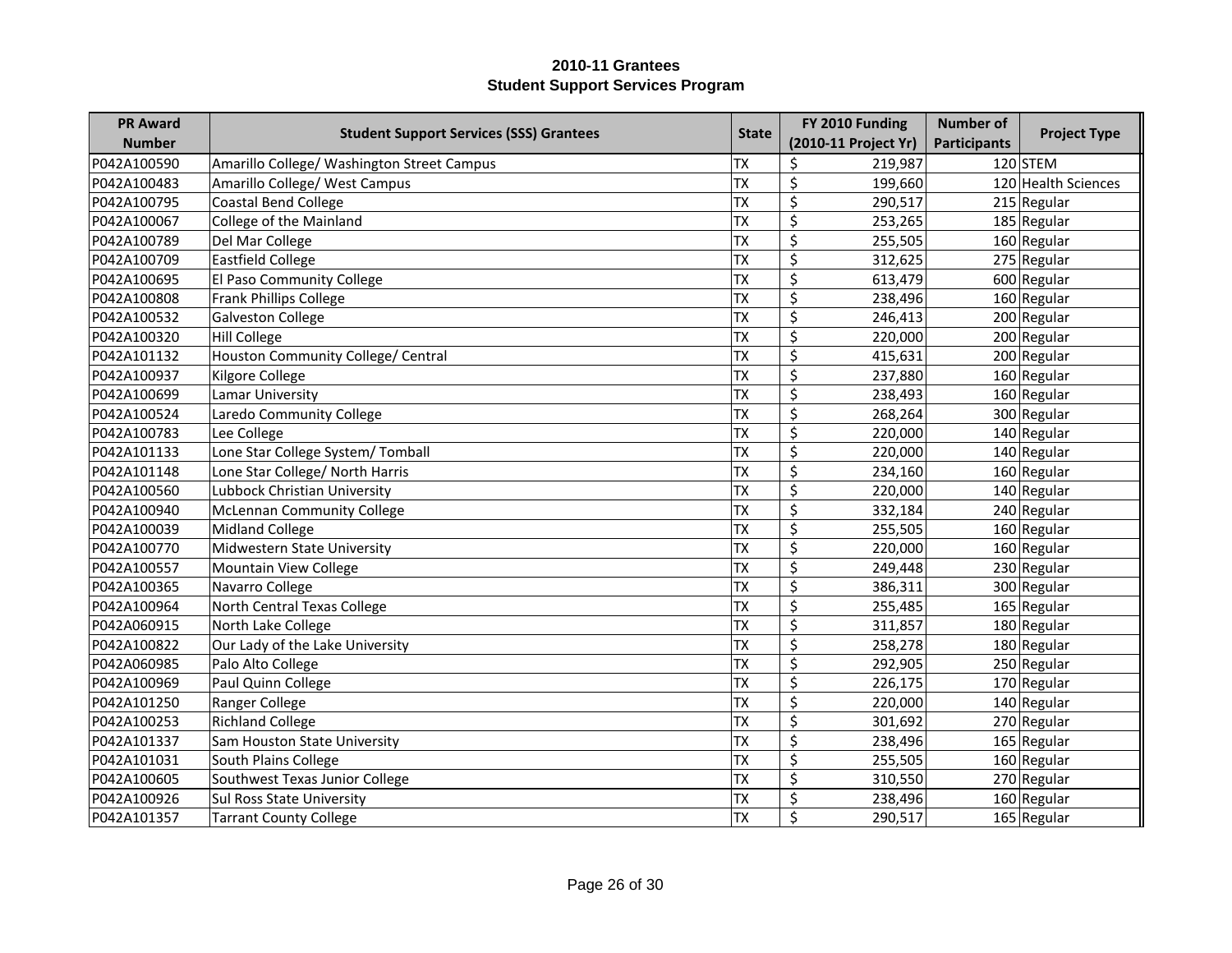| <b>PR Award</b> |                                                                     | <b>State</b> | FY 2010 Funding             | <b>Number of</b>    | <b>Project Type</b> |
|-----------------|---------------------------------------------------------------------|--------------|-----------------------------|---------------------|---------------------|
| <b>Number</b>   | <b>Student Support Services (SSS) Grantees</b>                      |              | (2010-11 Project Yr)        | <b>Participants</b> |                     |
| P042A100581     | <b>Temple College</b>                                               | <b>TX</b>    | \$<br>223,040               |                     | 160 Regular         |
| P042A060013     | Texarkana College                                                   | <b>TX</b>    | \$<br>262,670               |                     | 225 Regular         |
| P042A101140     | Texas A&M International University                                  | <b>TX</b>    | \$<br>255,505               |                     | 160 Regular         |
| P042A100908     | Texas A&M University/ Commerce                                      | <b>TX</b>    | \$<br>497,065               |                     | 425 Regular         |
| P042A101122     | Texas A&M University/ Corpus Christi                                | <b>TX</b>    | $\overline{\xi}$<br>255,504 |                     | 160 Regular         |
| P042A101211     | Texas A&M University/ Kingsville                                    | <b>TX</b>    | \$<br>300,096               |                     | $240$ Regular       |
| P042A100357     | <b>Texas Christian University</b>                                   | <b>TX</b>    | \$<br>265,312               |                     | 160 Regular         |
| P042A100471     | Texas State University/ San Marcos                                  | <b>TX</b>    | \$<br>293,864               |                     | 200 Regular         |
| P042A100043     | Tyler Junior College                                                | <b>TX</b>    | \$<br>237,764               |                     | 200 Regular         |
| P042A100825     | University of Houston                                               | <b>TX</b>    | \$<br>311,018               |                     | 215 Regular         |
| P042A101415     | University of North Texas/ Wooten Hall                              | <b>TX</b>    | \$<br>355,102               |                     | 250 Regular         |
| P042A100167     | University of Texas/ Arlington                                      | <b>TX</b>    | \$<br>374,165               |                     | 275 Regular         |
| P042A100673     | University of Texas/ Austin                                         | <b>TX</b>    | \$<br>238,496               |                     | 160 Regular         |
| P042A101184     | University of Texas/ Brownsville and Texas Southmost College        | <b>TX</b>    | \$<br>301,692               |                     | 275 Regular         |
| P042A100228     | University of Texas/ El Paso                                        | <b>TX</b>    | \$<br>300,887               |                     | 200 Regular         |
| P042A100148     | University of the Incarnate Word                                    | <b>TX</b>    | \$<br>242,579               |                     | 200 Regular         |
| P042A101246     | Victoria County Junior College District                             | <b>TX</b>    | \$<br>255,505               |                     | 160 Regular         |
| P042A100888     | Weatherford College of the Parker County Community College District | <b>TX</b>    | \$<br>255,504               |                     | 160 Regular         |
| P042A100647     | <b>Western Texas College</b>                                        | <b>TX</b>    | \$<br>238,496               |                     | 160 Regular         |
| P042A070552     | <b>Wiley College</b>                                                | <b>TX</b>    | \$<br>242,658               |                     | 210 Regular         |
| P042A060026     | College of Eastern Utah/ San Juan                                   | UT           | \$<br>356,575               |                     | 200 Regular         |
| P042A100174     | Dixie State College of Utah                                         | UT           | \$<br>319,188               |                     | 200 Regular         |
| P042A100798     | Salt Lake Community College                                         | UT           | \$<br>329,212               |                     | 200 Regular         |
| P042A100332     | Snow College                                                        | UT           | \$<br>351,851               |                     | 200 Regular         |
| P042A100301     | Southern Utah University                                            | UT           | \$<br>293,864               |                     | 160 Regular         |
| P042A100856     | University of Utah                                                  | UT           | \$<br>340,992               |                     | 225 Regular         |
| P042A070215     | Utah State University/ Logan                                        | UT           | \$<br>301,692               |                     | 190 Regular         |
| P042A101437     | <b>Utah Valley University</b>                                       | UT           | \$<br>253,921               |                     | 150 Regular         |
| P042A101501     | <b>Weber State University</b>                                       | UT           | \$<br>413,963               |                     | 285 Regular         |
| P042A100158     | Dabney S. Lancaster Community College                               | VA           | \$<br>298,067               |                     | 250 Regular         |
| P042A061097     | Hampton University                                                  | VA           | \$<br>301,692               |                     | 190 Regular         |
| P042A100011     | Lord Fairfax Community College                                      | VA           | \$<br>255,505               |                     | 160 Regular         |
| P042A100105     | Mountain Empire Community College                                   | VA           | \$<br>298,767               |                     | 175 Regular         |
| P042A101273     | Norfolk State University                                            | VA           | \$<br>200,000               |                     | 140 Teacher Prep    |
| P042A100816     | Norfolk State University                                            | VA           | \$<br>434,088               |                     | 400 Regular         |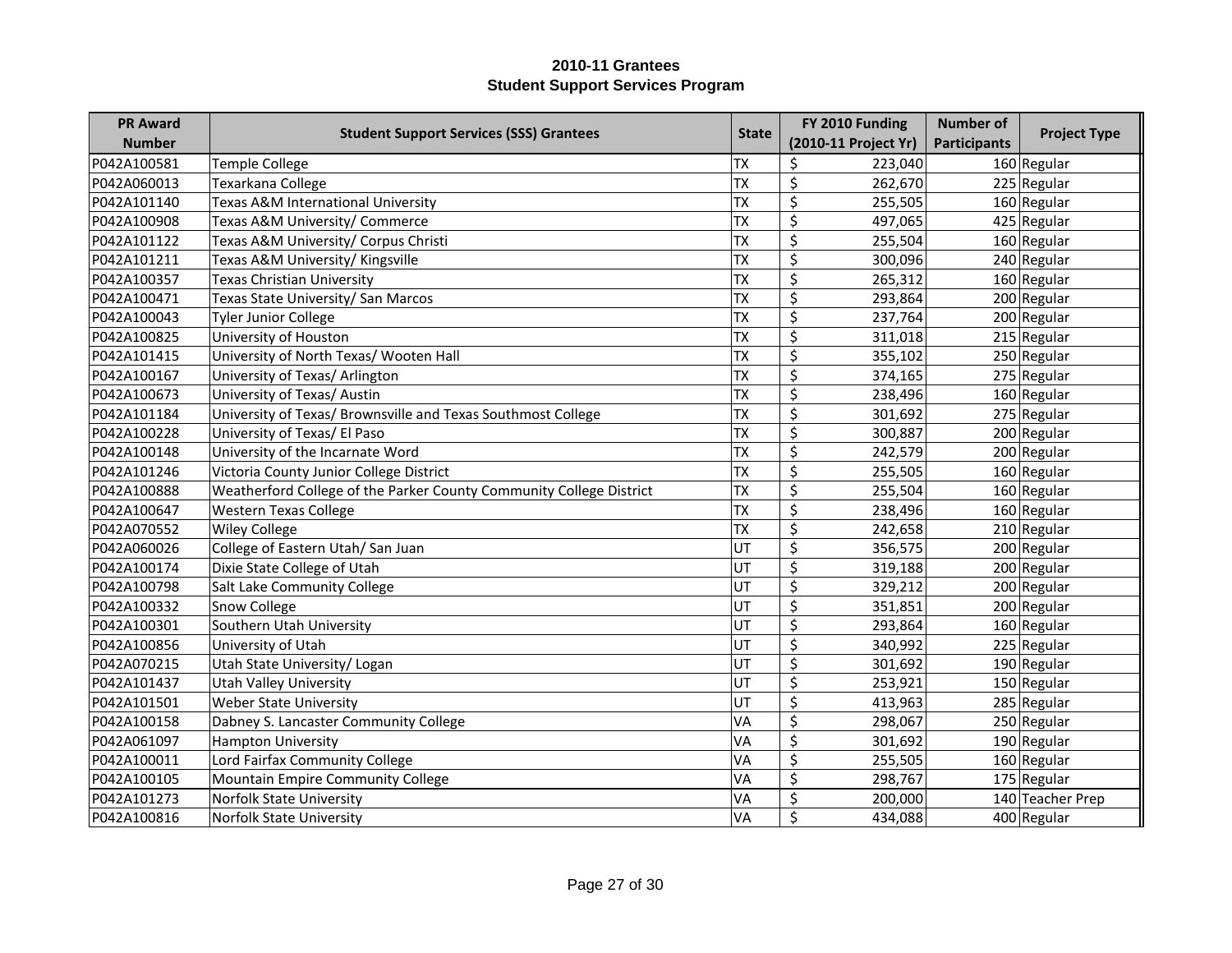| <b>PR Award</b> |                                                | <b>State</b> | FY 2010 Funding             | <b>Number of</b>    |                     |
|-----------------|------------------------------------------------|--------------|-----------------------------|---------------------|---------------------|
| <b>Number</b>   | <b>Student Support Services (SSS) Grantees</b> |              | (2010-11 Project Yr)        | <b>Participants</b> | <b>Project Type</b> |
| P042A100124     | Old Dominion University                        | VA           | \$<br>326,099               |                     | 200 Regular         |
| P042A070686     | Patrick Henry Community College                | VA           | \$<br>328,225               |                     | 225 Regular         |
| P042A100073     | Paul D. Camp Community College                 | VA           | \$<br>275,216               |                     | 175 Regular         |
| P042A070781     | Radford University                             | VA           | \$<br>301,696               |                     | 200 Regular         |
| P042A101066     | Rappahannock Community College                 | VA           | $\overline{\xi}$<br>303,037 |                     | 175 Regular         |
| P042A070628     | Southwest Virginia Community College           | VA           | \$<br>387,155               |                     | 300 Regular         |
| P042A100420     | Thomas Nelson Community College                | VA           | \$<br>238,496               |                     | 160 Regular         |
| P042A100060     | <b>Tidewater Community College</b>             | VA           | \$<br>290,517               |                     | 200 Regular         |
| P042A060221     | University of Virginia/ Wise                   | VA           | \$<br>293,864               |                     | 190 Regular         |
| P042A100600     | Virginia Highlands Community College           | VA           | \$<br>371,747               |                     | 210 Regular         |
| P042A100761     | Virginia Union University                      | VA           | \$<br>220,000               |                     | 140 Regular         |
| P042A100263     | Virginia Western Community College             | VA           | \$<br>290,206               |                     | 250 Regular         |
| P042A100446     | Wytheville Community College                   | VA           | \$<br>388,655               |                     | 235 Regular         |
| P042A100024     | Castleton State College                        | VT           | \$<br>301,694               |                     | 230 Regular         |
| P042A100211     | Community College of Vermont                   | VT           | \$<br>356,794               |                     | 225 Regular         |
| P042A100058     | Johnson State College                          | VT           | \$<br>406,072               |                     | 235 Regular         |
| P042A100193     | Lyndon State College                           | VT           | \$<br>288,707               |                     | 190 Regular         |
| P042A100884     | Southern Vermont College                       | VT           | \$<br>269,381               |                     | 200 Regular         |
| P042A100143     | University of Vermont                          | VT           | \$<br>320,306               |                     | 225 Regular         |
| P042A100020     | <b>Vermont Technical College</b>               | VT           | \$<br>295,294               |                     | 190 Regular         |
| P042A100012     | Bellevue College                               | <b>WA</b>    | \$<br>255,505               |                     | 175 Regular         |
| P042A060599     | Big Bend Community College                     | <b>WA</b>    | \$<br>290,466               |                     | 190 Regular         |
| P042A100083     | Central Washington University                  | <b>WA</b>    | \$<br>290,216               |                     | 225 Regular         |
| P042A100113     | Centralia College                              | <b>WA</b>    | \$<br>330,600               |                     | 220 Regular         |
| P042A100385     | Columbia Basin College                         | <b>WA</b>    | \$<br>301,347               |                     | 200 Regular         |
| P042A100036     | Eastern Washington University/ Cheney Campus   | <b>WA</b>    | \$<br>410,079               |                     | 290 Regular         |
| P042A100166     | <b>Edmonds Community College</b>               | <b>WA</b>    | \$<br>238,494               |                     | 160 Regular         |
| P042A070400     | <b>Everett Community College</b>               | <b>WA</b>    | \$<br>356,404               |                     | 225 Regular         |
| P042A100898     | Evergreen State College                        | <b>WA</b>    | \$<br>310,140               |                     | 180 Regular         |
| P042A100192     | <b>Grays Harbor College</b>                    | <b>WA</b>    | \$<br>238,496               |                     | 160 Regular         |
| P042A100527     | <b>Green River Community College</b>           | <b>WA</b>    | \$<br>301,692               |                     | 200 Regular         |
| P042A100314     | Heritage University                            | <b>WA</b>    | \$<br>238,373               |                     | 160 Regular         |
| P042A100634     | Highline Community College                     | <b>WA</b>    | \$<br>220,000               |                     | 140 Regular         |
| P042A100081     | Lake Washington Technical College              | <b>WA</b>    | \$<br>220,000               |                     | 140 Regular         |
| P042A100082     | Lake Washington Technical College              | <b>WA</b>    | \$<br>238,270               |                     | 160 Disabled        |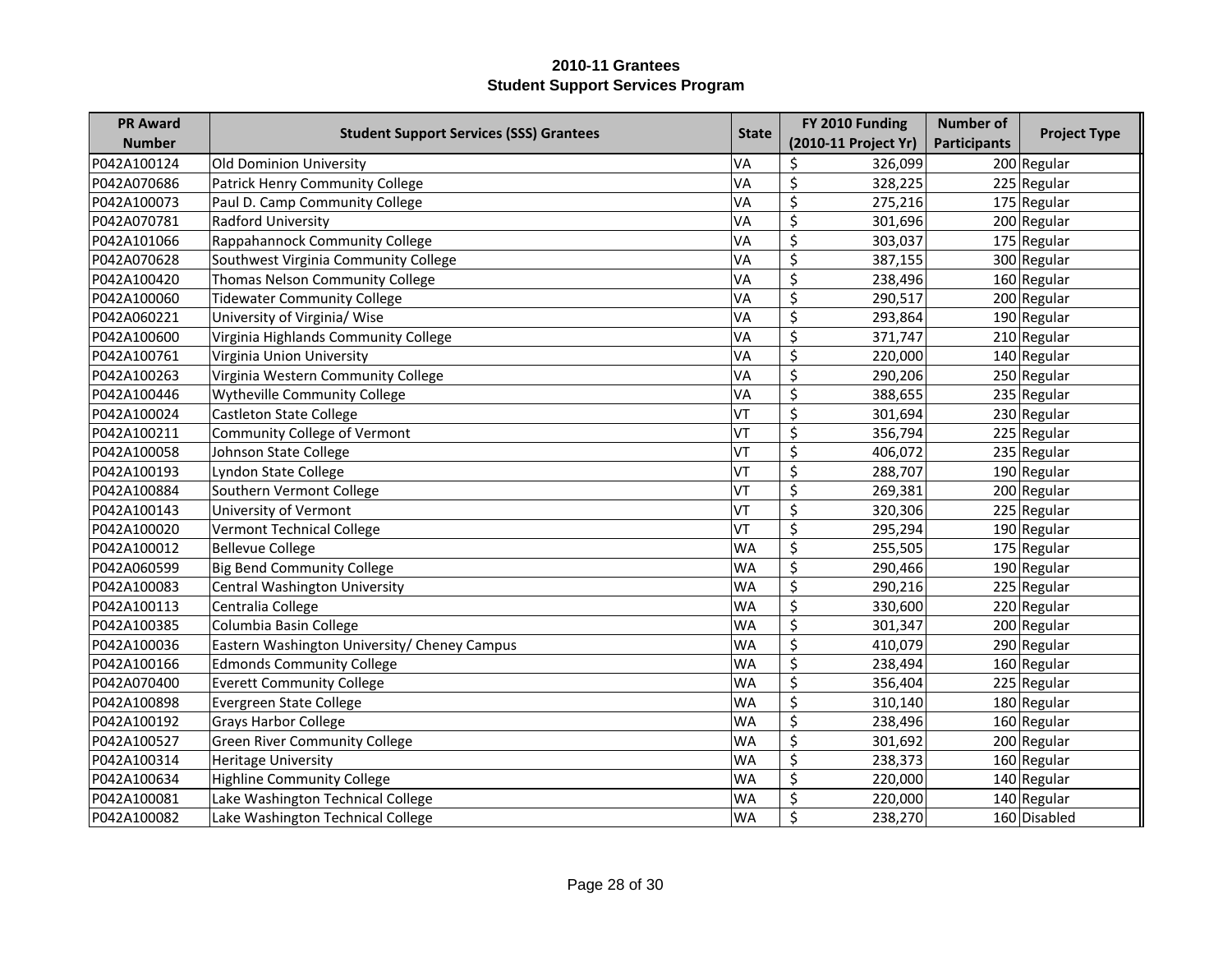| <b>PR Award</b> |                                                | <b>State</b> | FY 2010 Funding      | <b>Number of</b>    | <b>Project Type</b> |
|-----------------|------------------------------------------------|--------------|----------------------|---------------------|---------------------|
| <b>Number</b>   | <b>Student Support Services (SSS) Grantees</b> |              | (2010-11 Project Yr) | <b>Participants</b> |                     |
| P042A060731     | Lower Columbia College                         | <b>WA</b>    | \$<br>368,951        |                     | 220 Regular         |
| P042A100558     | Peirce College/ Fort Steilacoom                | <b>WA</b>    | \$<br>238,496        |                     | 160 Regular         |
| P042A100749     | Seattle Central Community College              | <b>WA</b>    | \$<br>481,560        |                     | 350 Regular         |
| P042A060522     | Skagit Valley College                          | <b>WA</b>    | \$<br>354,998        |                     | 230 Regular         |
| P042A100880     | South Seattle Community College                | <b>WA</b>    | \$<br>304,831        |                     | 185 Regular         |
| P042A060304     | <b>Tacoma Community College</b>                | <b>WA</b>    | \$<br>290,516        |                     | 200 Regular         |
| P042A060671     | University of Washington                       | <b>WA</b>    | \$<br>459,426        |                     | 300 Regular         |
| P042A100541     | University of Washington/ Seattle              | <b>WA</b>    | \$<br>220,000        |                     | $120$ STEM          |
| P042A100096     | Walla Walla Community College                  | <b>WA</b>    | \$<br>411,600        |                     | 280 Regular         |
| P042A101207     | <b>Washington State University</b>             | <b>WA</b>    | \$<br>238,496        |                     | 160 Regular         |
| P042A101218     | <b>Washington State University</b>             | <b>WA</b>    | \$<br>220,000        |                     | 140 Regular         |
| P042A100599     | Yakima Valley Community College                | <b>WA</b>    | \$<br>305,468        |                     | 200 Regular         |
| P042A101304     | <b>Beloit College</b>                          | WI           | \$<br>290,516        |                     | 125 Regular         |
| P042A061010     | College of Menominee Nation                    | WI           | \$<br>226,600        |                     | 152 Regular         |
| P042A100069     | <b>Gateway Technical College</b>               | WI           | \$<br>219,957        |                     | 100 Disabled        |
| P042A100017     | Lac Courte Oreilles Ojibwa Community College   | WI           | \$<br>293,746        |                     | 160 Regular         |
| P042A100583     | Lakeshore Technical College                    | WI           | \$<br>220,000        |                     | 140 Regular         |
| P042A101136     | Madison Area Technical College                 | WI           | \$<br>219,996        |                     | 140 Regular         |
| P042A100681     | Marian University, Inc.                        | WI           | \$<br>220,000        |                     | 140 Regular         |
| P042A100747     | Marquette University                           | WI           | \$<br>219,768        |                     | 134 Disabled        |
| P042A100529     | Marquette University                           | WI           | \$<br>527,529        |                     | 280 Regular         |
| P042A100953     | Milwaukee School of Engineering                | WI           | \$<br>255,505        |                     | 140 Regular         |
| P042A100735     | Moraine Park Technical College District        | WI           | \$<br>220,000        |                     | 140 Regular         |
| P042A101325     | Mount Mary College                             | WI           | \$<br>220,000        |                     | 140 Regular         |
| P042A100240     | <b>Ripon College</b>                           | WI           | \$<br>252,071        |                     | 160 Regular         |
| P042A100221     | University of Wisconsin/ Eau Claire            | WI           | \$<br>390,620        |                     | 300 Regular         |
| P042A100229     | University of Wisconsin/ Eau Claire            | WI           | \$<br>220,000        |                     | 100 Disabled        |
| P042A100589     | University of Wisconsin/La Crosse              | WI           | \$<br>389,872        |                     | 350 Regular         |
| P042A100453     | University of Wisconsin/ Madison               | WI           | \$<br>301,692        |                     | 275 Regular         |
| P042A100723     | University of Wisconsin/ Milwaukee             | WI           | \$<br>316,026        |                     | 250 Regular         |
| P042A100672     | University of Wisconsin/ Oshkosh               | WI           | \$<br>397,972        |                     | 300 Regular         |
| P042A100985     | University of Wisconsin/ Parkside              | WI           | \$<br>300,038        |                     | 160 Regular         |
| P042A100619     | University of Wisconsin/ Platteville           | WI           | \$<br>377,817        |                     | 300 Regular         |
| P042A101196     | University of Wisconsin/ River Falls           | WI           | \$<br>301,689        |                     | 200 Regular         |
| P042A100273     | University of Wisconsin/ Stout                 | WI           | \$<br>255,481        |                     | 160 Disabled        |